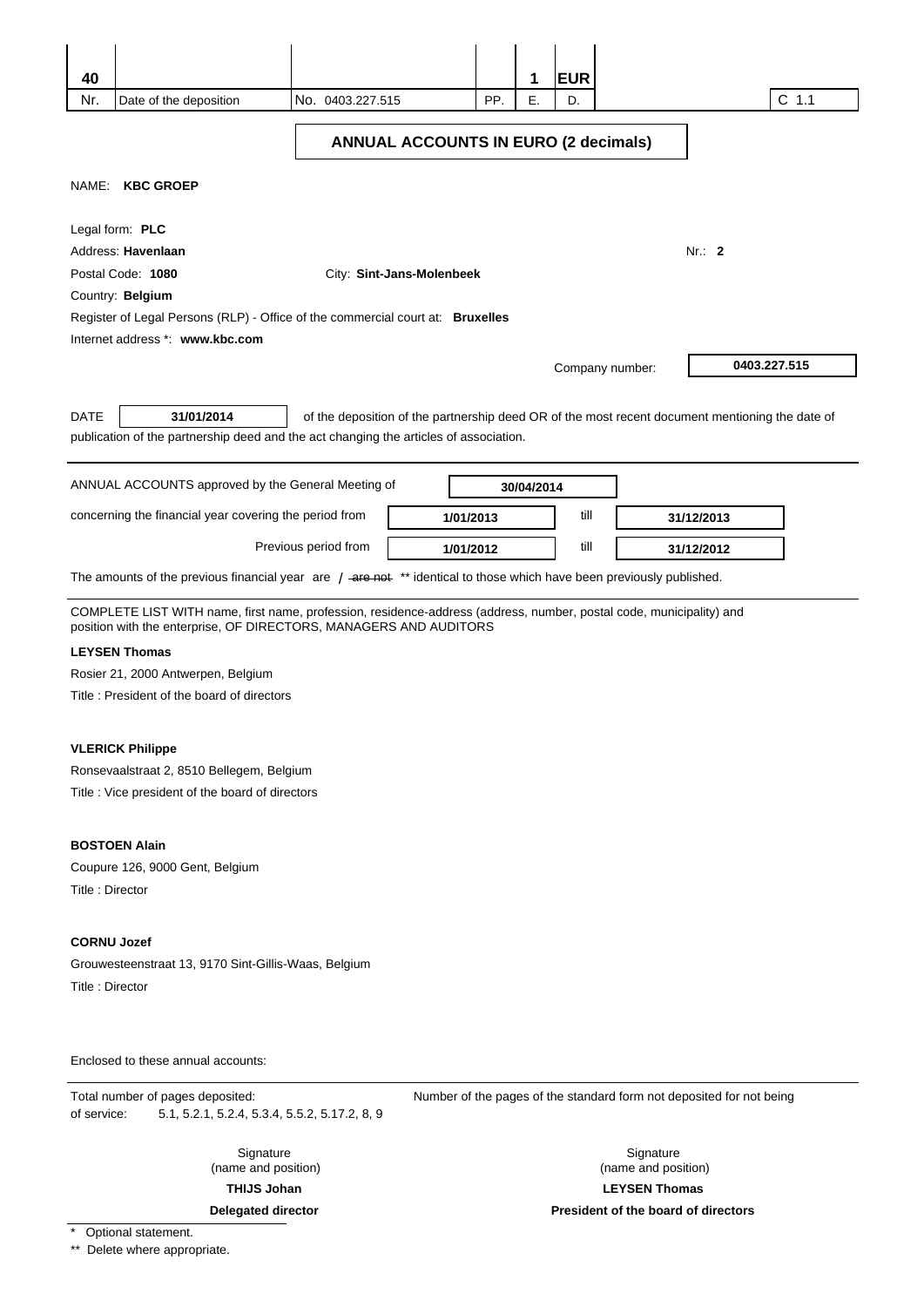LIST OF DIRECTORS, MANAGERS AND AUDITORS (continuation of the previous page)

Valkenlaan 34, 2950 Kapellen (Antw.), Belgium **DE CEUSTER Marc** 

Title : Director

Danhieuxstraat 1, box 37, 3090 Overijse, Belgium Title : Director **DECHAENE Tom** 

Izegemstraat 203, 8770 Ingelmunster, Belgium Title : Director **DEPICKERE Franky** 

Bosduifdreef 4, 2970 Schilde, Belgium Title : Director **DISCRY Luc** 

Floridalaan 62, 1180 Ukkel, Belgium Title : Director **DONCK Frank** 

Tervuursesteenweg 93, 1820 Perk, Belgium Title : Director **HEREMANS Dirk**  Mandate : - 8/10/2013

Vlaamse Gaaienlaan 11, 3080 Tervuren, Belgium Title : Delegated director **HOLLOWS John** 

Kossuth Lajos ter 18, 1055 Budapest, Hungary Title : Director **KIRALY Julia**  Mandate : 8/10/2013

Weststraat 18, 8647 Lo-Reninge, Belgium Title : Director **MORLION Lode**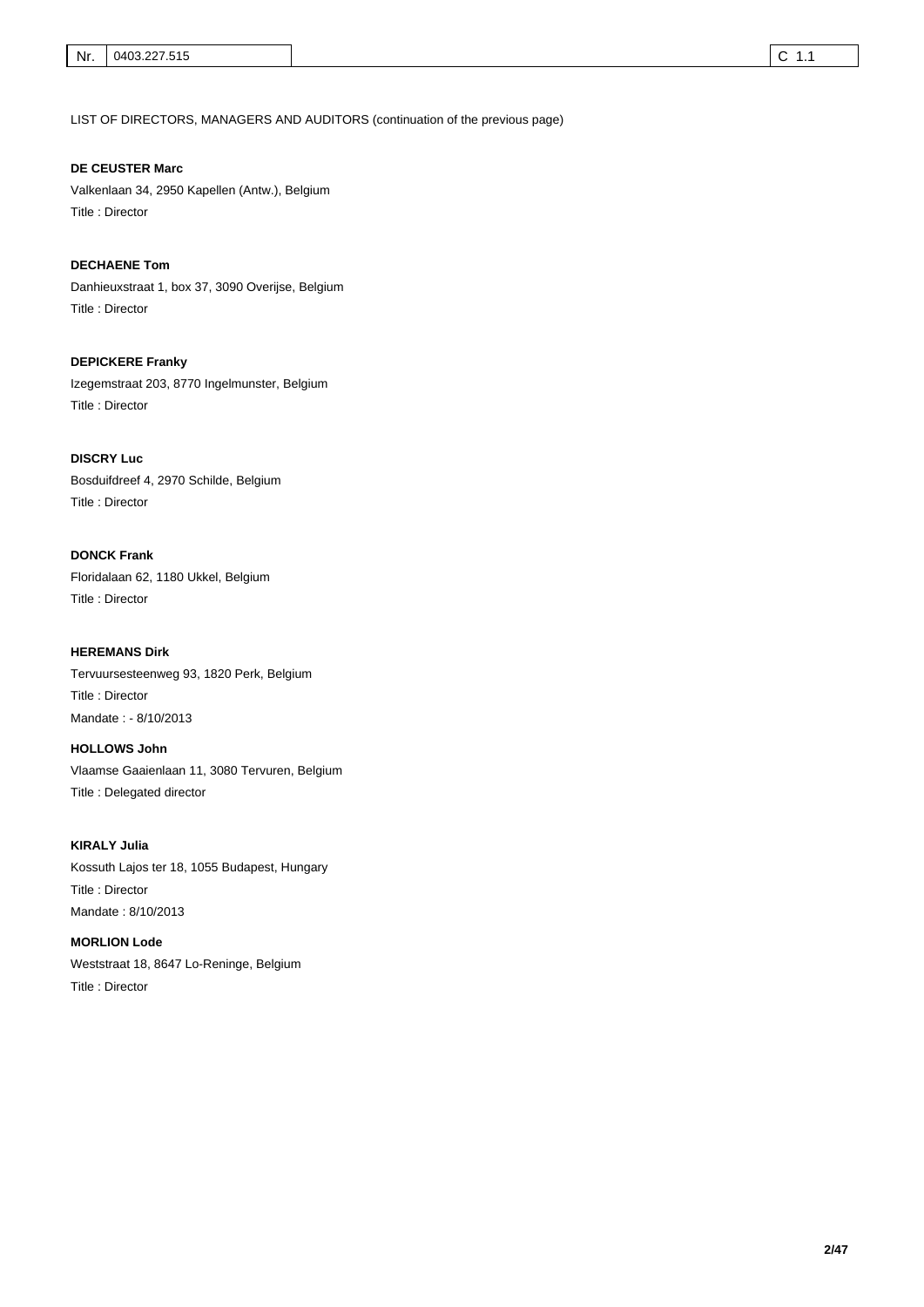LIST OF DIRECTORS, MANAGERS AND AUDITORS (continuation of the previous page)

#### **PAPIRNIK Vladimira**

W. 8th Place 401, 60521 Hinsdale Illinois, United States of America Title : Director

# **POPELIER Luc**

Voosdonk 21, 2801 Heffen, Belgium Title : Delegated director

# **ROUSSIS Theodoros**

Poederstraat 51, 2370 Arendonk, Belgium Title : Director

#### **THIJS Johan**

Moorsemsestraat 260, 3130 Betekom, Belgium Title : Delegated director

# **TYTGADT Alain**

Prinses Josephinelaan 7, 8300 Knokke-Heist, Belgium Title : Director

Wegvoeringstraat 62, 9230 Wetteren, Belgium Title : Director **VAN KERKHOVE Ghislaine** 

#### **VANTHEMSCHE Piet**

Tombergstraat 57, 1750 Sint-Martens-Lennik, Belgium Title : Director

#### **WITTEMANS Marc**

Beatrijslaan 91, 3110 Rotselaar, Belgium Title : Director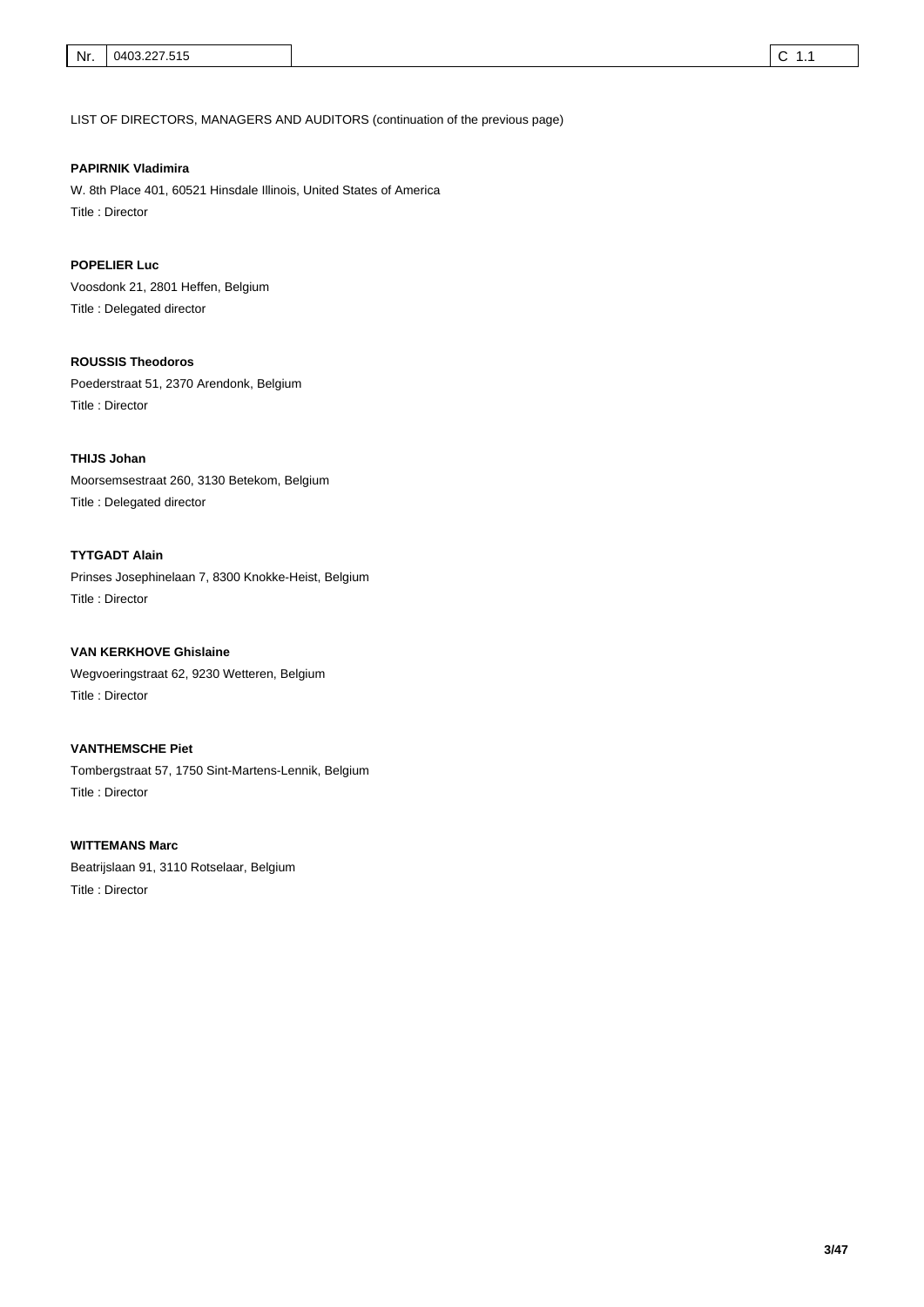LIST OF DIRECTORS, MANAGERS AND AUDITORS (continuation of the previous page)

# **ERNST & YOUNG Bedrijfsrevisoren BCVBA 0446.334.711**

De Kleetlaan 2, 1831 Diegem, Belgium

Title : Auditor, Number of membership : B00160

#### Represented by:

- VANDERBEEK Pierre 1. and/or De Kleetlaan 2 , 1831 Diegem, Belgium
- 2. TELDERS Peter
	- De Kleetlaan 2 , 1831 Diegem, Belgium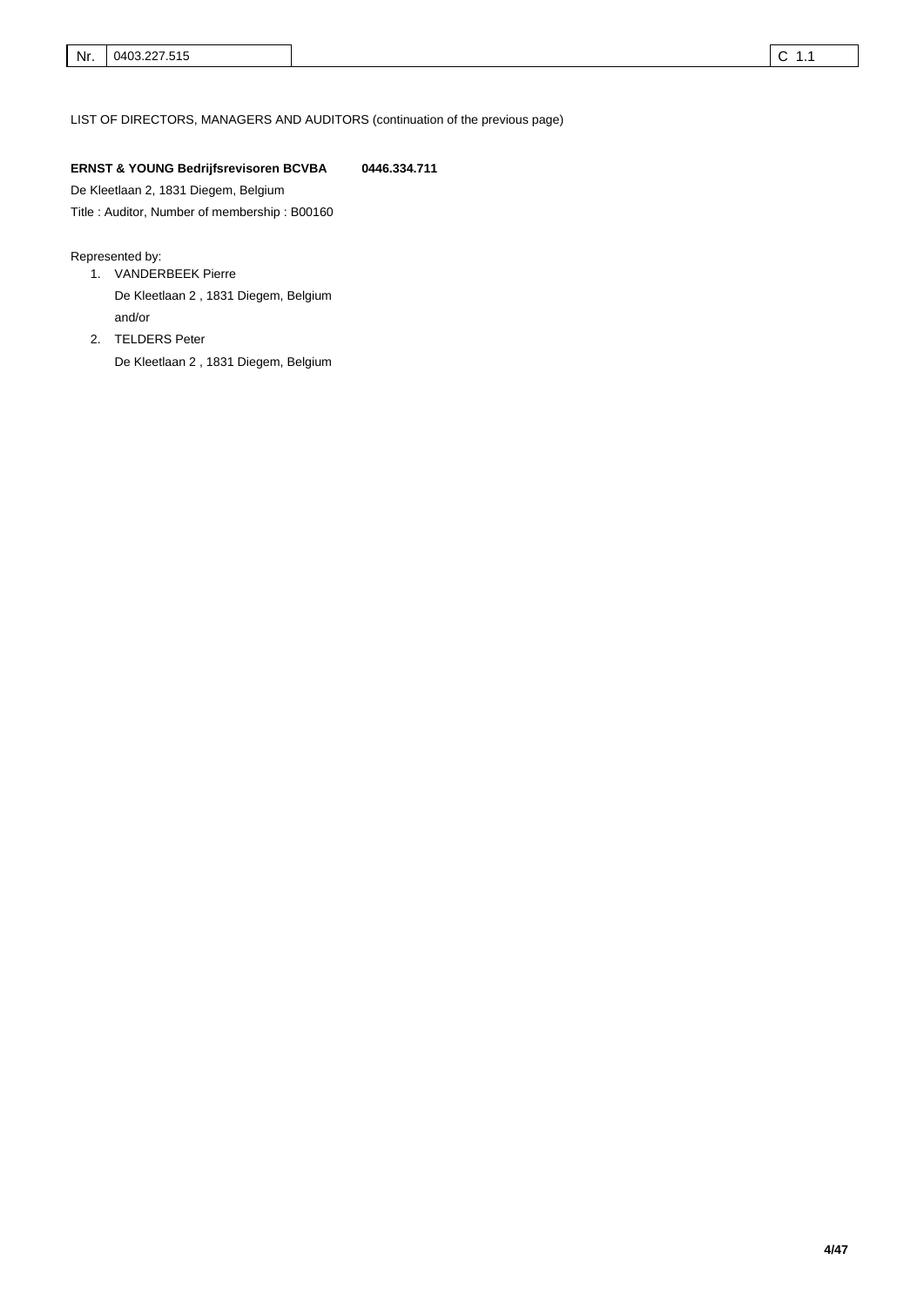#### **DECLARATION ABOUT SUPPLEMENTARY AUDITING OR ADJUSTMENT MISSION**

The managing board declares that the assignment neither regarding auditing nor adjusting has been given to a person who was not authorised by law pursuant to art. 34 and 37 of the Law of 22nd April 1999 concerning the auditing and tax professions.

The annual accounts <del>hav</del>e/ have not \* been audited or adjusted by an external accountant or auditor who is not a statutory auditor.

If YES, mention here after: name, first names, profession, residence-address of each external accountant or auditor, the number of membership with the professional Institute ad hoc and the nature of this engagement:

- A. Bookkeeping of the undertaking\*\*,
- B. Preparing the annual accounts\*\*
- C. Auditing the annual accounts and/or
- D. Adjusting the annual accounts.

If the assignment mentioned either under A or B is performed by authorised accountants or authorised accountants-tax consultants, information will be given on: name, first names, profession and residence-address of each authorised accountant or accountanttax consultant, his number of membership with the Professional Institute of Accountants and Tax consultants and the nature of this engagement.

| Name, first name, profession, residence-address | Number of<br>membership | Nature of the<br>engagement<br>$(A, B, C \text{ and/or } D)$ |
|-------------------------------------------------|-------------------------|--------------------------------------------------------------|
|                                                 |                         |                                                              |

Delete where appropriate.

<sup>\*\*</sup> Optional disclosure.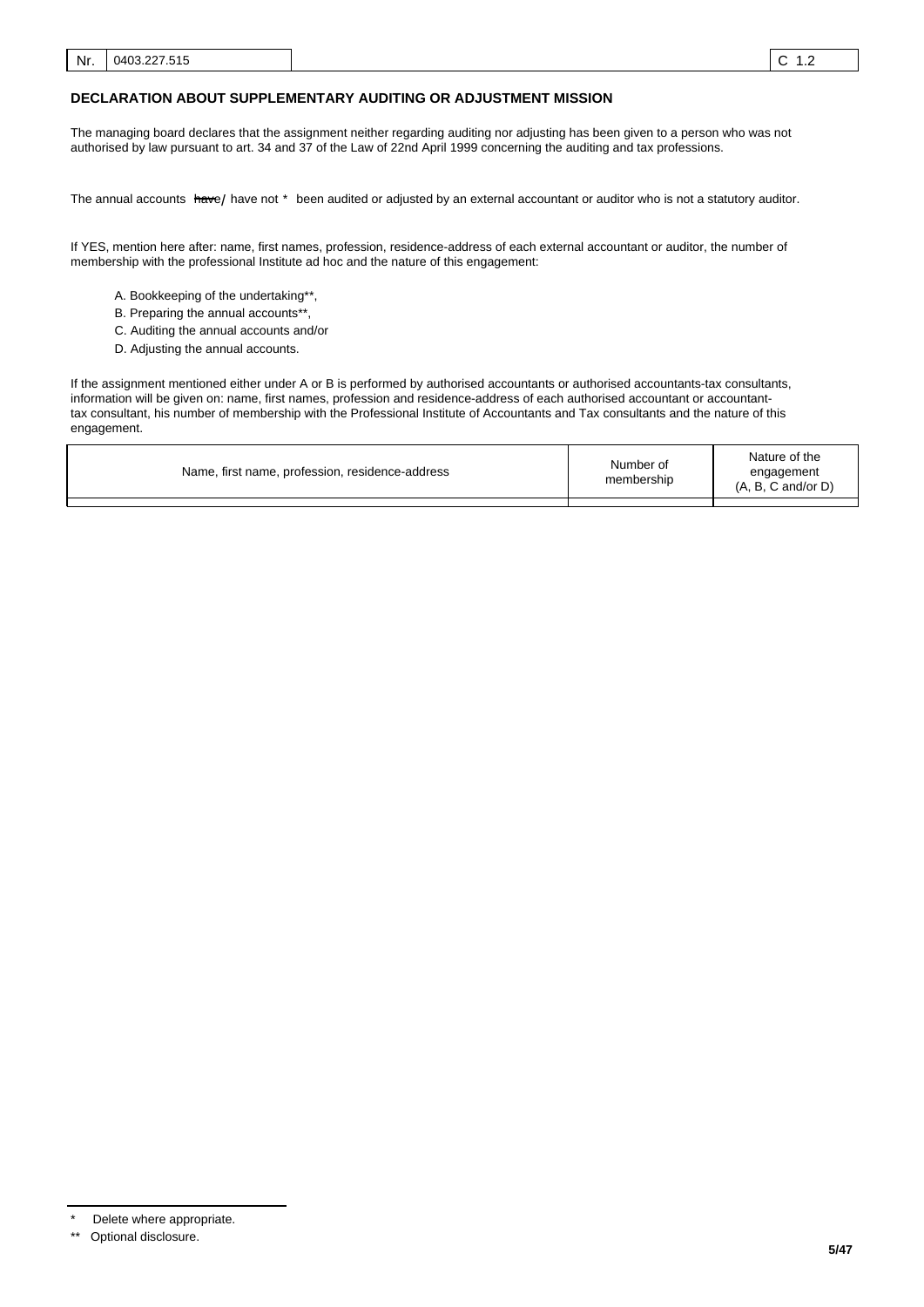# **BALANCE SHEET**

|                                                     | <b>Notes</b> | Codes | Period            | Previous period   |
|-----------------------------------------------------|--------------|-------|-------------------|-------------------|
| <b>ASSETS</b>                                       |              |       |                   |                   |
|                                                     |              | 20/28 | 15.215.243.400,20 | 15.068.398.237,32 |
|                                                     | 5.1          | 20    |                   |                   |
|                                                     | 5.2          | 21    | 230.029.742,55    |                   |
|                                                     | 5.3          | 22/27 | 152.137.499,63    |                   |
|                                                     |              | 22    | 33.773.128,30     |                   |
|                                                     |              | 23    | 94.239.869,92     |                   |
|                                                     |              | 24    | 12.938.008,27     |                   |
|                                                     |              | 25    |                   |                   |
|                                                     |              | 26    | 571.368,50        |                   |
| Assets under construction and advance payments      |              | 27    | 10.615.124,64     |                   |
|                                                     | 5.4/         |       |                   |                   |
|                                                     | 5.5.1        | 28    | 14.833.076.158,02 | 15.068.398.237,32 |
|                                                     | 5.14         | 280/1 | 14.832.034.580,22 | 15.067.582.579,78 |
|                                                     |              | 280   | 14.582.034.559,02 | 14.817.582.558,58 |
|                                                     |              | 281   | 250.000.021,20    | 250.000.021,20    |
| Other enterprises linked by participating interests | 5.14         | 282/3 | 815.657,54        | 815.657,54        |
|                                                     |              | 282   | 815.657,54        | 815.657,54        |
|                                                     |              | 283   |                   |                   |
|                                                     |              | 284/8 | 225.920,26        |                   |
|                                                     |              | 284   | 223.536,00        |                   |
| Amounts receivable and cash guarantees              |              | 285/8 | 2.384,26          |                   |
|                                                     |              | 29/58 | 220.813.173,31    | 816.518.078,93    |
| Amounts receivable after more than one year         |              | 29    | 1.999.173,22      |                   |
|                                                     |              | 290   | 1.518.168,72      |                   |
|                                                     |              | 291   | 481.004,50        |                   |
|                                                     |              | 3     | 737.268,56        |                   |
|                                                     |              | 30/36 | 737.268,56        |                   |
|                                                     |              | 30/31 |                   |                   |
|                                                     |              | 32    |                   |                   |
|                                                     |              | 33    |                   |                   |
|                                                     |              | 34    | 737.268,56        |                   |
|                                                     |              | 35    |                   |                   |
|                                                     |              | 36    |                   |                   |
|                                                     | 5.5.1/       | 37    |                   |                   |
|                                                     | 5.6          | 40/41 | 68.071.217,99     | 20.379.111,73     |
|                                                     |              | 40    | 33.212.706,70     | 118.348,04        |
|                                                     |              | 41    | 34.858.511,29     | 20.260.763,69     |
| <b>Current investments</b>                          |              | 50/53 | 32.266,67         | 375.001.406,27    |
|                                                     |              | 50    | 30.860,40         |                   |
|                                                     |              | 51/53 | 1.406,27          | 375.001.406,27    |
|                                                     |              | 54/58 | 114.128.293,84    | 414.705.416,90    |
|                                                     | 5.6          | 490/1 | 35.844.953,03     | 6.432.144,03      |
|                                                     |              | 20/58 | 15.436.056.573,51 | 15.884.916.316,25 |
|                                                     |              |       |                   |                   |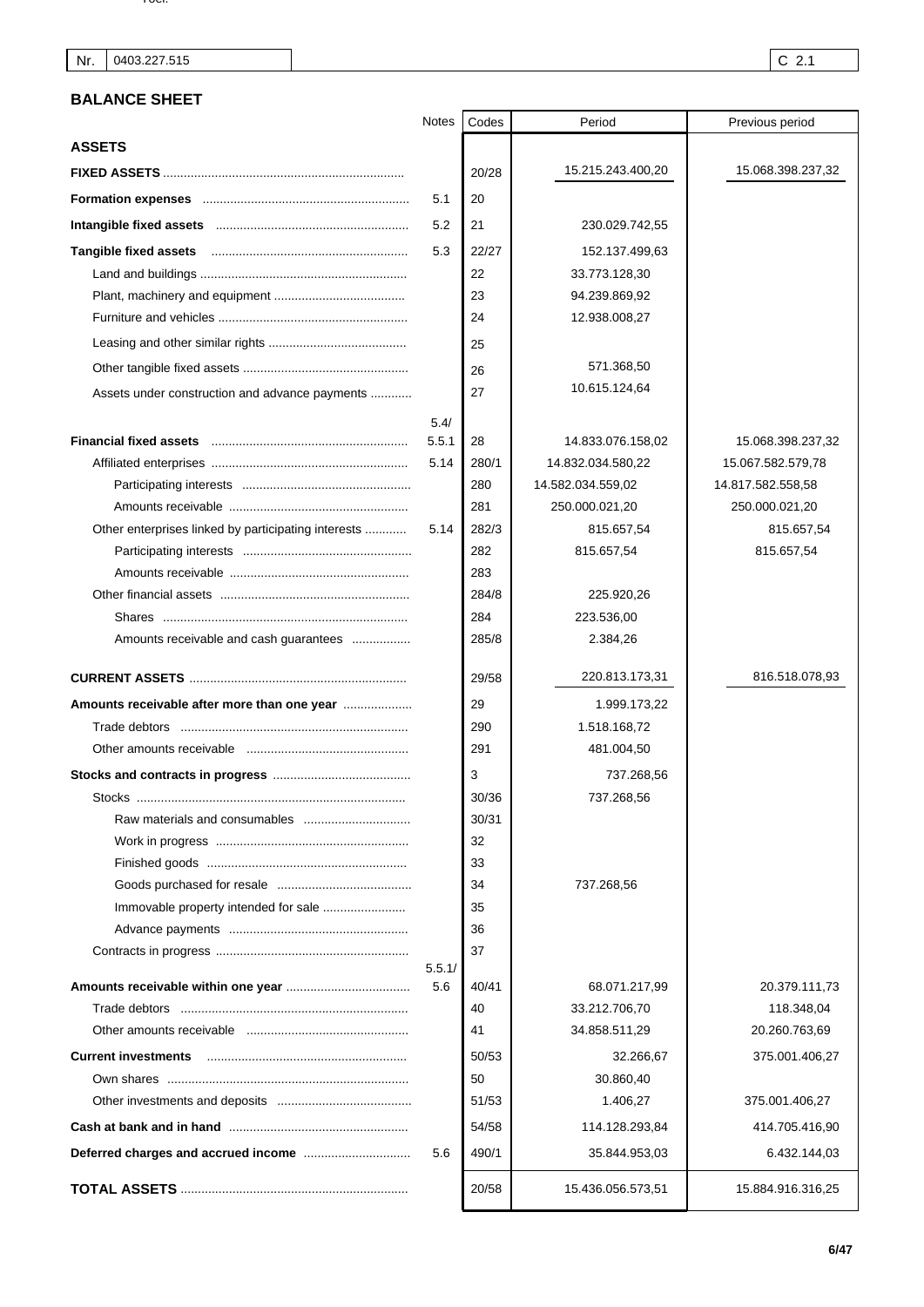# Nr. 0403.227.515 C 2.2

| 11.240.845.142,71<br>10.856.964.821,15<br>10/15<br>5.7<br>10<br>1.451.783.018,35<br>1.450.401.447,91<br>1.451.783.018,35<br>1.450.401.447,91<br>100<br>101<br>11<br>5.396.555.524,69<br>5.384.641.464,66<br>12<br>13<br>1.465.790.629,35<br>1.447.301.925,70<br>130<br>145.178.301,83<br>126.794.614,51<br>131<br>Reserves not available<br>1.369.485,43<br>1.338.625,03<br>1310<br>30.860,40<br>1311<br>1.338.625,03<br>1.338.625,03<br>132<br>189.974.182,34<br>189.869.166,01<br>133<br>1.129.268.659,75<br>1.129.299.520,15<br>14<br>2.926.715.970,32<br>2.574.619.982,88<br>15<br>Advance to associates on the sharing<br>19<br>20.029.096,79<br><b>PROVISIONS AND DEFERRED TAXES</b><br>16<br>160/5<br>20.029.096,79<br>160<br>17.523.433,01<br>161<br>162<br>5.8<br>163/5<br>2.505.663,78<br>168<br>4.175.182.334,01<br>5.027.951.495,10<br>17/49<br>17<br>2.970.276.726,88<br>3.600.354.823,62<br>5.9<br>170/4<br>2.970.084.430,91<br>3.600.354.823,62<br>170<br>2.333.333.298,50<br>3.499.999.977,00<br>171<br>581.197.424,78<br>100.354.846,62<br>172<br>173<br>55.553.707,63<br>174<br>175<br>1750<br>1751<br>176<br>178/9<br>192.295,97<br>42/48<br>1.156.900.899,08<br>1.415.765.122,13<br>Current portion of amounts payable after more than one<br>5.9<br>42<br>13.546.747,93<br>43<br>970.605.584,52<br>400.000.020,42<br>430/8<br>75.105.584,52<br>20,42<br>439<br>895.500.000,00<br>400.000.000,00<br>44<br>33.872.287,71<br>4.698.829,31<br>440/4<br>33.872.287,71<br>4.698.829,31<br>441<br>46<br>Advances received on contracts in progress<br>5.9<br>45<br>81.164.224,67<br>1.350.220,93<br>450/3<br>1.523.825,16<br>349.641,93<br>454/9<br>79.640.399,51<br>1.000.579,00<br>47/48<br>57.712.054,25<br>1.009.716.051,47<br>5.9<br>492/3<br>48.004.708,05<br>11.831.549,35<br>15.436.056.573,51<br>15.884.916.316,25<br>10/49 | <b>EQUITY AND LIABILITIES</b> | <b>Notes</b> | Codes | Period | Previous period |
|----------------------------------------------------------------------------------------------------------------------------------------------------------------------------------------------------------------------------------------------------------------------------------------------------------------------------------------------------------------------------------------------------------------------------------------------------------------------------------------------------------------------------------------------------------------------------------------------------------------------------------------------------------------------------------------------------------------------------------------------------------------------------------------------------------------------------------------------------------------------------------------------------------------------------------------------------------------------------------------------------------------------------------------------------------------------------------------------------------------------------------------------------------------------------------------------------------------------------------------------------------------------------------------------------------------------------------------------------------------------------------------------------------------------------------------------------------------------------------------------------------------------------------------------------------------------------------------------------------------------------------------------------------------------------------------------------------------------------------------------------------------------------------------------------------------------------------------------------|-------------------------------|--------------|-------|--------|-----------------|
|                                                                                                                                                                                                                                                                                                                                                                                                                                                                                                                                                                                                                                                                                                                                                                                                                                                                                                                                                                                                                                                                                                                                                                                                                                                                                                                                                                                                                                                                                                                                                                                                                                                                                                                                                                                                                                                    |                               |              |       |        |                 |
|                                                                                                                                                                                                                                                                                                                                                                                                                                                                                                                                                                                                                                                                                                                                                                                                                                                                                                                                                                                                                                                                                                                                                                                                                                                                                                                                                                                                                                                                                                                                                                                                                                                                                                                                                                                                                                                    |                               |              |       |        |                 |
|                                                                                                                                                                                                                                                                                                                                                                                                                                                                                                                                                                                                                                                                                                                                                                                                                                                                                                                                                                                                                                                                                                                                                                                                                                                                                                                                                                                                                                                                                                                                                                                                                                                                                                                                                                                                                                                    |                               |              |       |        |                 |
|                                                                                                                                                                                                                                                                                                                                                                                                                                                                                                                                                                                                                                                                                                                                                                                                                                                                                                                                                                                                                                                                                                                                                                                                                                                                                                                                                                                                                                                                                                                                                                                                                                                                                                                                                                                                                                                    |                               |              |       |        |                 |
|                                                                                                                                                                                                                                                                                                                                                                                                                                                                                                                                                                                                                                                                                                                                                                                                                                                                                                                                                                                                                                                                                                                                                                                                                                                                                                                                                                                                                                                                                                                                                                                                                                                                                                                                                                                                                                                    |                               |              |       |        |                 |
|                                                                                                                                                                                                                                                                                                                                                                                                                                                                                                                                                                                                                                                                                                                                                                                                                                                                                                                                                                                                                                                                                                                                                                                                                                                                                                                                                                                                                                                                                                                                                                                                                                                                                                                                                                                                                                                    |                               |              |       |        |                 |
|                                                                                                                                                                                                                                                                                                                                                                                                                                                                                                                                                                                                                                                                                                                                                                                                                                                                                                                                                                                                                                                                                                                                                                                                                                                                                                                                                                                                                                                                                                                                                                                                                                                                                                                                                                                                                                                    |                               |              |       |        |                 |
|                                                                                                                                                                                                                                                                                                                                                                                                                                                                                                                                                                                                                                                                                                                                                                                                                                                                                                                                                                                                                                                                                                                                                                                                                                                                                                                                                                                                                                                                                                                                                                                                                                                                                                                                                                                                                                                    |                               |              |       |        |                 |
|                                                                                                                                                                                                                                                                                                                                                                                                                                                                                                                                                                                                                                                                                                                                                                                                                                                                                                                                                                                                                                                                                                                                                                                                                                                                                                                                                                                                                                                                                                                                                                                                                                                                                                                                                                                                                                                    |                               |              |       |        |                 |
|                                                                                                                                                                                                                                                                                                                                                                                                                                                                                                                                                                                                                                                                                                                                                                                                                                                                                                                                                                                                                                                                                                                                                                                                                                                                                                                                                                                                                                                                                                                                                                                                                                                                                                                                                                                                                                                    |                               |              |       |        |                 |
|                                                                                                                                                                                                                                                                                                                                                                                                                                                                                                                                                                                                                                                                                                                                                                                                                                                                                                                                                                                                                                                                                                                                                                                                                                                                                                                                                                                                                                                                                                                                                                                                                                                                                                                                                                                                                                                    |                               |              |       |        |                 |
|                                                                                                                                                                                                                                                                                                                                                                                                                                                                                                                                                                                                                                                                                                                                                                                                                                                                                                                                                                                                                                                                                                                                                                                                                                                                                                                                                                                                                                                                                                                                                                                                                                                                                                                                                                                                                                                    |                               |              |       |        |                 |
|                                                                                                                                                                                                                                                                                                                                                                                                                                                                                                                                                                                                                                                                                                                                                                                                                                                                                                                                                                                                                                                                                                                                                                                                                                                                                                                                                                                                                                                                                                                                                                                                                                                                                                                                                                                                                                                    |                               |              |       |        |                 |
|                                                                                                                                                                                                                                                                                                                                                                                                                                                                                                                                                                                                                                                                                                                                                                                                                                                                                                                                                                                                                                                                                                                                                                                                                                                                                                                                                                                                                                                                                                                                                                                                                                                                                                                                                                                                                                                    |                               |              |       |        |                 |
|                                                                                                                                                                                                                                                                                                                                                                                                                                                                                                                                                                                                                                                                                                                                                                                                                                                                                                                                                                                                                                                                                                                                                                                                                                                                                                                                                                                                                                                                                                                                                                                                                                                                                                                                                                                                                                                    |                               |              |       |        |                 |
|                                                                                                                                                                                                                                                                                                                                                                                                                                                                                                                                                                                                                                                                                                                                                                                                                                                                                                                                                                                                                                                                                                                                                                                                                                                                                                                                                                                                                                                                                                                                                                                                                                                                                                                                                                                                                                                    |                               |              |       |        |                 |
|                                                                                                                                                                                                                                                                                                                                                                                                                                                                                                                                                                                                                                                                                                                                                                                                                                                                                                                                                                                                                                                                                                                                                                                                                                                                                                                                                                                                                                                                                                                                                                                                                                                                                                                                                                                                                                                    |                               |              |       |        |                 |
|                                                                                                                                                                                                                                                                                                                                                                                                                                                                                                                                                                                                                                                                                                                                                                                                                                                                                                                                                                                                                                                                                                                                                                                                                                                                                                                                                                                                                                                                                                                                                                                                                                                                                                                                                                                                                                                    |                               |              |       |        |                 |
|                                                                                                                                                                                                                                                                                                                                                                                                                                                                                                                                                                                                                                                                                                                                                                                                                                                                                                                                                                                                                                                                                                                                                                                                                                                                                                                                                                                                                                                                                                                                                                                                                                                                                                                                                                                                                                                    |                               |              |       |        |                 |
|                                                                                                                                                                                                                                                                                                                                                                                                                                                                                                                                                                                                                                                                                                                                                                                                                                                                                                                                                                                                                                                                                                                                                                                                                                                                                                                                                                                                                                                                                                                                                                                                                                                                                                                                                                                                                                                    |                               |              |       |        |                 |
|                                                                                                                                                                                                                                                                                                                                                                                                                                                                                                                                                                                                                                                                                                                                                                                                                                                                                                                                                                                                                                                                                                                                                                                                                                                                                                                                                                                                                                                                                                                                                                                                                                                                                                                                                                                                                                                    |                               |              |       |        |                 |
|                                                                                                                                                                                                                                                                                                                                                                                                                                                                                                                                                                                                                                                                                                                                                                                                                                                                                                                                                                                                                                                                                                                                                                                                                                                                                                                                                                                                                                                                                                                                                                                                                                                                                                                                                                                                                                                    |                               |              |       |        |                 |
|                                                                                                                                                                                                                                                                                                                                                                                                                                                                                                                                                                                                                                                                                                                                                                                                                                                                                                                                                                                                                                                                                                                                                                                                                                                                                                                                                                                                                                                                                                                                                                                                                                                                                                                                                                                                                                                    |                               |              |       |        |                 |
|                                                                                                                                                                                                                                                                                                                                                                                                                                                                                                                                                                                                                                                                                                                                                                                                                                                                                                                                                                                                                                                                                                                                                                                                                                                                                                                                                                                                                                                                                                                                                                                                                                                                                                                                                                                                                                                    |                               |              |       |        |                 |
|                                                                                                                                                                                                                                                                                                                                                                                                                                                                                                                                                                                                                                                                                                                                                                                                                                                                                                                                                                                                                                                                                                                                                                                                                                                                                                                                                                                                                                                                                                                                                                                                                                                                                                                                                                                                                                                    |                               |              |       |        |                 |
|                                                                                                                                                                                                                                                                                                                                                                                                                                                                                                                                                                                                                                                                                                                                                                                                                                                                                                                                                                                                                                                                                                                                                                                                                                                                                                                                                                                                                                                                                                                                                                                                                                                                                                                                                                                                                                                    |                               |              |       |        |                 |
|                                                                                                                                                                                                                                                                                                                                                                                                                                                                                                                                                                                                                                                                                                                                                                                                                                                                                                                                                                                                                                                                                                                                                                                                                                                                                                                                                                                                                                                                                                                                                                                                                                                                                                                                                                                                                                                    |                               |              |       |        |                 |
|                                                                                                                                                                                                                                                                                                                                                                                                                                                                                                                                                                                                                                                                                                                                                                                                                                                                                                                                                                                                                                                                                                                                                                                                                                                                                                                                                                                                                                                                                                                                                                                                                                                                                                                                                                                                                                                    |                               |              |       |        |                 |
|                                                                                                                                                                                                                                                                                                                                                                                                                                                                                                                                                                                                                                                                                                                                                                                                                                                                                                                                                                                                                                                                                                                                                                                                                                                                                                                                                                                                                                                                                                                                                                                                                                                                                                                                                                                                                                                    |                               |              |       |        |                 |
|                                                                                                                                                                                                                                                                                                                                                                                                                                                                                                                                                                                                                                                                                                                                                                                                                                                                                                                                                                                                                                                                                                                                                                                                                                                                                                                                                                                                                                                                                                                                                                                                                                                                                                                                                                                                                                                    |                               |              |       |        |                 |
|                                                                                                                                                                                                                                                                                                                                                                                                                                                                                                                                                                                                                                                                                                                                                                                                                                                                                                                                                                                                                                                                                                                                                                                                                                                                                                                                                                                                                                                                                                                                                                                                                                                                                                                                                                                                                                                    |                               |              |       |        |                 |
|                                                                                                                                                                                                                                                                                                                                                                                                                                                                                                                                                                                                                                                                                                                                                                                                                                                                                                                                                                                                                                                                                                                                                                                                                                                                                                                                                                                                                                                                                                                                                                                                                                                                                                                                                                                                                                                    |                               |              |       |        |                 |
|                                                                                                                                                                                                                                                                                                                                                                                                                                                                                                                                                                                                                                                                                                                                                                                                                                                                                                                                                                                                                                                                                                                                                                                                                                                                                                                                                                                                                                                                                                                                                                                                                                                                                                                                                                                                                                                    |                               |              |       |        |                 |
|                                                                                                                                                                                                                                                                                                                                                                                                                                                                                                                                                                                                                                                                                                                                                                                                                                                                                                                                                                                                                                                                                                                                                                                                                                                                                                                                                                                                                                                                                                                                                                                                                                                                                                                                                                                                                                                    |                               |              |       |        |                 |
|                                                                                                                                                                                                                                                                                                                                                                                                                                                                                                                                                                                                                                                                                                                                                                                                                                                                                                                                                                                                                                                                                                                                                                                                                                                                                                                                                                                                                                                                                                                                                                                                                                                                                                                                                                                                                                                    |                               |              |       |        |                 |
|                                                                                                                                                                                                                                                                                                                                                                                                                                                                                                                                                                                                                                                                                                                                                                                                                                                                                                                                                                                                                                                                                                                                                                                                                                                                                                                                                                                                                                                                                                                                                                                                                                                                                                                                                                                                                                                    |                               |              |       |        |                 |
|                                                                                                                                                                                                                                                                                                                                                                                                                                                                                                                                                                                                                                                                                                                                                                                                                                                                                                                                                                                                                                                                                                                                                                                                                                                                                                                                                                                                                                                                                                                                                                                                                                                                                                                                                                                                                                                    |                               |              |       |        |                 |
|                                                                                                                                                                                                                                                                                                                                                                                                                                                                                                                                                                                                                                                                                                                                                                                                                                                                                                                                                                                                                                                                                                                                                                                                                                                                                                                                                                                                                                                                                                                                                                                                                                                                                                                                                                                                                                                    |                               |              |       |        |                 |
|                                                                                                                                                                                                                                                                                                                                                                                                                                                                                                                                                                                                                                                                                                                                                                                                                                                                                                                                                                                                                                                                                                                                                                                                                                                                                                                                                                                                                                                                                                                                                                                                                                                                                                                                                                                                                                                    |                               |              |       |        |                 |
|                                                                                                                                                                                                                                                                                                                                                                                                                                                                                                                                                                                                                                                                                                                                                                                                                                                                                                                                                                                                                                                                                                                                                                                                                                                                                                                                                                                                                                                                                                                                                                                                                                                                                                                                                                                                                                                    |                               |              |       |        |                 |
|                                                                                                                                                                                                                                                                                                                                                                                                                                                                                                                                                                                                                                                                                                                                                                                                                                                                                                                                                                                                                                                                                                                                                                                                                                                                                                                                                                                                                                                                                                                                                                                                                                                                                                                                                                                                                                                    |                               |              |       |        |                 |
|                                                                                                                                                                                                                                                                                                                                                                                                                                                                                                                                                                                                                                                                                                                                                                                                                                                                                                                                                                                                                                                                                                                                                                                                                                                                                                                                                                                                                                                                                                                                                                                                                                                                                                                                                                                                                                                    |                               |              |       |        |                 |
|                                                                                                                                                                                                                                                                                                                                                                                                                                                                                                                                                                                                                                                                                                                                                                                                                                                                                                                                                                                                                                                                                                                                                                                                                                                                                                                                                                                                                                                                                                                                                                                                                                                                                                                                                                                                                                                    |                               |              |       |        |                 |
|                                                                                                                                                                                                                                                                                                                                                                                                                                                                                                                                                                                                                                                                                                                                                                                                                                                                                                                                                                                                                                                                                                                                                                                                                                                                                                                                                                                                                                                                                                                                                                                                                                                                                                                                                                                                                                                    |                               |              |       |        |                 |
|                                                                                                                                                                                                                                                                                                                                                                                                                                                                                                                                                                                                                                                                                                                                                                                                                                                                                                                                                                                                                                                                                                                                                                                                                                                                                                                                                                                                                                                                                                                                                                                                                                                                                                                                                                                                                                                    |                               |              |       |        |                 |
|                                                                                                                                                                                                                                                                                                                                                                                                                                                                                                                                                                                                                                                                                                                                                                                                                                                                                                                                                                                                                                                                                                                                                                                                                                                                                                                                                                                                                                                                                                                                                                                                                                                                                                                                                                                                                                                    |                               |              |       |        |                 |
|                                                                                                                                                                                                                                                                                                                                                                                                                                                                                                                                                                                                                                                                                                                                                                                                                                                                                                                                                                                                                                                                                                                                                                                                                                                                                                                                                                                                                                                                                                                                                                                                                                                                                                                                                                                                                                                    |                               |              |       |        |                 |
|                                                                                                                                                                                                                                                                                                                                                                                                                                                                                                                                                                                                                                                                                                                                                                                                                                                                                                                                                                                                                                                                                                                                                                                                                                                                                                                                                                                                                                                                                                                                                                                                                                                                                                                                                                                                                                                    |                               |              |       |        |                 |
|                                                                                                                                                                                                                                                                                                                                                                                                                                                                                                                                                                                                                                                                                                                                                                                                                                                                                                                                                                                                                                                                                                                                                                                                                                                                                                                                                                                                                                                                                                                                                                                                                                                                                                                                                                                                                                                    |                               |              |       |        |                 |
|                                                                                                                                                                                                                                                                                                                                                                                                                                                                                                                                                                                                                                                                                                                                                                                                                                                                                                                                                                                                                                                                                                                                                                                                                                                                                                                                                                                                                                                                                                                                                                                                                                                                                                                                                                                                                                                    |                               |              |       |        |                 |
|                                                                                                                                                                                                                                                                                                                                                                                                                                                                                                                                                                                                                                                                                                                                                                                                                                                                                                                                                                                                                                                                                                                                                                                                                                                                                                                                                                                                                                                                                                                                                                                                                                                                                                                                                                                                                                                    |                               |              |       |        |                 |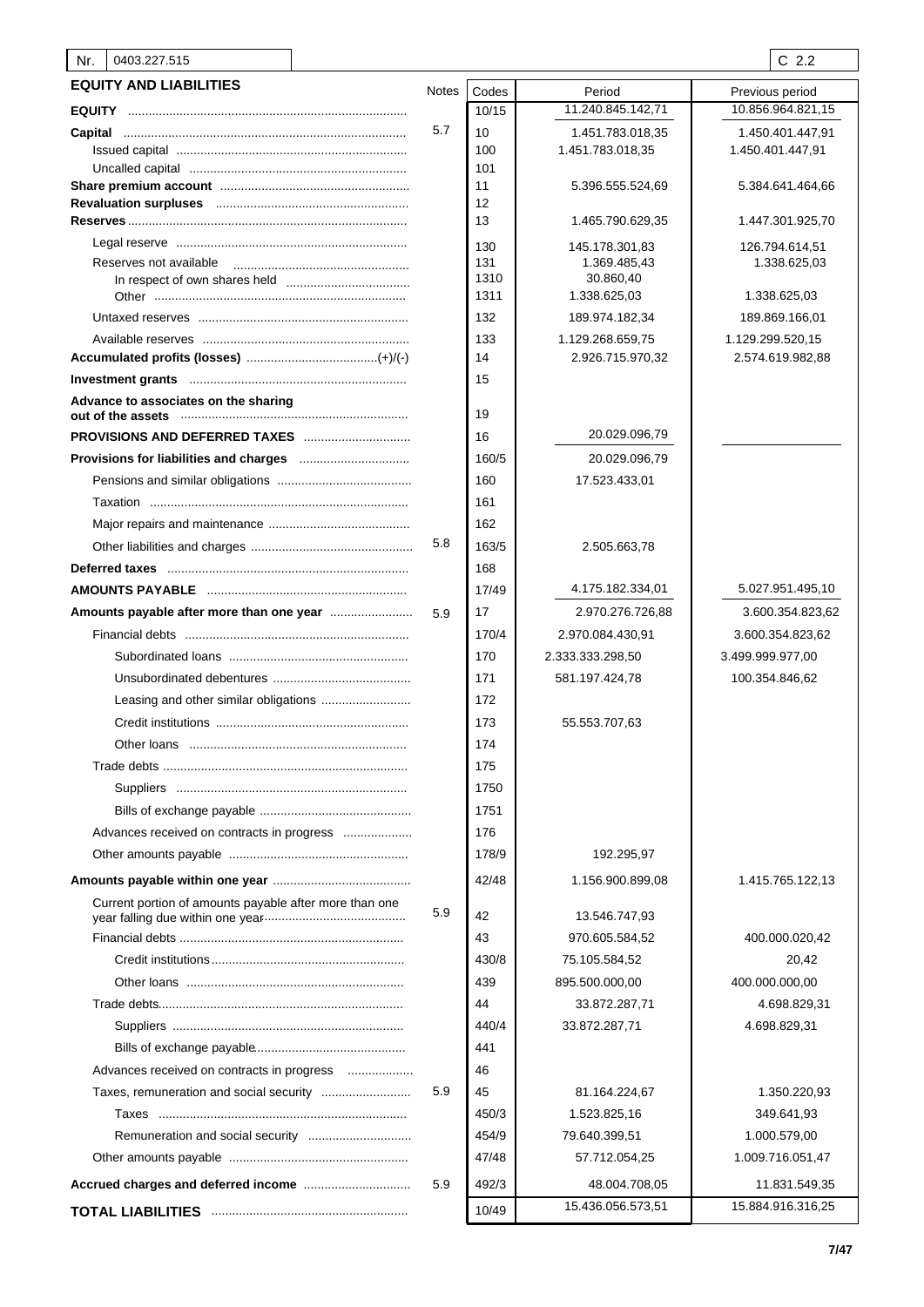# **INCOME STATEMENT**

|                                                                                              | <b>Notes</b> | Codes | Period           | Previous period  |
|----------------------------------------------------------------------------------------------|--------------|-------|------------------|------------------|
|                                                                                              |              |       |                  |                  |
|                                                                                              | 5.10         | 70/74 | 1.092.848.810,75 | 6.874.553,11     |
|                                                                                              |              | 70    | 1.017.094.886,24 |                  |
| Increase (decrease) in stocks of<br>finished goods, work and contracts in progress $(+)/(-)$ |              | 71    |                  |                  |
| Own construction capitalised                                                                 |              | 72    | 40.905.127,05    |                  |
|                                                                                              |              | 74    | 34.848.797,46    | 6.874.553,11     |
|                                                                                              |              | 60/64 | 1.166.097.942,96 | 99.902.583,49    |
|                                                                                              |              | 60    | 179.563,72       |                  |
| Purchases                                                                                    |              | 600/8 | 599.851,53       |                  |
|                                                                                              |              | 609   | -420.287,81      |                  |
|                                                                                              |              | 61    | 556.274.641,52   | 94.071.408,70    |
| Remuneration, social security costs and pensions $(+) / (-)$                                 | 5.10         | 62    | 462.601.419,62   | 5.641.542,05     |
| Depreciation of and amounts written off formation                                            |              | 630   | 123.726.466,85   |                  |
| Amounts written down stocks, contracts in progress and                                       | 5.10         | 631/4 | -279.535.46      |                  |
| Provisions for risks and charges - Appropriations (uses                                      | 5.10         | 635/7 | -1.587.598,27    |                  |
|                                                                                              | 5.10         | 640/8 | 25.182.984,98    | 189.632,74       |
| Operation charges carried to assets as restructuring                                         |              | 649   |                  |                  |
|                                                                                              |              | 9901  | -73.249.132,21   | -93.028.030,38   |
|                                                                                              |              | 75    | 1.103.123.890,73 | 1.171.269.846,07 |
|                                                                                              |              | 750   | 1.092.523.312,81 | 912.667.671,87   |
|                                                                                              |              | 751   | 5.168.550,99     | 9.629.598,22     |
|                                                                                              | 5.11         | 752/9 | 5.432.026,93     | 248.972.575,98   |
|                                                                                              | 5.11         | 65    | 614.200.112,80   | 1.120.295.042,82 |
|                                                                                              |              | 650   | 608.150.905,11   | 1.003.726.316,83 |
| Amounts written down on current assets except<br>stocks, contracts in progress and           |              | 651   |                  | -119.827.474,99  |
|                                                                                              |              | 652/9 | 6.049.207,69     | 236.396.200,98   |
| Gain (loss) on ordinary activities before taxes  (+)/(-)                                     |              | 9902  | 415.674.645,72   | -42.053.227,13   |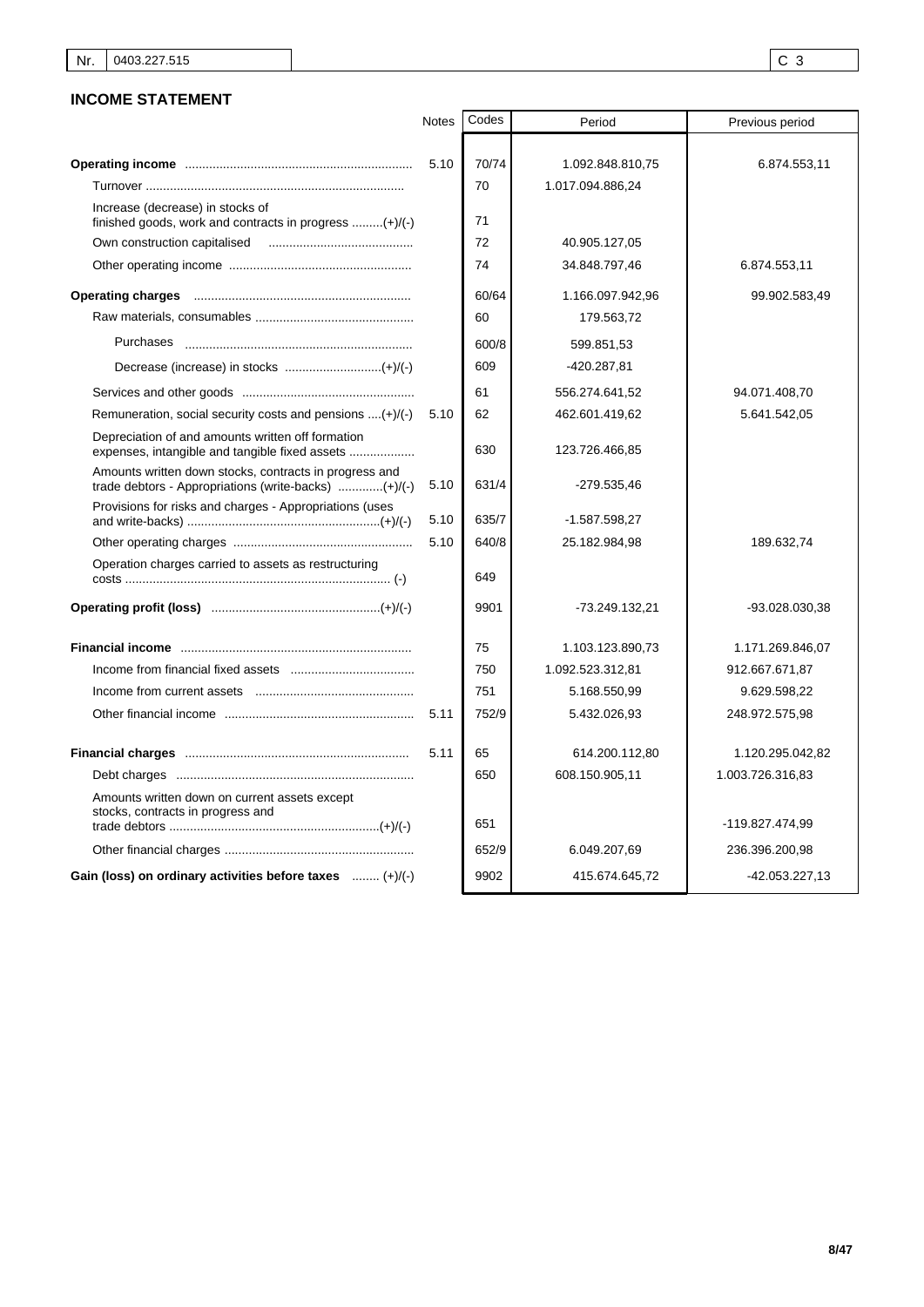|                                                                                                                    |      | Codes | Period         | Previous period |
|--------------------------------------------------------------------------------------------------------------------|------|-------|----------------|-----------------|
|                                                                                                                    |      |       |                |                 |
|                                                                                                                    |      | 76    | 624,31         | 91.661.389,60   |
| Write-back of depreciation and of amounts written down                                                             |      | 760   |                |                 |
| Write-back of amounts written down financial fixed assets                                                          |      | 761   |                | 91.661.389,50   |
| Write-back of provisions for extraordinary liabilities and                                                         |      | 762   |                |                 |
|                                                                                                                    |      | 763   | 499,00         |                 |
|                                                                                                                    |      | 764/9 | 125,31         | 0,10            |
|                                                                                                                    |      | 66    | 30.944.391,87  | 5.500.000,00    |
| Extraordinary depreciation of and extraordinary amounts<br>written off formation expenses, intangible and tangible |      | 660   | 2.124.515,17   |                 |
| Amounts written down financial fixed assets                                                                        |      | 661   |                |                 |
| Provisions for extraordinary liabilities and charges -                                                             |      | 662   | 1.000.000,00   |                 |
|                                                                                                                    |      | 663   | 27.813.324,87  | 5.500.000,00    |
|                                                                                                                    | 5.11 | 664/8 | 6.551,83       |                 |
| Extraordinary charges carried to assets as restructuring                                                           |      | 669   |                |                 |
|                                                                                                                    |      | 9903  | 384.730.878,16 | 44.108.162,47   |
|                                                                                                                    |      | 780   | 2.601.638,68   |                 |
|                                                                                                                    |      | 680   | 1.225,74       |                 |
|                                                                                                                    |      | 67/77 | 2.915.439,71   | $-1.531.044.22$ |
|                                                                                                                    |      | 670/3 | 4.366.795,13   | 14.425.557,34   |
| Adjustment of income taxes and write-back of tax                                                                   |      | 77    | 1.451.355,42   | 15.956.601,56   |
|                                                                                                                    |      | 9904  | 384.415.851,39 | 45.639.206,69   |
|                                                                                                                    |      | 789   |                |                 |
|                                                                                                                    |      | 689   | 105.016,33     |                 |
| Profit (loss) for the period available for appropriation $(+)/(-)$                                                 |      | 9905  | 384.310.835,06 | 45.639.206,69   |

I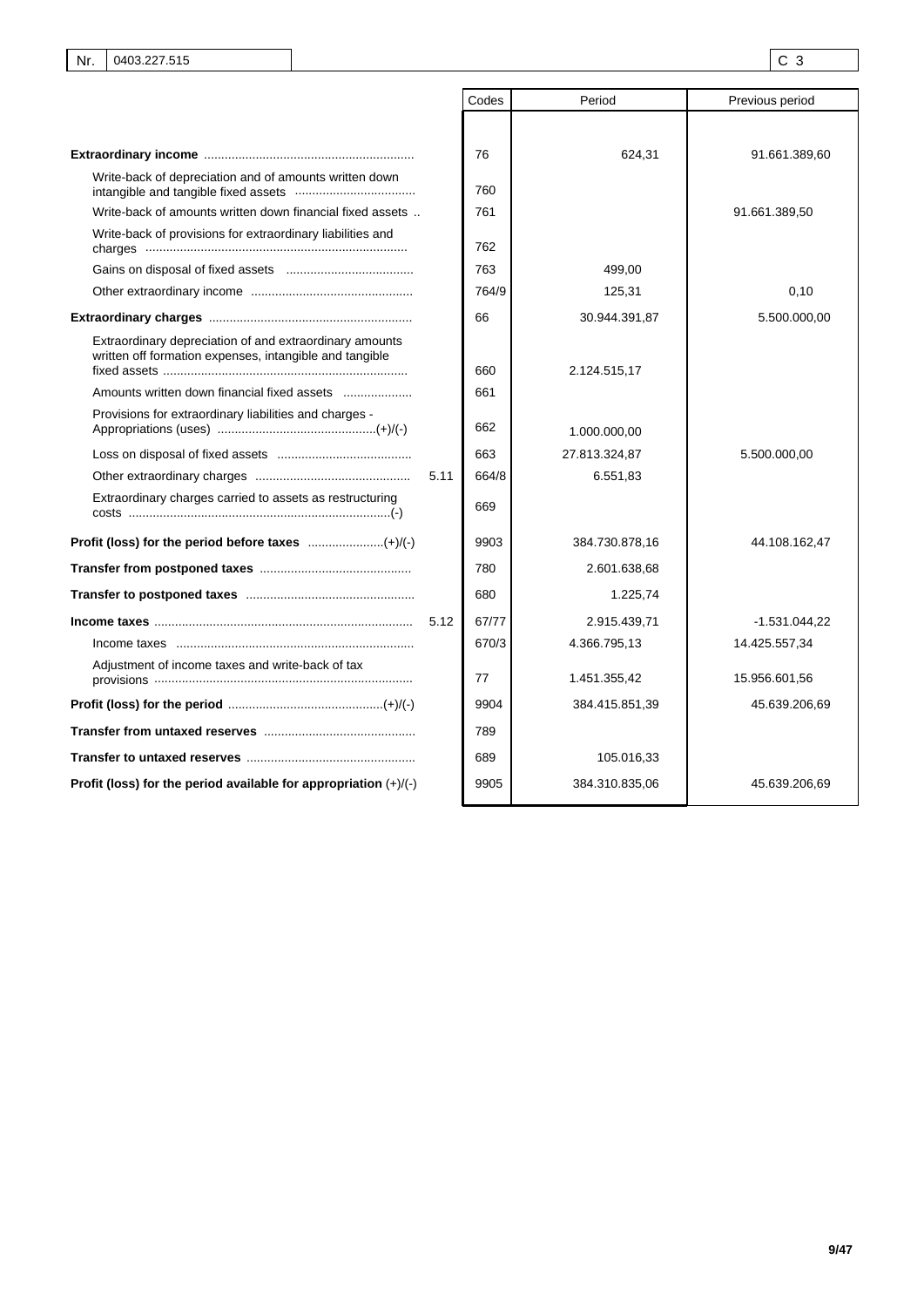# **APPROPRIATION ACCOUNT**

| Codes  | Period           | Previous period  |
|--------|------------------|------------------|
| 9906   | 2.958.930.817,94 | 3.034.254.116,25 |
| (9905) | 384.310.835,06   | 45.639.206,69    |
| 14P    | 2.574.619.982,8  | 2.988.614.909.56 |
| 791/2  |                  |                  |
| 791    |                  |                  |
| 792    |                  |                  |
| 691/2  | 18.383.687,32    | 2.281.960,33     |
| 691    |                  |                  |
| 6920   | 18.383.687,32    | 2.281.960,33     |
| 6921   |                  |                  |
| (14)   | 2.926.715.970,32 | 2.574.619.982,8  |
| 794    |                  |                  |
| 694/6  | 13.831.160,30    | 457.352.173,04   |
| 694    |                  | 416.967.355.00   |
| 695    |                  |                  |
| 696    | 13.831.160,30    | 40.384.818,04    |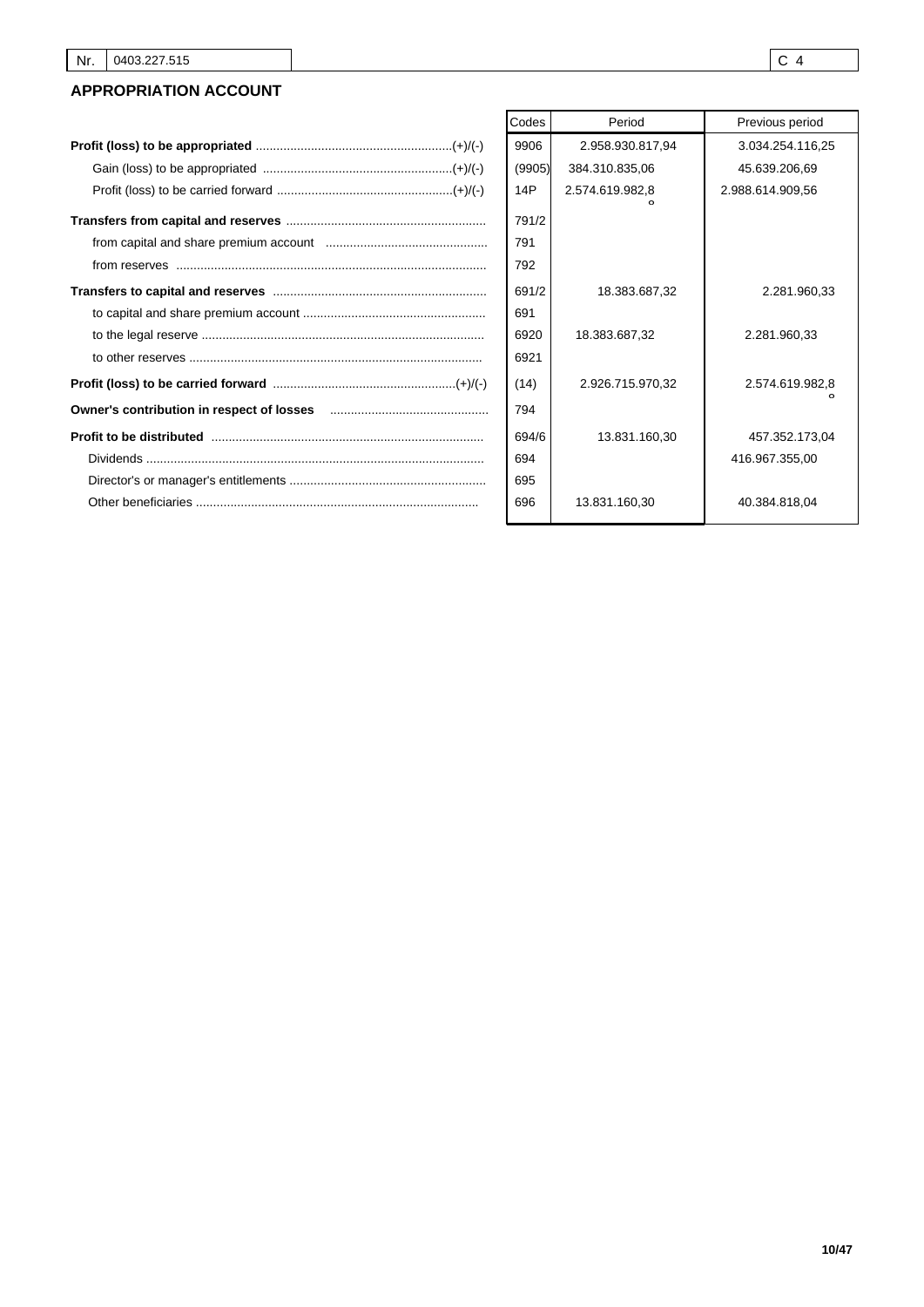|                                                                                     | Codes | Period          | Previous period |
|-------------------------------------------------------------------------------------|-------|-----------------|-----------------|
| <b>CONCESSIONS, PATENTS, LICENCES, KNOWHOW, BRANDS</b><br><b>AND SIMILAR RIGHTS</b> |       |                 |                 |
|                                                                                     | 8052P | XXXXXXXXXXXXXX  |                 |
| Movements during the period                                                         |       |                 |                 |
|                                                                                     | 8022  | 678.990.897,63  |                 |
|                                                                                     | 8032  | 32.359.038,89   |                 |
|                                                                                     | 8042  |                 |                 |
|                                                                                     | 8052  | 646.631.858,74  |                 |
| Depreciation and amounts written down at the end of the period                      | 8122P | XXXXXXXXXXXXXXX |                 |
| Movements during the period                                                         |       |                 |                 |
|                                                                                     | 8072  | 67.611.213,13   |                 |
|                                                                                     | 8082  |                 |                 |
|                                                                                     | 8092  | 363.198.461,86  |                 |
|                                                                                     | 8102  | 9.965.974,63    |                 |
|                                                                                     | 8112  |                 |                 |
| Depreciation and amounts written down at the end of the period                      | 8122  | 420.843.700,36  |                 |
|                                                                                     | 211   | 225.788.158,38  |                 |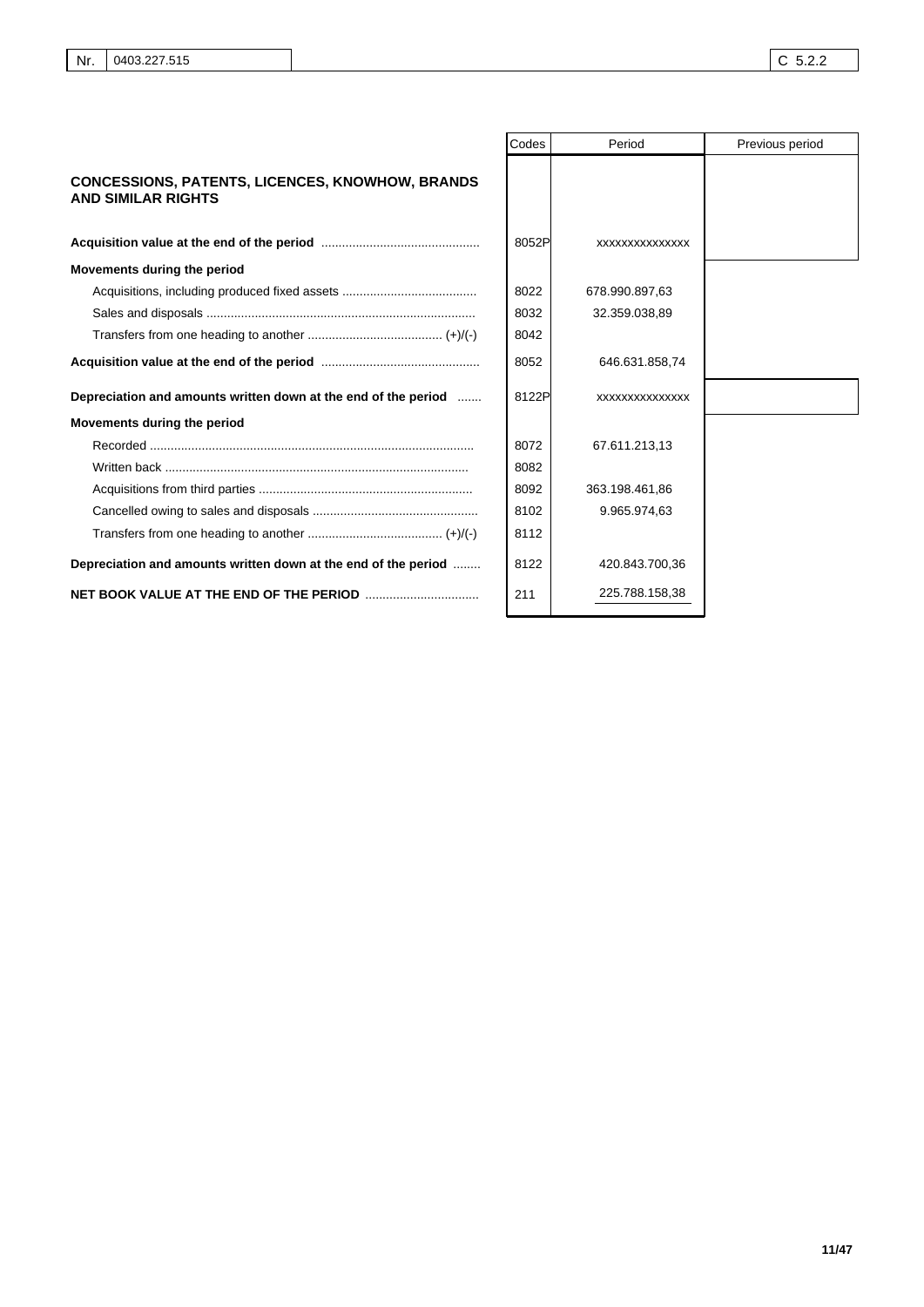|                                                                | Codes | Period          | Previous period |
|----------------------------------------------------------------|-------|-----------------|-----------------|
| <b>GOODWILL</b>                                                |       |                 |                 |
|                                                                | 8053P | XXXXXXXXXXXXXXX |                 |
| Movements during the period                                    |       |                 |                 |
|                                                                | 8023  | 14.074.456,80   |                 |
|                                                                | 8033  | 47.032,10       |                 |
|                                                                | 8043  |                 |                 |
|                                                                | 8053  | 14.027.424,70   |                 |
| Depreciation and amounts written down at the end of the period | 8123P | XXXXXXXXXXXXXX  |                 |
| Movements during the period                                    |       |                 |                 |
|                                                                | 8073  | 2.785.232,99    |                 |
|                                                                | 8083  |                 |                 |
|                                                                | 8093  | 7.000.607,54    |                 |
|                                                                | 8103  |                 |                 |
|                                                                | 8113  |                 |                 |
| Depreciation and amounts written down at the end of the period | 8123  | 9.785.840,53    |                 |
|                                                                | 212   | 4.241.584,17    |                 |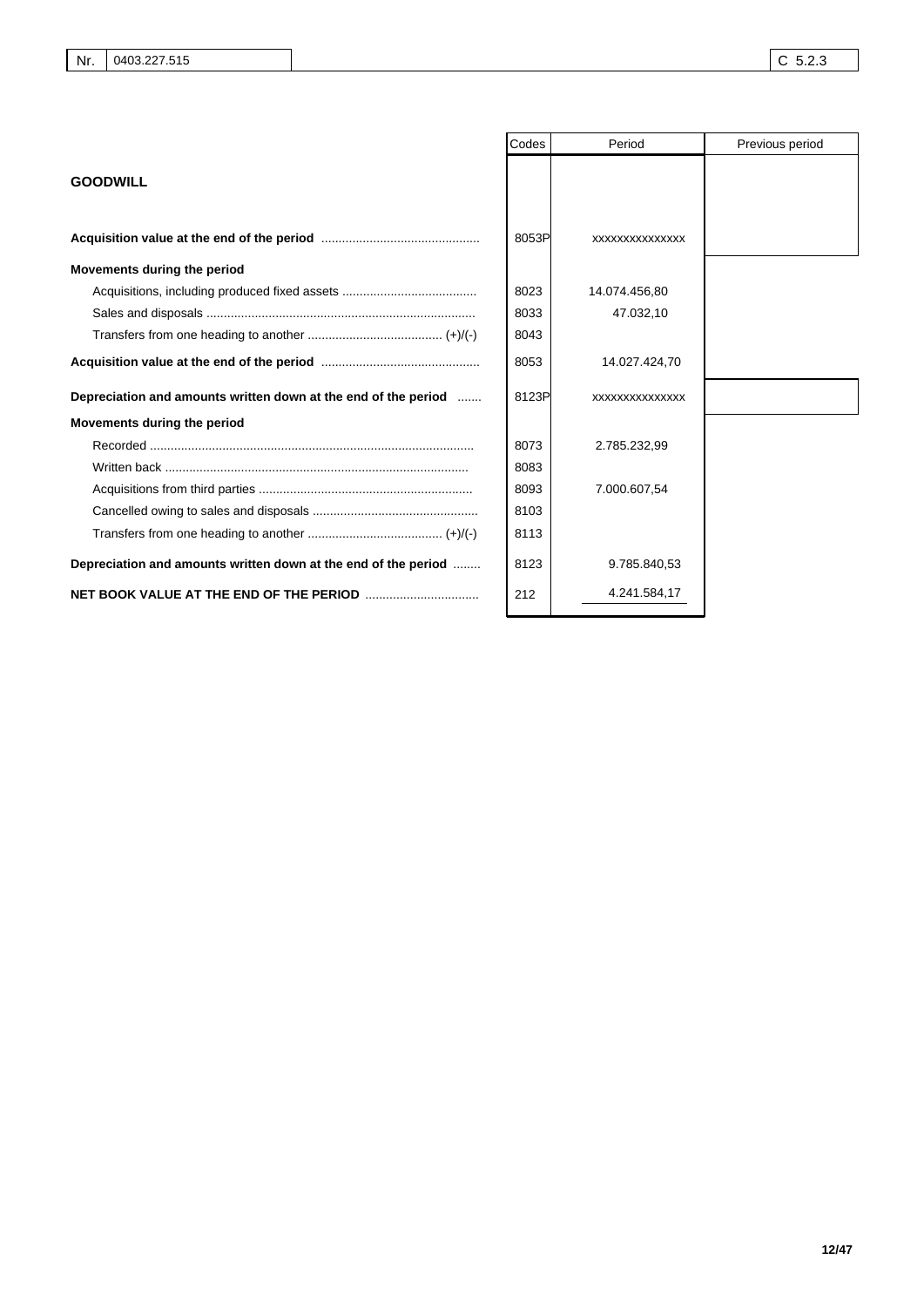# **STATEMENT OF TANGIBLE FIXED ASSETS**

|                                                                                 | Codes | Period         | Previous period |
|---------------------------------------------------------------------------------|-------|----------------|-----------------|
|                                                                                 |       |                |                 |
| <b>LAND AND BUILDINGS</b>                                                       |       |                |                 |
|                                                                                 |       |                |                 |
|                                                                                 | 8191P | XXXXXXXXXXXXXX |                 |
| Movements during the period                                                     |       |                |                 |
|                                                                                 | 8161  | 38.808.093,54  |                 |
|                                                                                 | 8171  | 1.568.285,37   |                 |
|                                                                                 | 8181  |                |                 |
|                                                                                 | 8191  | 37.239.808,17  |                 |
|                                                                                 | 8251P | XXXXXXXXXXXXXX |                 |
| Movements during the period                                                     |       |                |                 |
|                                                                                 | 8211  |                |                 |
|                                                                                 | 8221  |                |                 |
|                                                                                 | 8231  |                |                 |
|                                                                                 | 8241  |                |                 |
|                                                                                 | 8251  |                |                 |
| Depreciation and amounts written down at the end of the period                  | 8321P | XXXXXXXXXXXXXX |                 |
| Movements during the period                                                     |       |                |                 |
|                                                                                 | 8271  | 1.720.064,79   |                 |
|                                                                                 | 8281  |                |                 |
|                                                                                 | 8291  | 1.746.615,08   |                 |
|                                                                                 | 8301  |                |                 |
|                                                                                 | 8311  |                |                 |
| Depreciation and amounts written down at the end of the period                  | 8321  | 3.466.679,87   |                 |
| <b>NET BOOK VALUE AT THE END OF THE PERIOD manual contract of AT THE PERIOD</b> | (22)  | 33.773.128,30  |                 |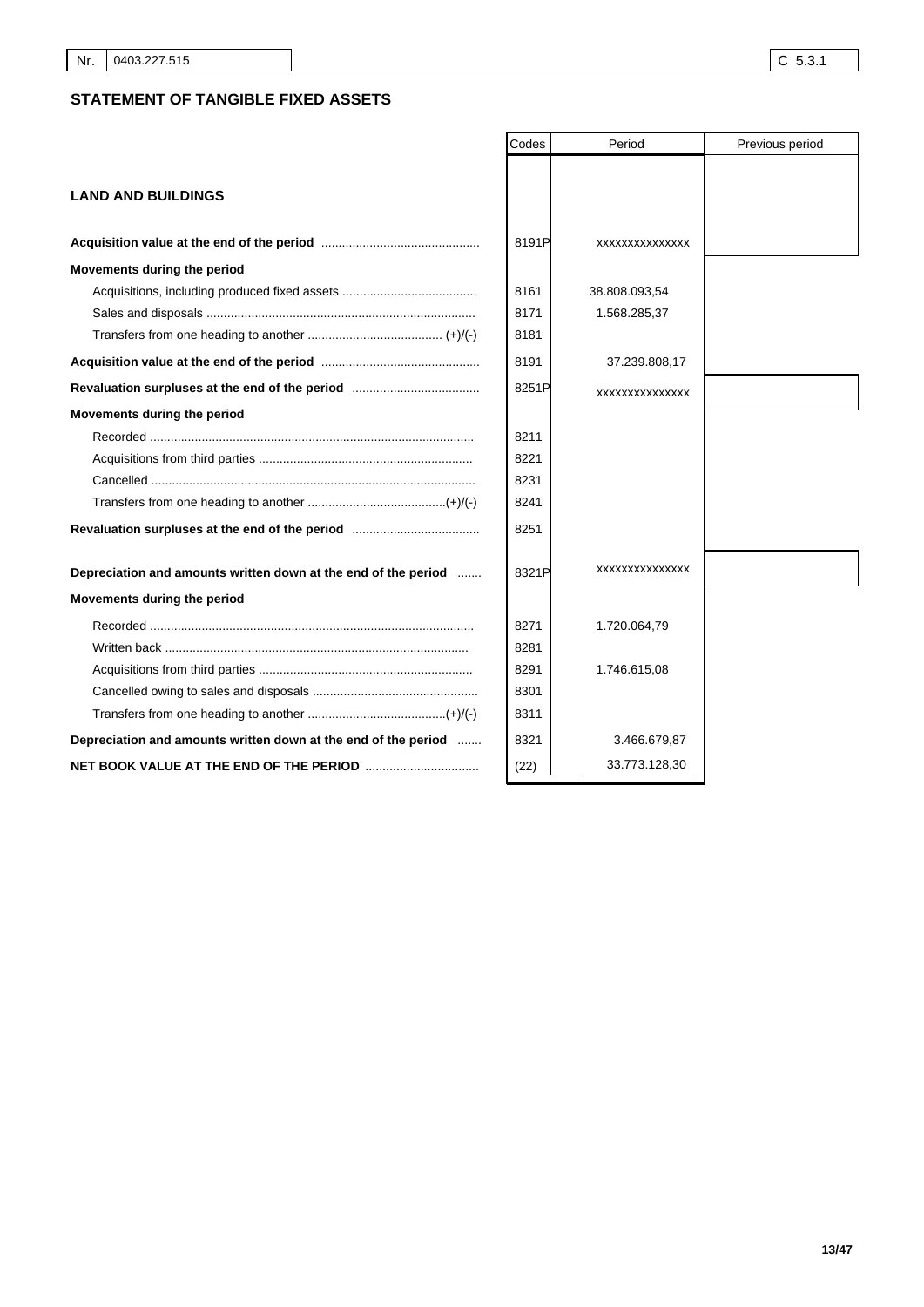|                                                                | Codes | Period         | Previous period |
|----------------------------------------------------------------|-------|----------------|-----------------|
|                                                                |       |                |                 |
| PLANT, MACHINERY AND EQUIPMENT                                 |       |                |                 |
|                                                                | 8192P | XXXXXXXXXXXXXX |                 |
| Movements during the period                                    |       |                |                 |
|                                                                | 8162  | 339.418.941,53 |                 |
|                                                                | 8172  | 36.747.417,60  |                 |
|                                                                | 8182  |                |                 |
|                                                                | 8192  | 302.671.523,93 |                 |
|                                                                | 8252P | XXXXXXXXXXXXXX |                 |
| Movements during the period                                    |       |                |                 |
|                                                                | 8212  |                |                 |
|                                                                | 8222  |                |                 |
|                                                                | 8232  |                |                 |
|                                                                | 8242  |                |                 |
|                                                                | 8252  |                |                 |
| Depreciation and amounts written down at the end of the period | 8322P | XXXXXXXXXXXXXX |                 |
| Movements during the period                                    |       |                |                 |
|                                                                | 8272  | 51.885.483,41  |                 |
| Written back …………………………………………………………………………                      | 8282  |                |                 |
|                                                                | 8292  | 193.528.626,98 |                 |
|                                                                | 8302  | 36.982.456,38  |                 |
|                                                                | 8312  |                |                 |
| Depreciation and amounts written down at the end of the period | 8322  | 208.431.654,01 |                 |
|                                                                | (23)  | 94.239.869,92  |                 |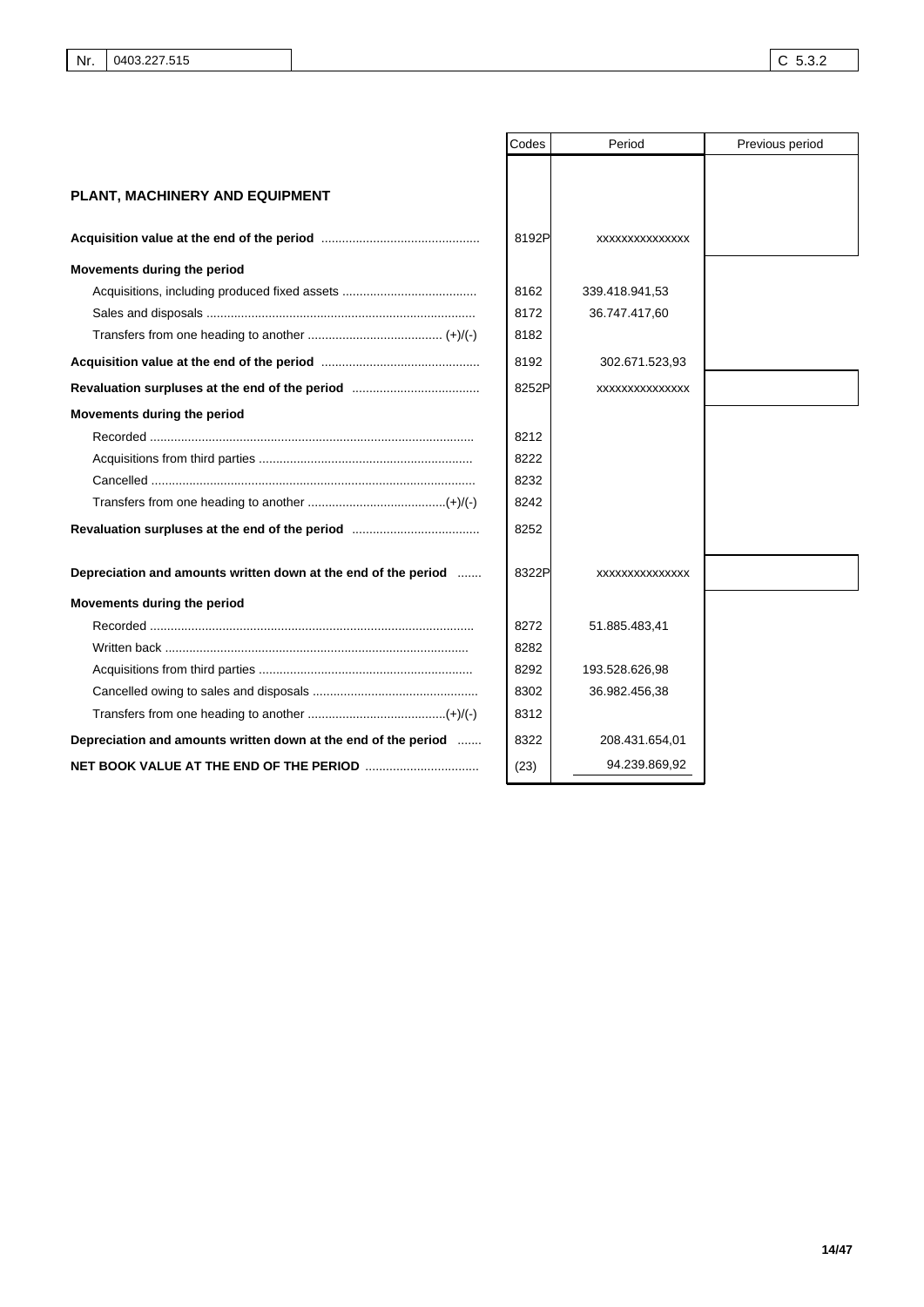|                                                                | Codes | Period          | Previous period |
|----------------------------------------------------------------|-------|-----------------|-----------------|
|                                                                |       |                 |                 |
| <b>FURNITURE AND VEHICLES</b>                                  |       |                 |                 |
|                                                                | 8193P | XXXXXXXXXXXXXX  |                 |
| Movements during the period                                    |       |                 |                 |
|                                                                | 8163  | 19.928.275,12   |                 |
|                                                                | 8173  |                 |                 |
|                                                                | 8183  |                 |                 |
|                                                                | 8193  | 19.928.275,12   |                 |
|                                                                | 8253P | XXXXXXXXXXXXXXX |                 |
| Movements during the period                                    |       |                 |                 |
|                                                                | 8213  |                 |                 |
|                                                                | 8223  |                 |                 |
|                                                                | 8233  |                 |                 |
|                                                                | 8243  |                 |                 |
|                                                                | 8253  |                 |                 |
| Depreciation and amounts written down at the end of the period | 8323P | XXXXXXXXXXXXXXX |                 |
| Movements during the period                                    |       |                 |                 |
|                                                                | 8273  | 1.778.908,62    |                 |
|                                                                | 8283  |                 |                 |
|                                                                | 8293  | 5.211.549,53    |                 |
|                                                                | 8303  | 191,30          |                 |
|                                                                | 8313  |                 |                 |
| Depreciation and amounts written down at the end of the period | 8323  | 6.990.266,85    |                 |
|                                                                | (24)  | 12.938.008,27   |                 |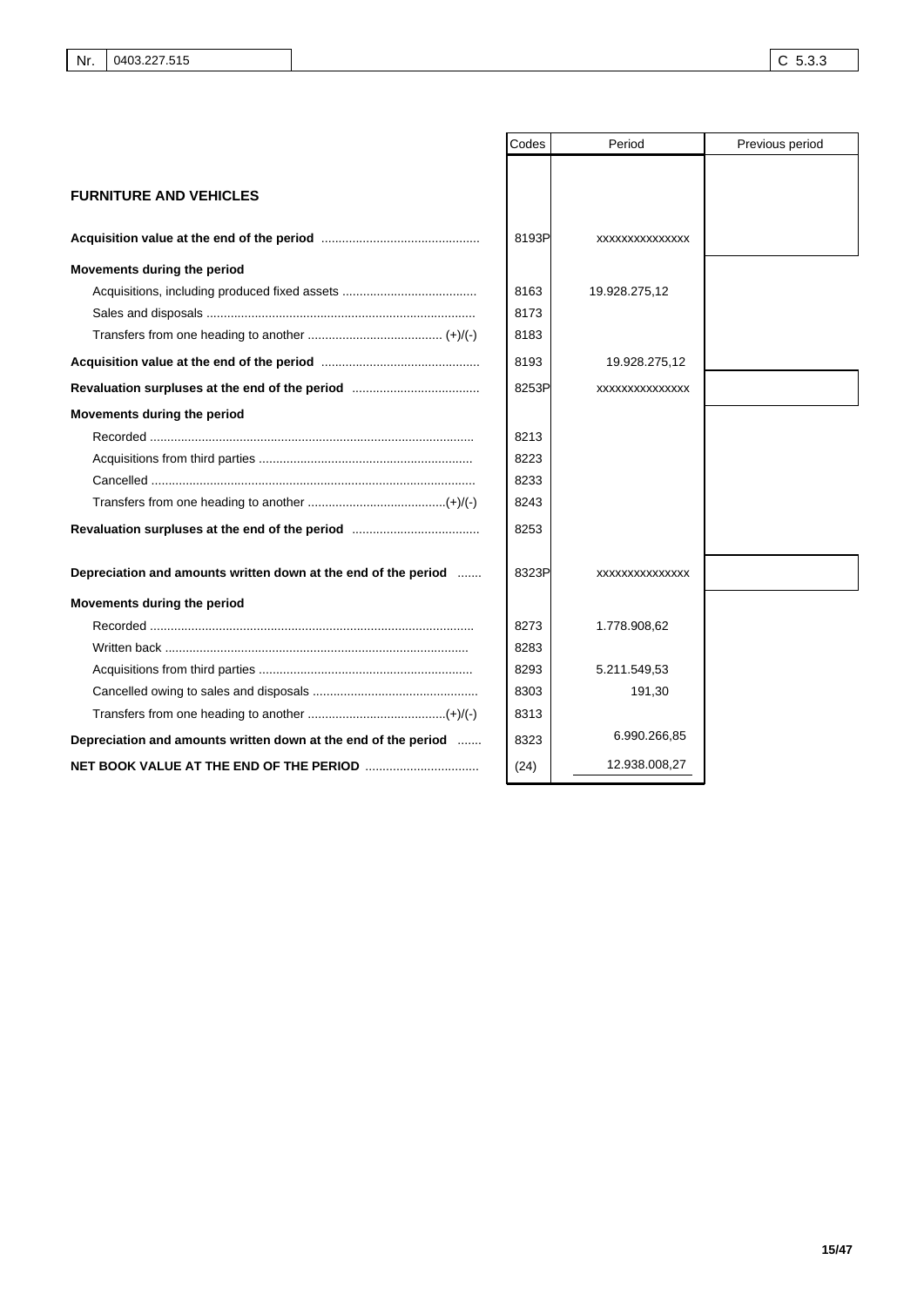|                                                                | Codes | Period         | Previous period |
|----------------------------------------------------------------|-------|----------------|-----------------|
|                                                                |       |                |                 |
| <b>OTHER TANGIBLE FIXED ASSETS</b>                             |       |                |                 |
|                                                                | 8195P | XXXXXXXXXXXXXX |                 |
| Movements during the period                                    |       |                |                 |
|                                                                | 8165  | 696.174,87     |                 |
|                                                                | 8175  | 8.836,30       |                 |
|                                                                | 8185  |                |                 |
|                                                                | 8195  | 687.338,57     |                 |
|                                                                | 8255P | XXXXXXXXXXXXXX |                 |
| Movements during the period                                    |       |                |                 |
|                                                                | 8215  |                |                 |
|                                                                | 8225  |                |                 |
|                                                                | 8235  |                |                 |
|                                                                | 8245  |                |                 |
|                                                                | 8255  |                |                 |
| Depreciation and amounts written down at the end of the period | 8325P | XXXXXXXXXXXXXX |                 |
| Movements during the period                                    |       |                |                 |
|                                                                | 8275  | 70.079,08      |                 |
|                                                                | 8285  |                |                 |
|                                                                | 8295  | 45.890,99      |                 |
|                                                                | 8305  |                |                 |
|                                                                | 8315  |                |                 |
| Depreciation and amounts written down at the end of the period | 8325  | 115.970,07     |                 |
|                                                                | (26)  | 571.368,50     |                 |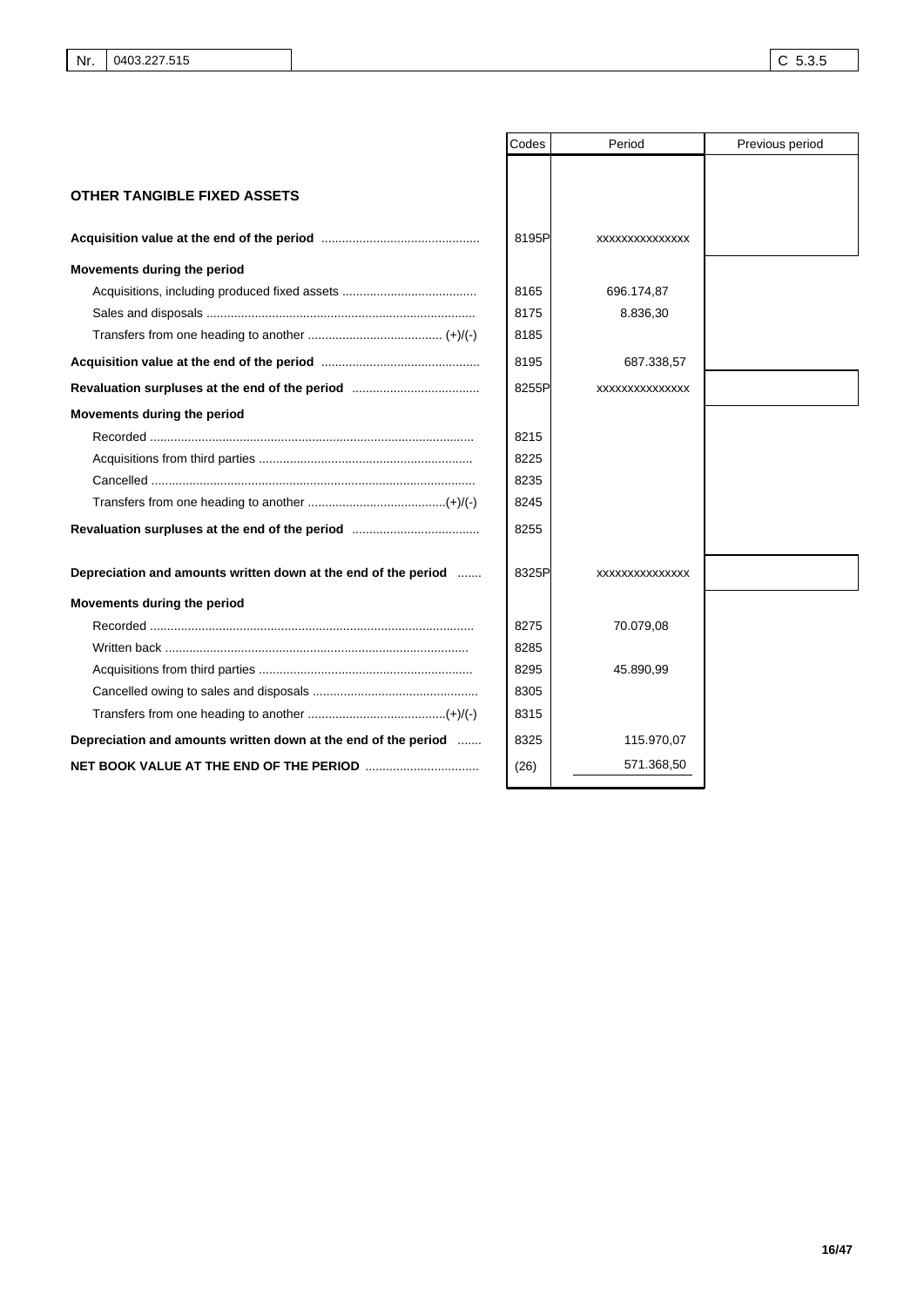|                                                                | Codes | Period         | Previous period |
|----------------------------------------------------------------|-------|----------------|-----------------|
|                                                                |       |                |                 |
| <b>ASSETS UNDER CONSTRUCTION AND ADVANCED PAYMENTS</b>         |       |                |                 |
|                                                                | 8196P | XXXXXXXXXXXXXX |                 |
| Movements during the period                                    |       |                |                 |
|                                                                | 8166  | 10.638.989,63  |                 |
|                                                                | 8176  | 23.864,99      |                 |
|                                                                | 8186  |                |                 |
|                                                                | 8196  | 10.615.124,64  |                 |
|                                                                | 8256P | XXXXXXXXXXXXXX |                 |
| Movements during the period                                    |       |                |                 |
|                                                                | 8216  |                |                 |
|                                                                | 8226  |                |                 |
|                                                                | 8236  |                |                 |
|                                                                | 8246  |                |                 |
|                                                                | 8256  |                |                 |
| Depreciation and amounts written down at the end of the period | 8326P | XXXXXXXXXXXXXX |                 |
| Movements during the period                                    |       |                |                 |
|                                                                | 8276  |                |                 |
|                                                                | 8286  |                |                 |
|                                                                | 8296  |                |                 |
|                                                                | 8306  |                |                 |
|                                                                | 8316  |                |                 |
| Depreciation and amounts written down at the end of the period | 8326  |                |                 |
|                                                                | (27)  | 10.615.124,64  |                 |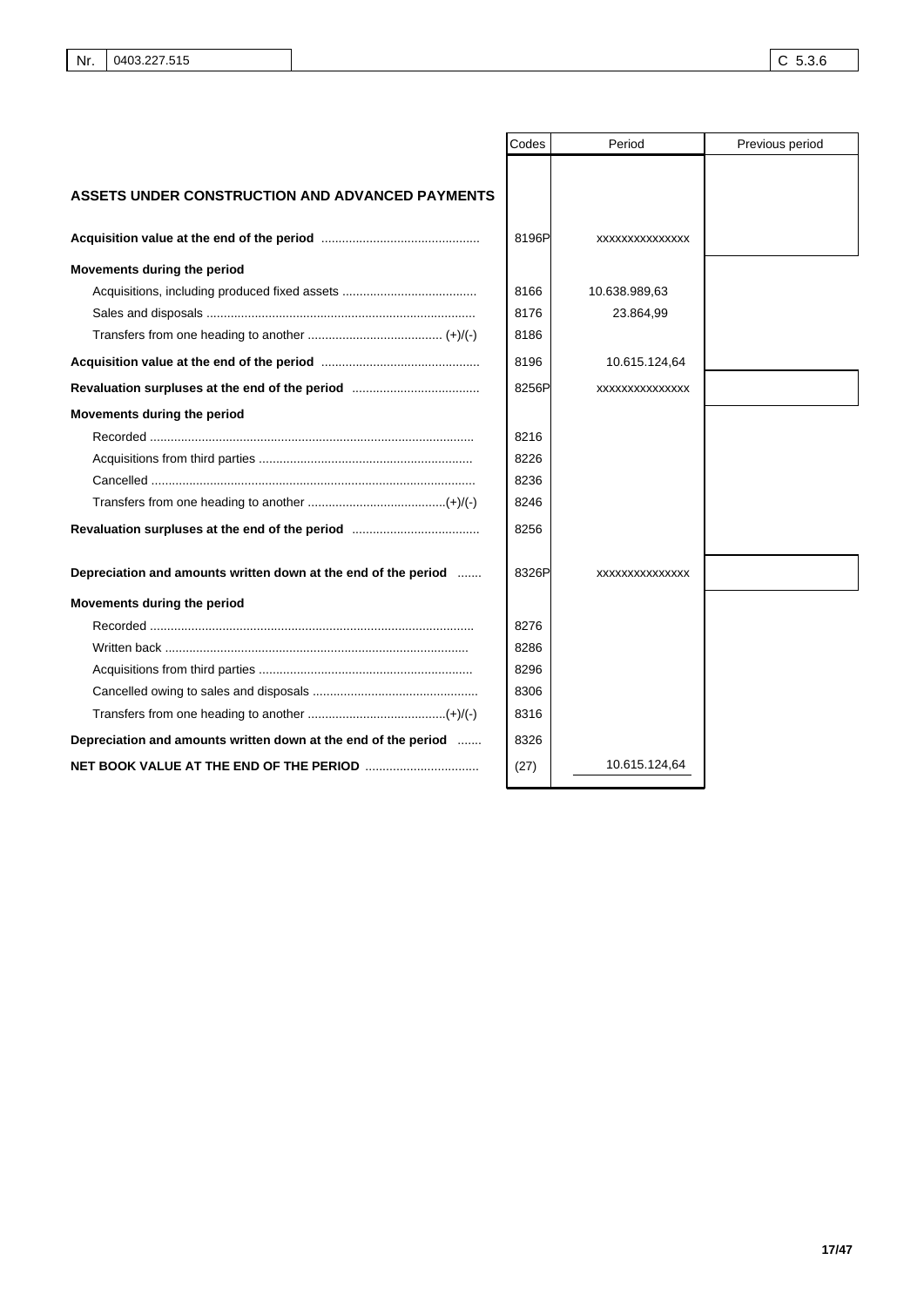┒

٦

# **STATEMENT OF FINANCIAL FIXED ASSETS**

|                                                                              | Codes | Period            | Previous period   |
|------------------------------------------------------------------------------|-------|-------------------|-------------------|
|                                                                              |       |                   |                   |
| <b>AFFILIATED ENTERPRISES - PARTICIPATING INTERESTS AND</b><br><b>SHARES</b> |       |                   |                   |
|                                                                              | 8391P | XXXXXXXXXXXXXXX   | 14.811.055.006,51 |
| Movements during the period                                                  |       |                   |                   |
|                                                                              | 8361  |                   |                   |
|                                                                              | 8371  | 235.547.999,56    |                   |
|                                                                              | 8381  |                   |                   |
|                                                                              | 8391  | 14.575.507.006.95 |                   |
|                                                                              | 8451P | XXXXXXXXXXXXXX    | 6.527.552,07      |
| Movements during the period                                                  |       |                   |                   |
|                                                                              | 8411  |                   |                   |
|                                                                              | 8421  |                   |                   |
|                                                                              | 8431  |                   |                   |
|                                                                              | 8441  |                   |                   |
|                                                                              | 8451  | 6.527.552,07      |                   |
|                                                                              | 8521P | XXXXXXXXXXXXXX    |                   |
| Movements during the period                                                  |       |                   |                   |
|                                                                              | 8471  |                   |                   |
|                                                                              | 8481  |                   |                   |
|                                                                              | 8491  |                   |                   |
|                                                                              | 8501  |                   |                   |
|                                                                              | 8511  |                   |                   |
|                                                                              | 8521  |                   |                   |
|                                                                              | 8551P | XXXXXXXXXXXXXX    |                   |
|                                                                              | 8541  |                   |                   |
|                                                                              | 8551  |                   |                   |
|                                                                              | (280) | 14.582.034.559,02 |                   |
| <b>AFFILIATED ENTERPRISES - AMOUNTS RECEIVABLE</b>                           |       |                   |                   |
|                                                                              | 281P  | XXXXXXXXXXXXXXX   | 250.000.021,20    |
| Movements during the period                                                  |       |                   |                   |
|                                                                              | 8581  |                   |                   |
|                                                                              | 8591  |                   |                   |
|                                                                              | 8601  |                   |                   |
|                                                                              | 8611  |                   |                   |
|                                                                              | 8621  |                   |                   |
|                                                                              | 8631  |                   |                   |
|                                                                              | (281) | 250.000.021,20    |                   |
| ACCUMULATED AMOUNTS WRITTEN OFF ON AMOUNTS                                   | 8651  |                   |                   |

 $\mathsf{r}$ 

T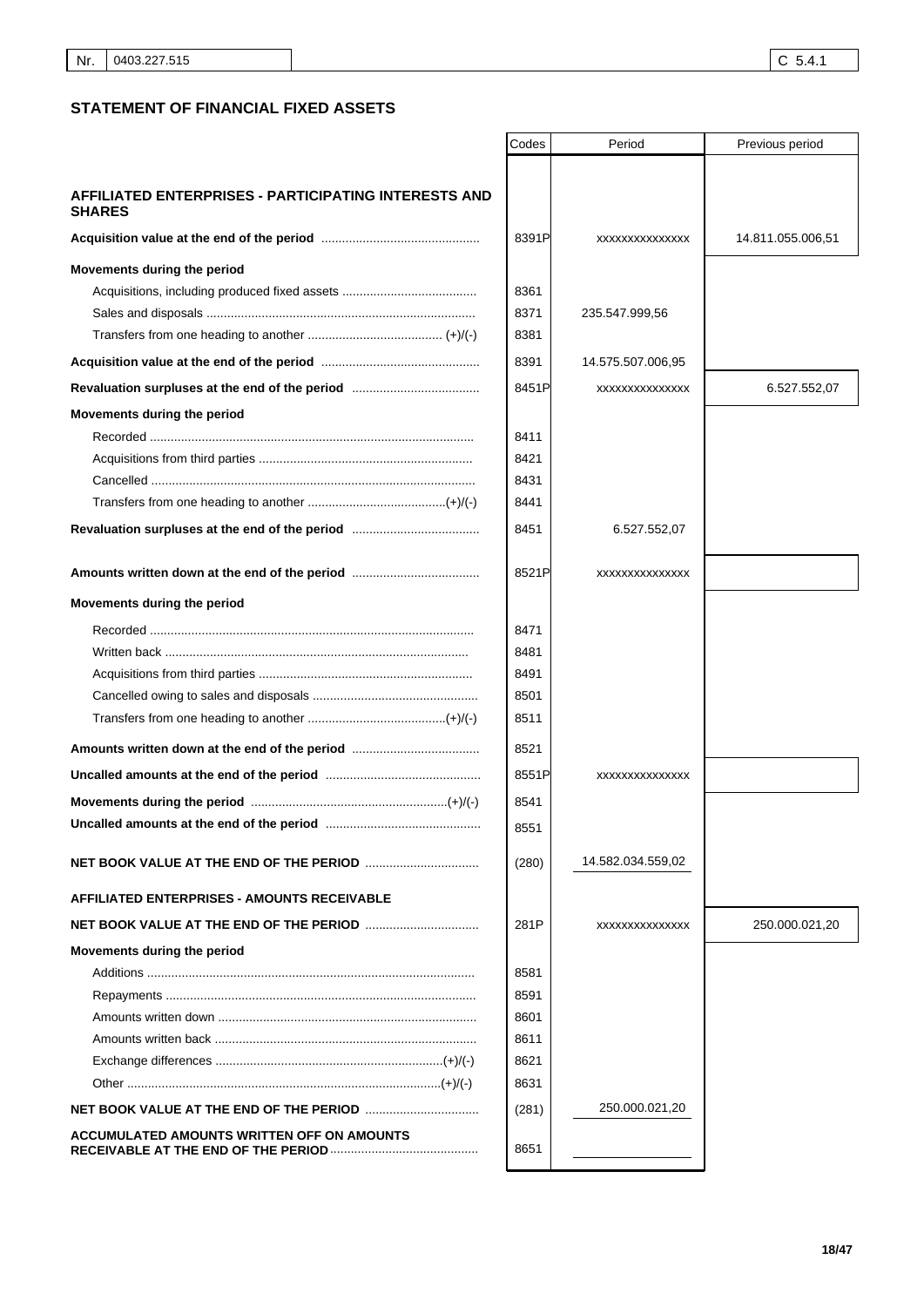|                                                                                                    | Codes | Period         | Previous period |
|----------------------------------------------------------------------------------------------------|-------|----------------|-----------------|
| OTHER ENTERPRISES LINKED BY PARTICIPATING INTERESTS -<br><b>PARTICIPATING INTERESTS AND SHARES</b> |       |                |                 |
|                                                                                                    | 8392P | XXXXXXXXXXXXXX | 815.657,54      |
| Movements during the period                                                                        |       |                |                 |
|                                                                                                    | 8362  |                |                 |
|                                                                                                    | 8372  |                |                 |
|                                                                                                    | 8382  |                |                 |
|                                                                                                    | 8392  | 815.657,54     |                 |
|                                                                                                    | 8452P | XXXXXXXXXXXXXX |                 |
| Movements during the period                                                                        |       |                |                 |
|                                                                                                    | 8412  |                |                 |
|                                                                                                    | 8422  |                |                 |
|                                                                                                    | 8432  |                |                 |
|                                                                                                    | 8442  |                |                 |
|                                                                                                    | 8452  |                |                 |
|                                                                                                    | 8522P | XXXXXXXXXXXXXX |                 |
| Movements during the period                                                                        |       |                |                 |
|                                                                                                    | 8472  |                |                 |
|                                                                                                    | 8482  |                |                 |
|                                                                                                    | 8492  |                |                 |
|                                                                                                    | 8502  |                |                 |
|                                                                                                    | 8512  |                |                 |
|                                                                                                    | 8522  |                |                 |
|                                                                                                    | 8552P | XXXXXXXXXXXXXX |                 |
|                                                                                                    | 8542  |                |                 |
|                                                                                                    | 8552  |                |                 |
|                                                                                                    | (282) | 815.657,54     |                 |
| <b>OTHER ENTERPRISES LINKED BY PARTICIPATING INTERESTS -</b><br><b>AMOUNTS RECEIVABLE</b>          |       |                |                 |
|                                                                                                    | 283P  | XXXXXXXXXXXXXX |                 |
| Movements during the period                                                                        |       |                |                 |
|                                                                                                    | 8582  |                |                 |
|                                                                                                    | 8592  |                |                 |
|                                                                                                    | 8602  |                |                 |
|                                                                                                    | 8612  |                |                 |
|                                                                                                    | 8622  |                |                 |
|                                                                                                    | 8632  |                |                 |
|                                                                                                    | (283) |                |                 |
| ACCUMULATED AMOUNTS WRITTEN OFF ON AMOUNTS                                                         | 8652  |                |                 |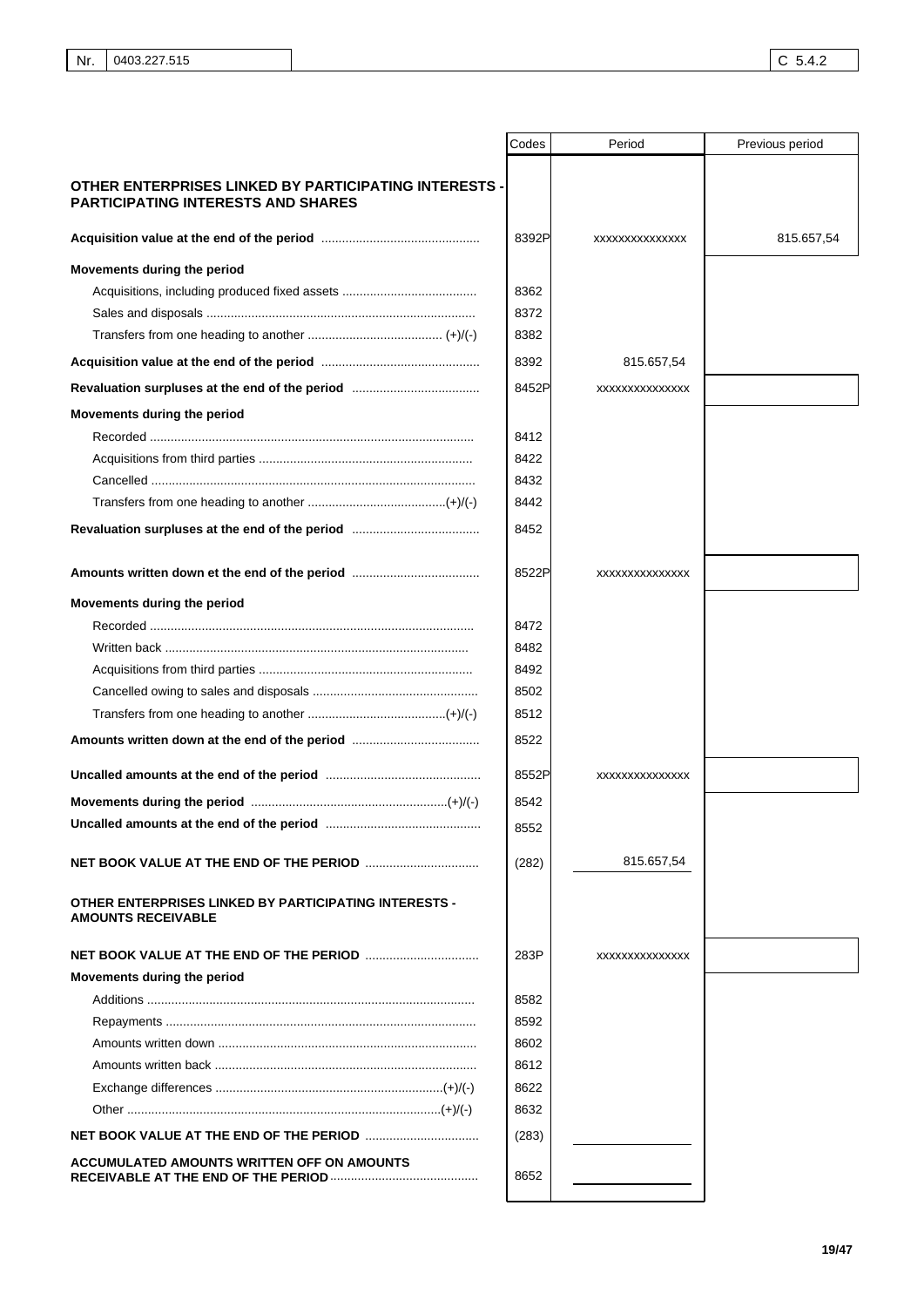|                                                                  | Codes   | Period          | Previous period |
|------------------------------------------------------------------|---------|-----------------|-----------------|
|                                                                  |         |                 |                 |
| OTHER ENTERPRISES - PARTICIPATING INTERESTS AND<br><b>SHARES</b> |         |                 |                 |
|                                                                  | 8393P   | XXXXXXXXXXXXXX  |                 |
| Movements during the period                                      |         |                 |                 |
|                                                                  | 8363    | 223.536,00      |                 |
|                                                                  | 8373    |                 |                 |
|                                                                  | 8383    |                 |                 |
|                                                                  | 8393    | 223.536,00      |                 |
|                                                                  | 8453P   | XXXXXXXXXXXXXX  |                 |
| Movements during the period                                      |         |                 |                 |
|                                                                  | 8413    |                 |                 |
|                                                                  | 8423    |                 |                 |
|                                                                  | 8433    |                 |                 |
|                                                                  | 8443    |                 |                 |
|                                                                  | 8453    |                 |                 |
|                                                                  | 8523P   | XXXXXXXXXXXXXX  |                 |
| Movements during the period                                      |         |                 |                 |
|                                                                  | 8473    |                 |                 |
|                                                                  | 8483    |                 |                 |
|                                                                  | 8493    |                 |                 |
|                                                                  | 8503    |                 |                 |
|                                                                  | 8513    |                 |                 |
|                                                                  | 8523    |                 |                 |
|                                                                  | 8553P   | XXXXXXXXXXXXXXX |                 |
|                                                                  | 8543    |                 |                 |
|                                                                  |         |                 |                 |
|                                                                  | 8553    |                 |                 |
|                                                                  | (284)   | 223.536,00      |                 |
| <b>OTHER ENTERPRISES - AMOUNTS RECEIVABLE</b>                    |         |                 |                 |
|                                                                  | 285/8P  | XXXXXXXXXXXXXX  |                 |
| Movements during the period                                      |         |                 |                 |
|                                                                  | 8583    | 2.384,26        |                 |
|                                                                  | 8593    |                 |                 |
|                                                                  | 8603    |                 |                 |
|                                                                  | 8613    |                 |                 |
|                                                                  | 8623    |                 |                 |
|                                                                  | 8633    |                 |                 |
|                                                                  | (285/8) | 2.384,26        |                 |
| ACCUMULATED AMOUNTS WRITTEN OFF ON AMOUNTS                       | 8653    |                 |                 |
|                                                                  |         |                 |                 |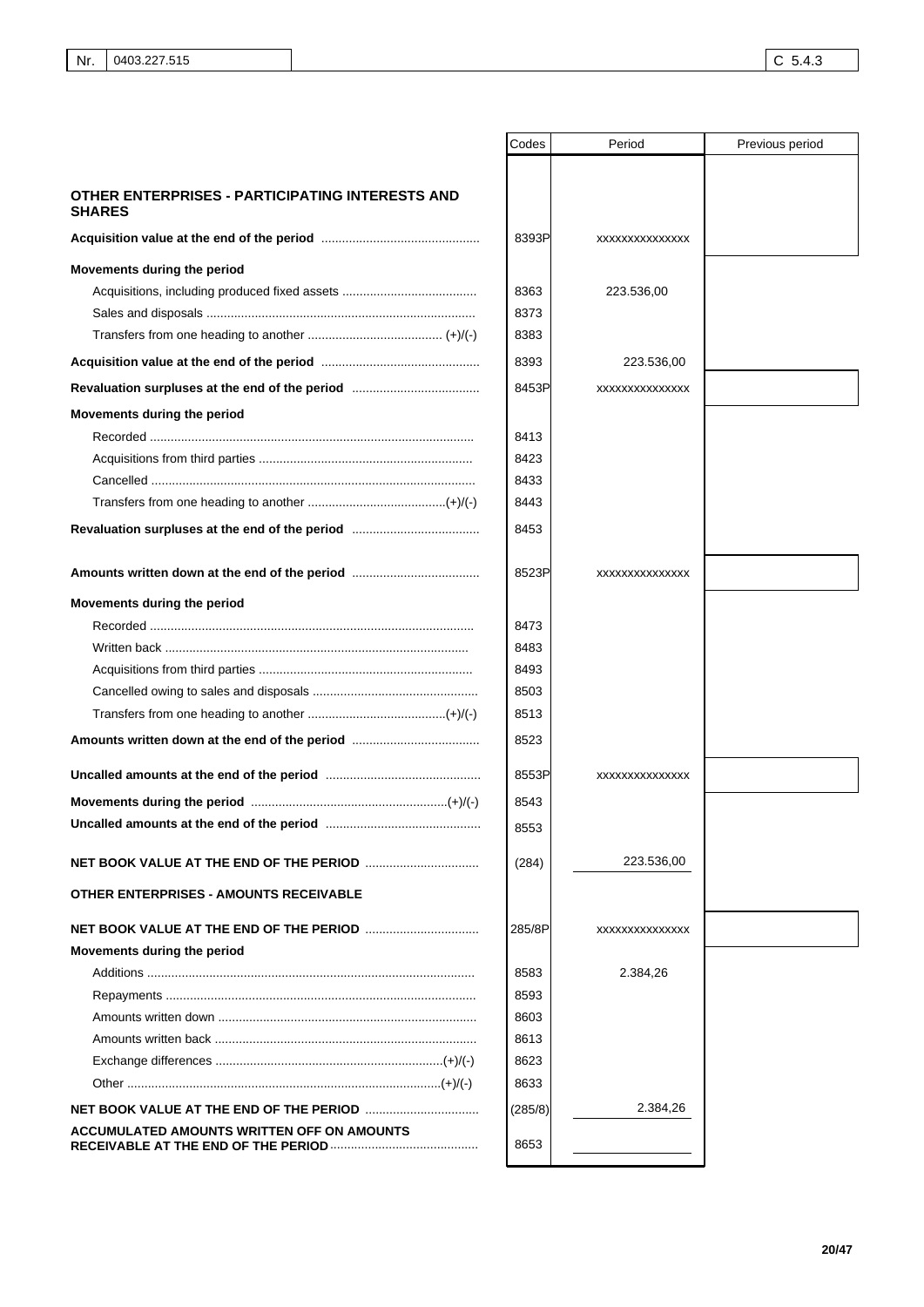# **INFORMATION RELATING TO THE SHARE IN THE CAPITAL**

# **SHARE IN THE CAPITAL AND OTHER RIGHTS IN OTHER COMPANIES**

List of both enterprises in wich the enterprise holds a participating interest (recorded in the heading 28 of assets) and other enterprises in which the enterprise holds rights (recorded in the headings 28 and 50/53 of assets) in the amount of at least 10% of the capital issued.

| NAME, full address of the REGISTERED                                                                                                 |              | Shares held by |                   | Information from the most recent period for<br>which annual accounts are available |              |                                       |              |
|--------------------------------------------------------------------------------------------------------------------------------------|--------------|----------------|-------------------|------------------------------------------------------------------------------------|--------------|---------------------------------------|--------------|
| OFFICE and for the enterprise governed by<br>Belgian law, the COMPANY NUMBER                                                         | directly     |                | subsi-<br>diaries | Primary                                                                            | Mone-        | Capital and reserves                  | Net result   |
|                                                                                                                                      | Number       | %              | %                 | financial<br>statement                                                             | tary<br>unit | $(+)$ or $(-)$<br>(in monetary units) |              |
| <b>KBC BANK PLC</b><br>Havenlaan 2<br>1080 Brussel 8<br>Belgium<br>0462.920.226                                                      |              |                |                   | 31/12/2012                                                                         | <b>EUR</b>   | 9.856.902.000                         | -447.402.000 |
| Ordinary shares<br><b>KBC VERZEKERINGEN PLC</b><br>Professor Roger Van Overstraetenplein 2<br>3000 Leuven<br>Belgium<br>0403.552.563 | 915228481    | 99,99          | 0,01              | 31/12/2012                                                                         | <b>EUR</b>   | 1.868.554.855                         | 786.732.879  |
| Ordinary shares<br><b>OMNIA CALL</b><br>Parijsstraat 50<br>3000 Leuven<br>Belgium<br>0413.646.305                                    | 1050905      | 99,99          | 0,01              | 31/12/2012                                                                         | <b>EUR</b>   | 1.768.664                             | 279.851      |
| Ordinary shares<br><b>KBC ASSET MANAGEMENT PLC</b><br>Havenlaan 2<br>1080 Brussel 8<br>Belgium<br>0469.444.267                       | 1            | 0,01           | 99,99             | 31/12/2012                                                                         | <b>EUR</b>   | 124.575.000                           | 252.778.000  |
| Ordinary shares<br><b>KREDIETCORP SA FC</b><br>Rue Notre Dame 37<br>L-2955 Luxembourg<br>Luxembourg                                  | 2776160      | 48,14          | 51,86             | 31/12/2012                                                                         | <b>EUR</b>   | 56.091.751                            | 840.044      |
| Ordinary shares<br><b>GEBEMA PLC</b><br>Septestraat 27<br>2640 Mortsel<br>Belgium<br>0461.454.338                                    | 12667 100,00 |                | 0,00              | 31/12/2012                                                                         | <b>EUR</b>   | 9.412.709                             | 33.266       |
| Ordinary shares<br><b>KB CONSULT PLC</b><br>Havenlaan 2<br>1080 Brussel 8<br>Belgium<br>0437.623.220                                 | 992999       | 99,99          | 0,01              | 31/12/2012                                                                         | <b>EUR</b>   | 882.473                               | $-8.366$     |
| Ordinary shares                                                                                                                      | 174          | 0,05           | 99,95             |                                                                                    |              |                                       |              |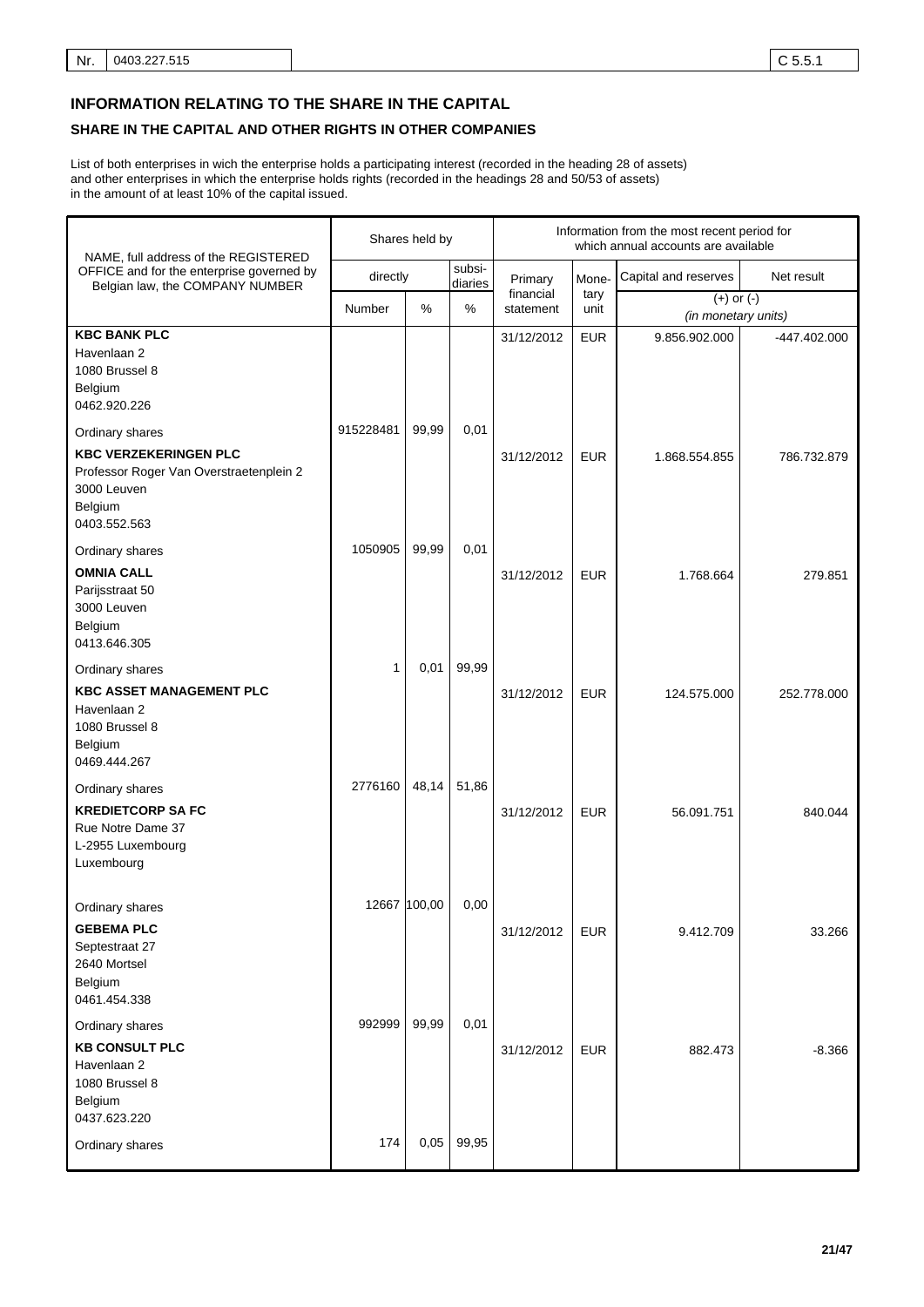# **INFORMATION RELATING TO THE SHARE IN THE CAPITAL**

# **SHARE IN THE CAPITAL AND OTHER RIGHTS IN OTHER COMPANIES**

| NAME, full address of the REGISTERED                                                                                                                                                          |               | Shares held by |                   |                                   | Information from the most recent period for<br>which annual accounts are available |                      |                    |  |  |  |  |  |  |  |  |  |  |  |  |  |  |  |  |  |  |  |  |  |  |  |  |  |  |  |  |  |  |              |                                              |
|-----------------------------------------------------------------------------------------------------------------------------------------------------------------------------------------------|---------------|----------------|-------------------|-----------------------------------|------------------------------------------------------------------------------------|----------------------|--------------------|--|--|--|--|--|--|--|--|--|--|--|--|--|--|--|--|--|--|--|--|--|--|--|--|--|--|--|--|--|--|--------------|----------------------------------------------|
| OFFICE and for the enterprise governed by<br>Belgian law, the COMPANY NUMBER                                                                                                                  | directly      |                | subsi-<br>diaries | Primary<br>financial<br>statement | Mone-                                                                              | Capital and reserves | Net result         |  |  |  |  |  |  |  |  |  |  |  |  |  |  |  |  |  |  |  |  |  |  |  |  |  |  |  |  |  |  |              |                                              |
|                                                                                                                                                                                               | Number        | $\%$           | %                 |                                   |                                                                                    |                      |                    |  |  |  |  |  |  |  |  |  |  |  |  |  |  |  |  |  |  |  |  |  |  |  |  |  |  |  |  |  |  | tary<br>unit | $(+)$ or $(-)$<br><i>(in monetary units)</i> |
| <b>ARDA-IMMO PLC</b><br>Interleuvenlaan 16<br>3001 Heverlee<br>Belgium<br>0474.415.914<br>Ordinary shares<br>$24 + PLC$<br>Pastoor Coplaan 100<br>2070 Zwijndrecht<br>Belgium<br>0895.810.836 | 61713<br>3075 | 19,06<br>50,00 | 0,00<br>50,00     | 31/12/2012<br>31/12/2012          | <b>EUR</b><br><b>EUR</b>                                                           | 3.266.607<br>675.634 | 511.760<br>280.146 |  |  |  |  |  |  |  |  |  |  |  |  |  |  |  |  |  |  |  |  |  |  |  |  |  |  |  |  |  |  |              |                                              |
| Ordinary shares                                                                                                                                                                               |               |                |                   |                                   |                                                                                    |                      |                    |  |  |  |  |  |  |  |  |  |  |  |  |  |  |  |  |  |  |  |  |  |  |  |  |  |  |  |  |  |  |              |                                              |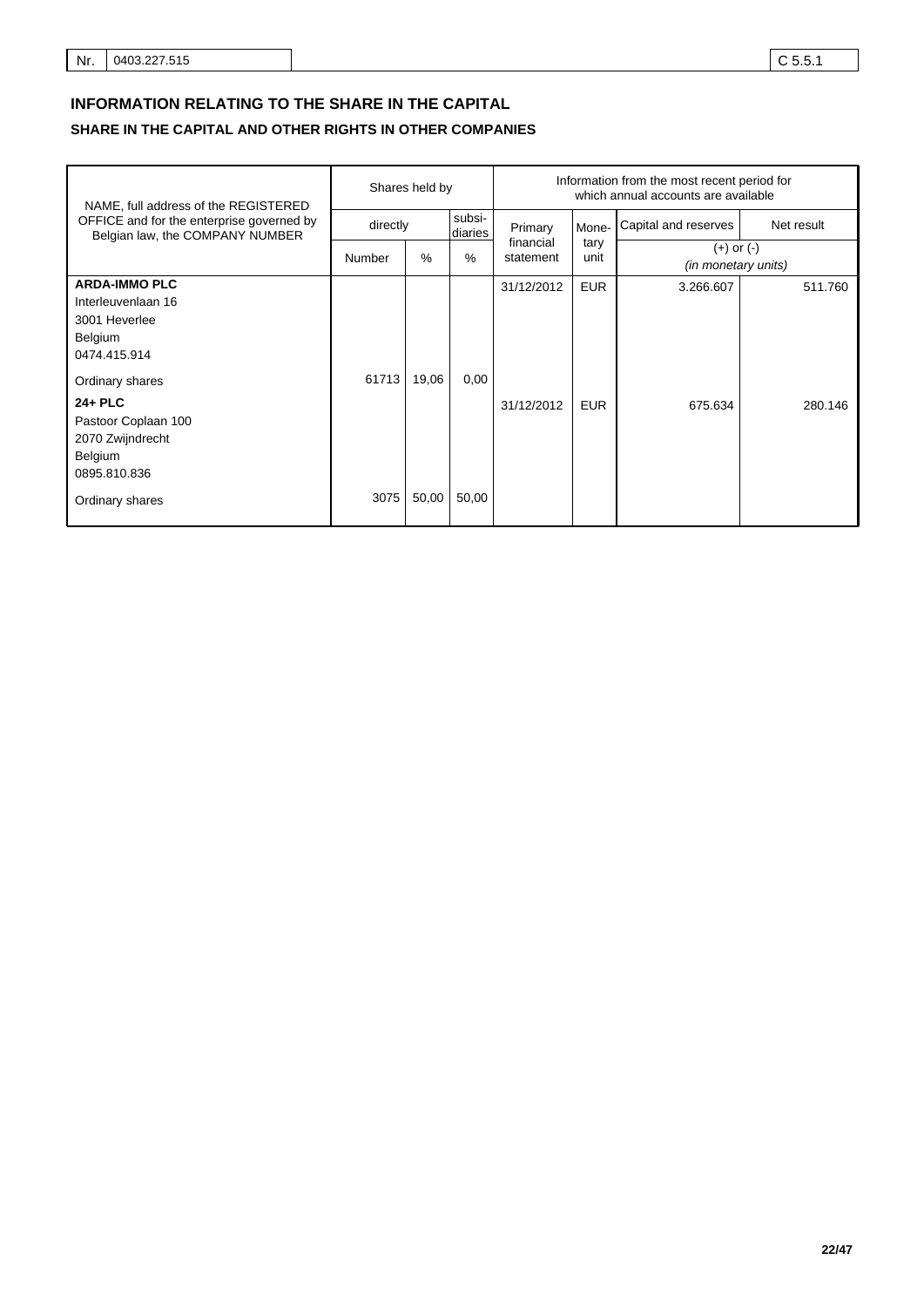# **OTHER INVESTMENTS AND DEPOSIT, DEFFERED CHARGES AND ACCRUED INCOME (ASSETS)**

|                                                    | Codes | Period   | Previous period |
|----------------------------------------------------|-------|----------|-----------------|
| <b>INVESTMENTS: OTHER INVESTMENTS AND DEPOSITS</b> |       |          |                 |
| <b>Shares</b>                                      | 51    | 1.406,27 | 1.406,27        |
|                                                    | 8681  | 1.406.27 | 1.406,27        |
|                                                    | 8682  |          |                 |
|                                                    | 52    |          |                 |
|                                                    | 8684  |          |                 |
|                                                    | 53    |          | 375.000.000,00  |
| Falling due                                        |       |          |                 |
|                                                    | 8686  |          |                 |
|                                                    | 8687  |          | 375.000.000,00  |
|                                                    | 8688  |          |                 |
|                                                    | 8689  |          |                 |

# **DEFFERED CHARGES AND ACCRUED INCOME**

**Allocation of heading 490/1 of assets if the amount is significant.**

Accrued income 10.626.828,49

Deferred charges 23.405.011,49

Period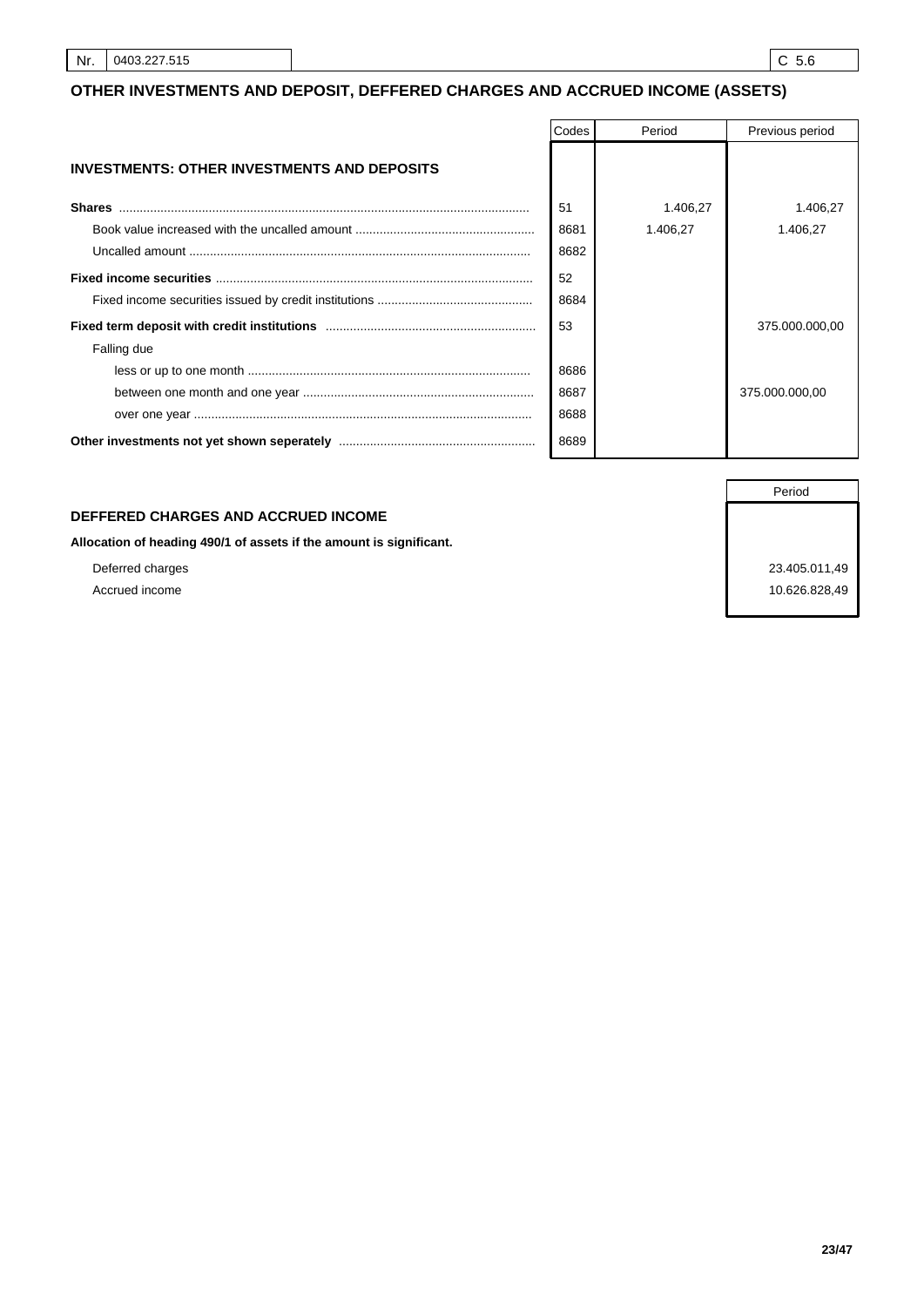# **STATEMENT OF CAPITAL AND STRUCTURE OF SHAREHOLDINGS**

# **STATEMENT OF CAPITAL**

# **Social capital**

| Codes | Period           | Previous period  |
|-------|------------------|------------------|
|       |                  |                  |
|       |                  |                  |
| 100P  | XXXXXXXXXXXXX    | 1.450.401.447,91 |
| (100) | 1.451.783.018,35 |                  |

|                                                            | Codes | Amounts          | Number of shares |
|------------------------------------------------------------|-------|------------------|------------------|
|                                                            |       |                  |                  |
| Changes during the period:                                 |       |                  |                  |
| Capital increase                                           |       | 1.381.570,44     | 397,003          |
| Structure of the capital<br>Different categories of shares |       |                  |                  |
| No-par shares                                              |       | 1.451.783.018,35 | 417.364.358      |
|                                                            | 8702  | XXXXXXXXXXXXXX   | 70.750.636       |
|                                                            | 8703  | XXXXXXXXXXXXXX   | 346.613.722      |
|                                                            |       |                  |                  |

|                                           | Codes | Uncalled<br>capital | Capital called,<br>but not paid |
|-------------------------------------------|-------|---------------------|---------------------------------|
| Capital not paid                          |       |                     |                                 |
|                                           | (101) |                     | XXXXXXXXXXXXXX                  |
|                                           | 8712  | XXXXXXXXXXXXXX      |                                 |
| Shareholders having yet to pay up in full |       |                     |                                 |
|                                           |       |                     |                                 |

|                                                 | Codes | Period         |
|-------------------------------------------------|-------|----------------|
| <b>OWN SHARES</b>                               |       |                |
| Held by the company itself                      |       |                |
| Amount of capital held                          | 8721  | 2.782,76       |
| Number of shares held                           | 8722  | 800            |
| Held by the subsidiaries                        |       |                |
| Amount of capital held                          | 8731  | 6,96           |
| Number of shares held                           | 8732  | 2              |
| <b>Commitments to issue shares</b>              |       |                |
| Following the exercising of CONVERSION RIGHTS   |       |                |
|                                                 | 8740  |                |
|                                                 | 8741  |                |
|                                                 | 8742  |                |
| Following the exercising of SUBSCRIPTION RIGHTS |       |                |
|                                                 | 8745  |                |
|                                                 | 8746  |                |
|                                                 | 8747  |                |
| Authorized capital, not issued                  | 8751  | 698.618.429,56 |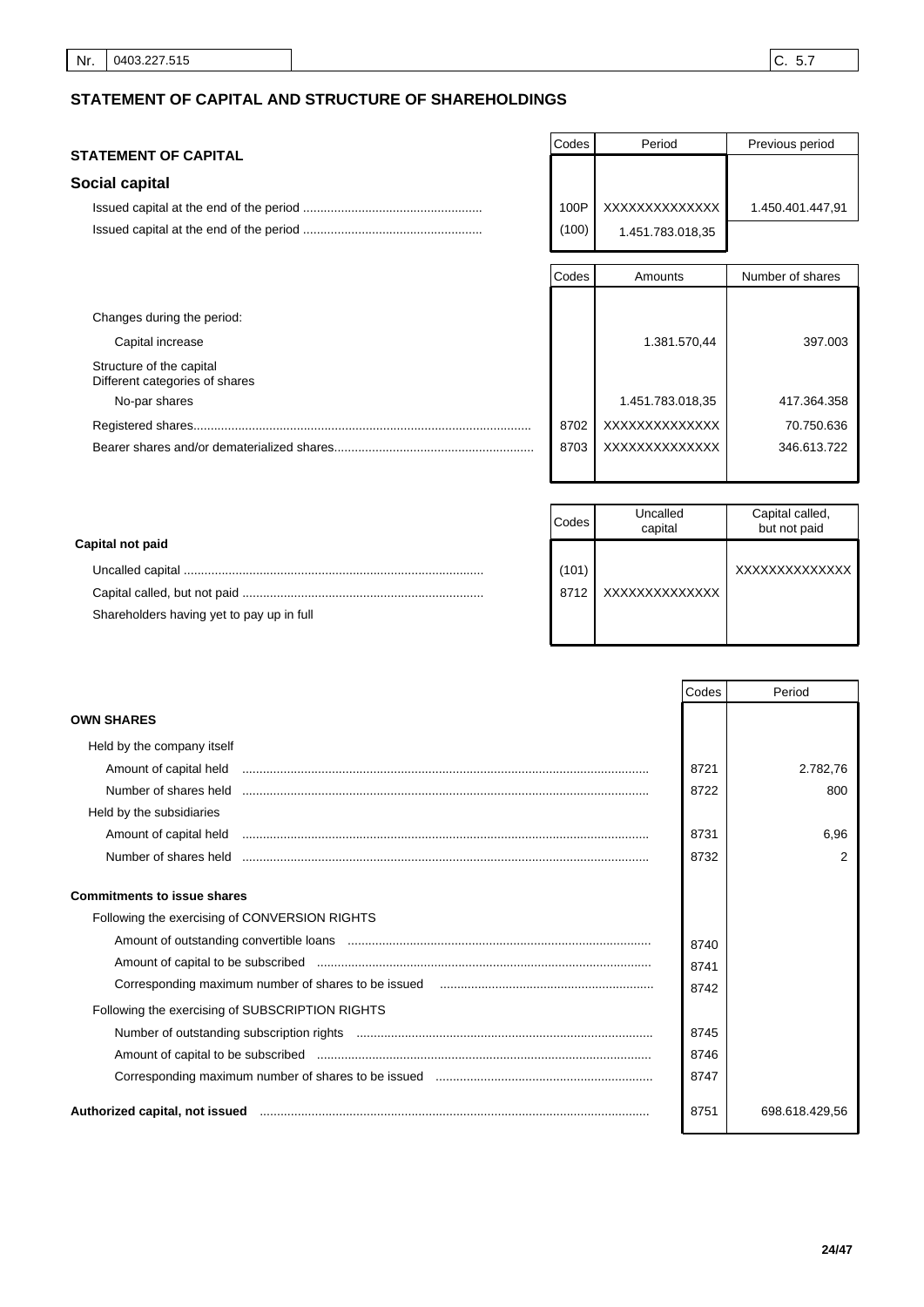# **STATEMENT OF CAPITAL AND STRUCTURE OF SHAREHOLDINGS**

|                                             | Codes | Period |
|---------------------------------------------|-------|--------|
| Shared issued, not representing capital     |       |        |
| <b>Distribution</b>                         |       |        |
| Number of shares held                       | 8761  |        |
| Number of voting rights attached thereto    | 8762  |        |
| Allocation by shareholder                   |       |        |
| Number of shares held by the company itself | 8771  |        |
| Number of shares held by its subsidairies   | 8781  |        |

#### **STRUCTURE OF SHAREHOLDINGS OF THE ENTERPRISE AS AT THE ANNUAL BALANCING OF THE BOOKS, AS IT APPEARS FROM THE STATEMENT RECEIVED BY THE ENTERPRISE**

See Annual Report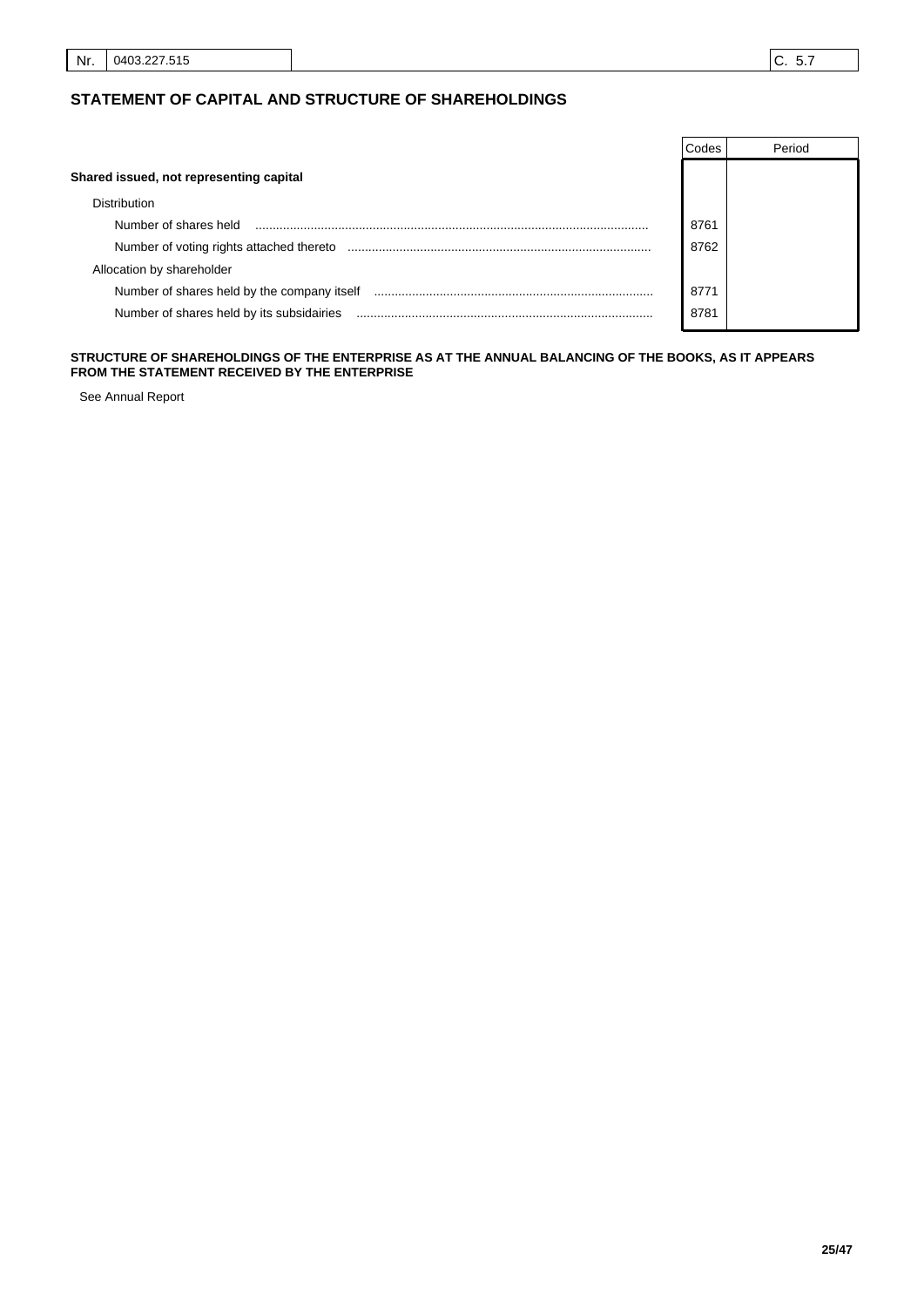# **PROVISIONS FOR OTHER LIABILITIES AND CHARGES**

|                                                                              | Period       |
|------------------------------------------------------------------------------|--------------|
| ALLOCATION OF THE HEADING 163/5 OF LIABILITIES IF THE AMOUNT IS CONSIDERABLE |              |
| Provision for the variable selling price of a participation                  | 1.000.000,00 |
| Provision for disability benefits                                            | 508.547,72   |
| Provision for future commitments                                             | 459.120.28   |
| Provision for other liabilities and charges                                  | 537.995.78   |
|                                                                              |              |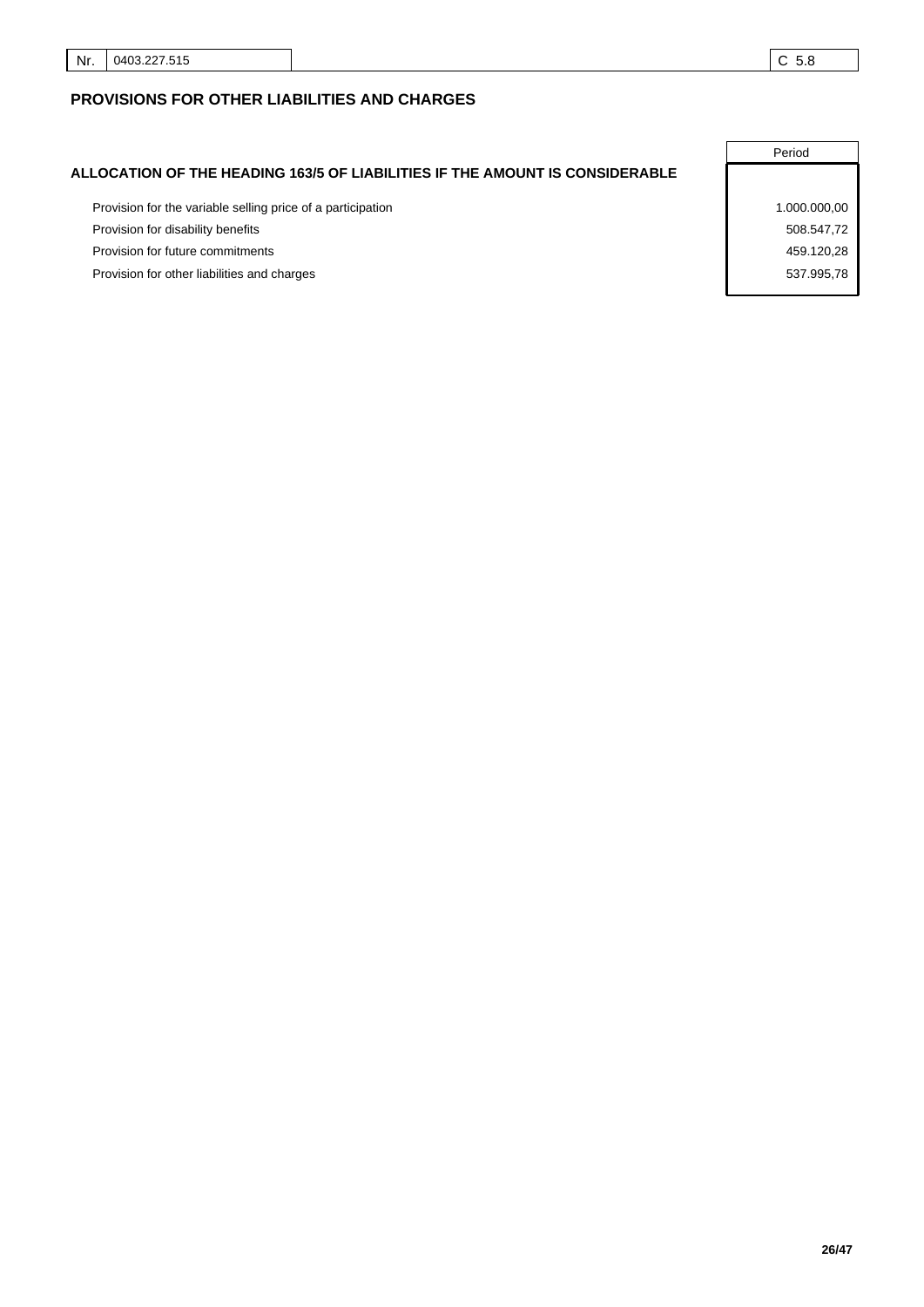Period

Codes

## STATEMENT OF AMOUNTS PAYABLE, ACCRUED CHARGES AND DEFERRED **INCOME**

## ANALYSIS BY CURRENT PORTIONS OF AMOUNTS INITIALLY PAYABLE AFTER MORE THAN ONE YEAR

Amounts payable after more than one year, not more than one year

|                                                                      | 8801 | 13.546.747,93    |
|----------------------------------------------------------------------|------|------------------|
|                                                                      | 8811 |                  |
|                                                                      | 8821 |                  |
|                                                                      | 8831 |                  |
|                                                                      | 8841 | 13.546.747,93    |
|                                                                      | 8851 |                  |
|                                                                      | 8861 |                  |
|                                                                      | 8871 |                  |
|                                                                      | 8881 |                  |
| Advance payments received on contracts in progress                   | 8891 |                  |
|                                                                      | 8901 |                  |
|                                                                      | (42) | 13.546.747,93    |
| Amounts payable after more than one year, between one and five years |      |                  |
|                                                                      | 8802 | 604.866.685,63   |
|                                                                      | 8812 |                  |
|                                                                      | 8822 | 581.197.424,78   |
|                                                                      | 8832 |                  |
|                                                                      | 8842 | 23.669.260,85    |
|                                                                      | 8852 |                  |
|                                                                      | 8862 |                  |
|                                                                      | 8872 |                  |
|                                                                      | 8882 |                  |
| Advance payments received on contracts in progress                   | 8892 |                  |
|                                                                      | 8902 |                  |
|                                                                      | 8912 | 604.866.685,63   |
| Amounts payable after more than one year, over five years            |      |                  |
|                                                                      | 8803 | 2.365.217.745,28 |
|                                                                      | 8813 | 2.333.333.298,5  |
|                                                                      | 8823 |                  |
|                                                                      | 8833 |                  |
|                                                                      | 8843 | 31.884.446,78    |
|                                                                      | 8853 |                  |
|                                                                      | 8863 |                  |
|                                                                      | 8873 |                  |
|                                                                      | 8883 |                  |
|                                                                      | 8893 |                  |
|                                                                      | 8903 | 192.295,97       |
|                                                                      | 8913 | 2.365.410.041,25 |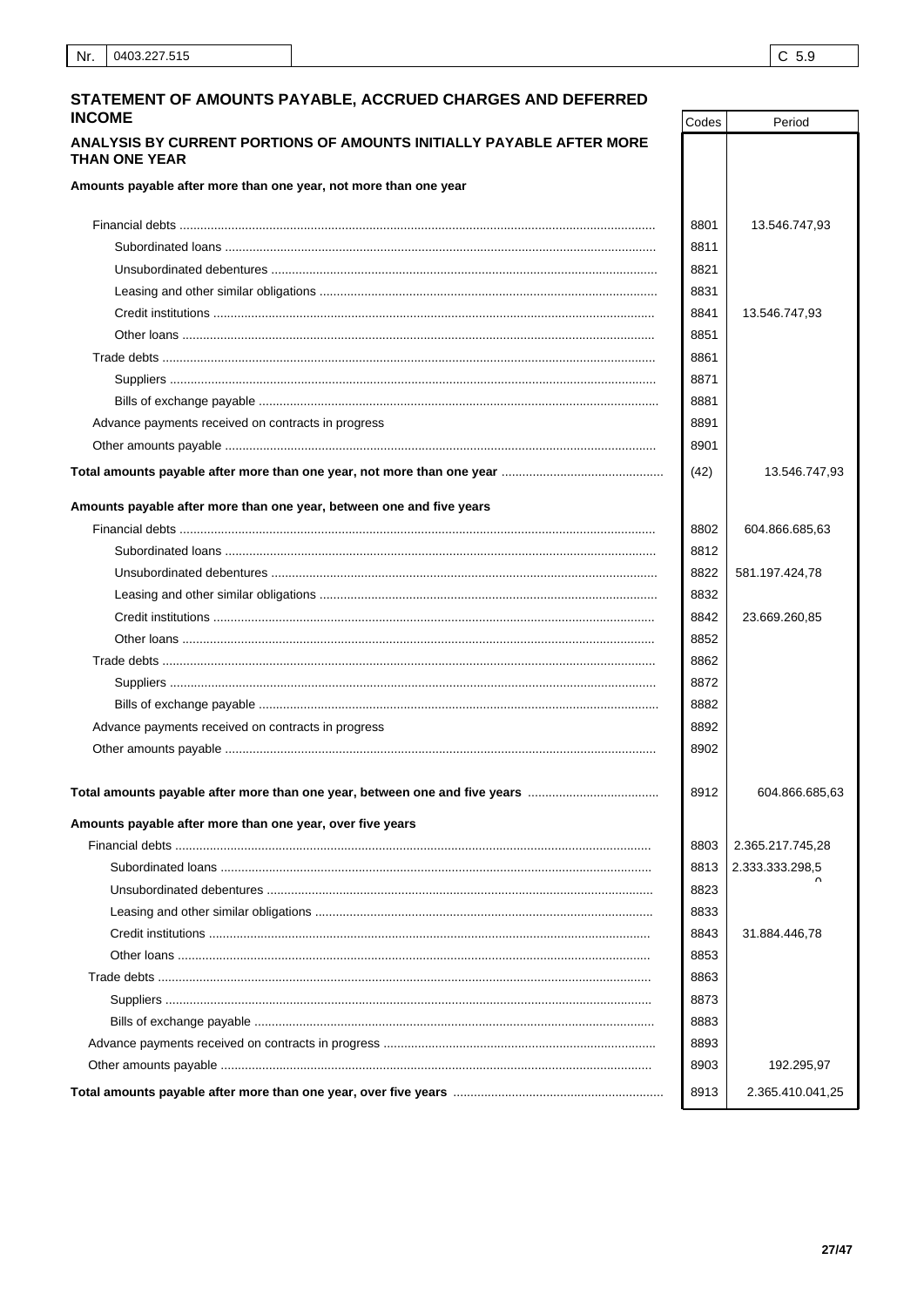|                                                                                                                    | Codes | Period        |
|--------------------------------------------------------------------------------------------------------------------|-------|---------------|
| <b>AMOUNTS PAYABLE GUARANTEED</b> (headings 17 and 42/48 of liabilities)                                           |       |               |
|                                                                                                                    |       |               |
| Amounts payable guaranteed by Belgian public authorities                                                           |       |               |
|                                                                                                                    | 8921  |               |
|                                                                                                                    | 8931  |               |
|                                                                                                                    | 8941  |               |
|                                                                                                                    | 8951  |               |
|                                                                                                                    | 8961  |               |
|                                                                                                                    | 8971  |               |
|                                                                                                                    | 8981  |               |
|                                                                                                                    | 8991  |               |
|                                                                                                                    | 9001  |               |
|                                                                                                                    | 9011  |               |
|                                                                                                                    | 9021  |               |
|                                                                                                                    | 9051  |               |
|                                                                                                                    | 9061  |               |
|                                                                                                                    |       |               |
| Amounts payable guaranteed by real guarantees given or irrevocably promised by the<br>enterprise on its own assets |       |               |
|                                                                                                                    | 8922  |               |
|                                                                                                                    | 8932  |               |
|                                                                                                                    | 8942  |               |
|                                                                                                                    | 8952  |               |
|                                                                                                                    | 8962  |               |
|                                                                                                                    | 8972  |               |
|                                                                                                                    | 8982  |               |
|                                                                                                                    | 8992  |               |
|                                                                                                                    | 9002  |               |
| Advance payments received on contracts in progress                                                                 | 9012  |               |
|                                                                                                                    | 9022  |               |
|                                                                                                                    | 9032  |               |
|                                                                                                                    | 9042  |               |
|                                                                                                                    | 9052  |               |
| Total amounts payable guaranteed by real guarantees given or irrevocably promised by the                           | 9062  |               |
| AMOUNTS PAYABLE FOR TAXES, REMUNERATION AND SOCIAL SECURITY                                                        |       |               |
| Taxes (heading 450/3 of the liabilities)                                                                           |       |               |
|                                                                                                                    | 9072  |               |
|                                                                                                                    | 9073  | 1.523.825,16  |
|                                                                                                                    | 450   |               |
| Remuneration and social security (heading 454/9 of the liabilities)                                                |       |               |
|                                                                                                                    | 9076  |               |
| Other amounts payable relating to remuneration and social security                                                 | 9077  | 79.640.399,51 |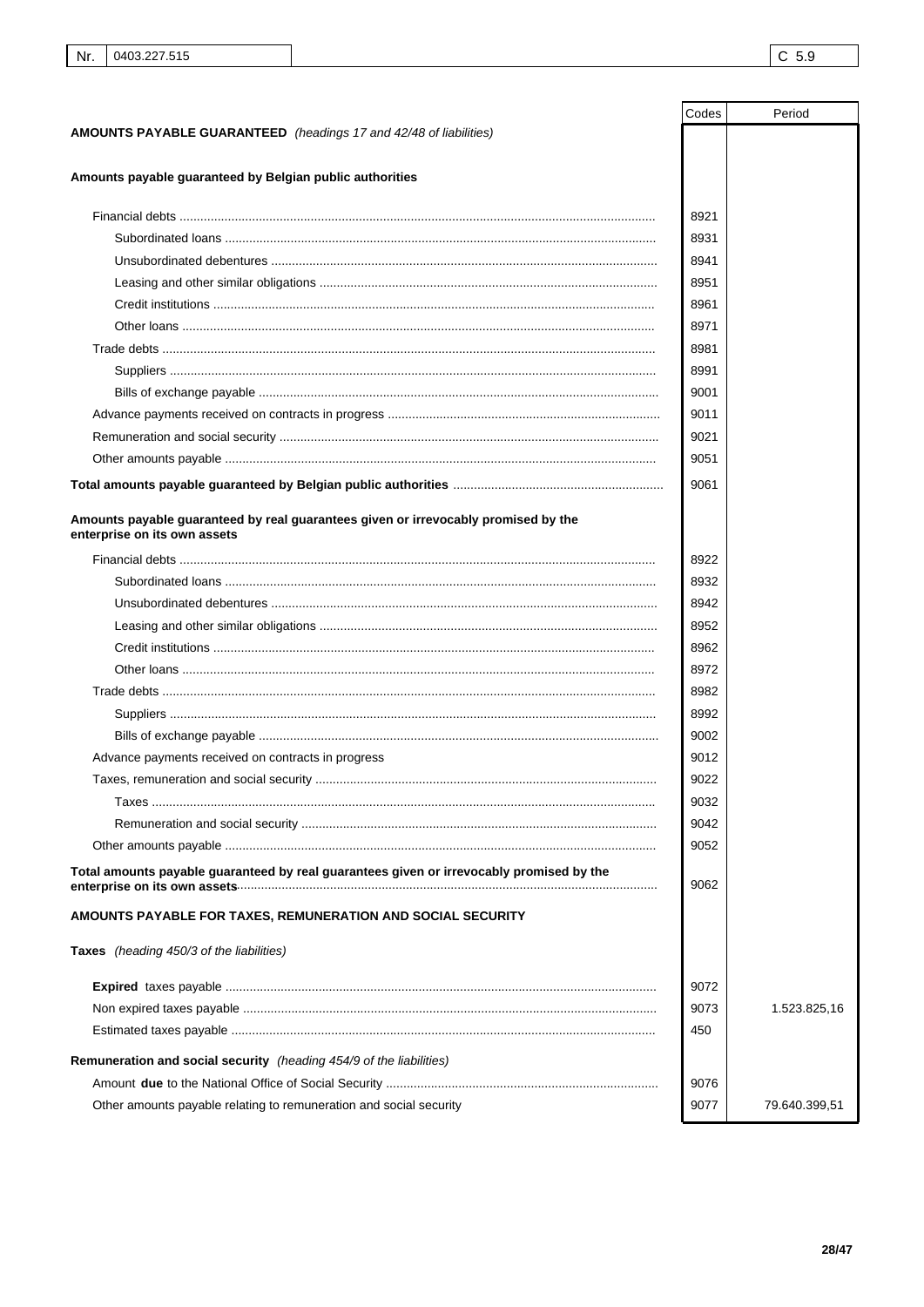Period

# **ACCRUED CHARGES AND DEFERRED INCOME**

# **Allocation of the heading 492/3 of liabilities if the amount is considerable**

Deferred income 1.068.219,68

Accrued charges 45.791.513,05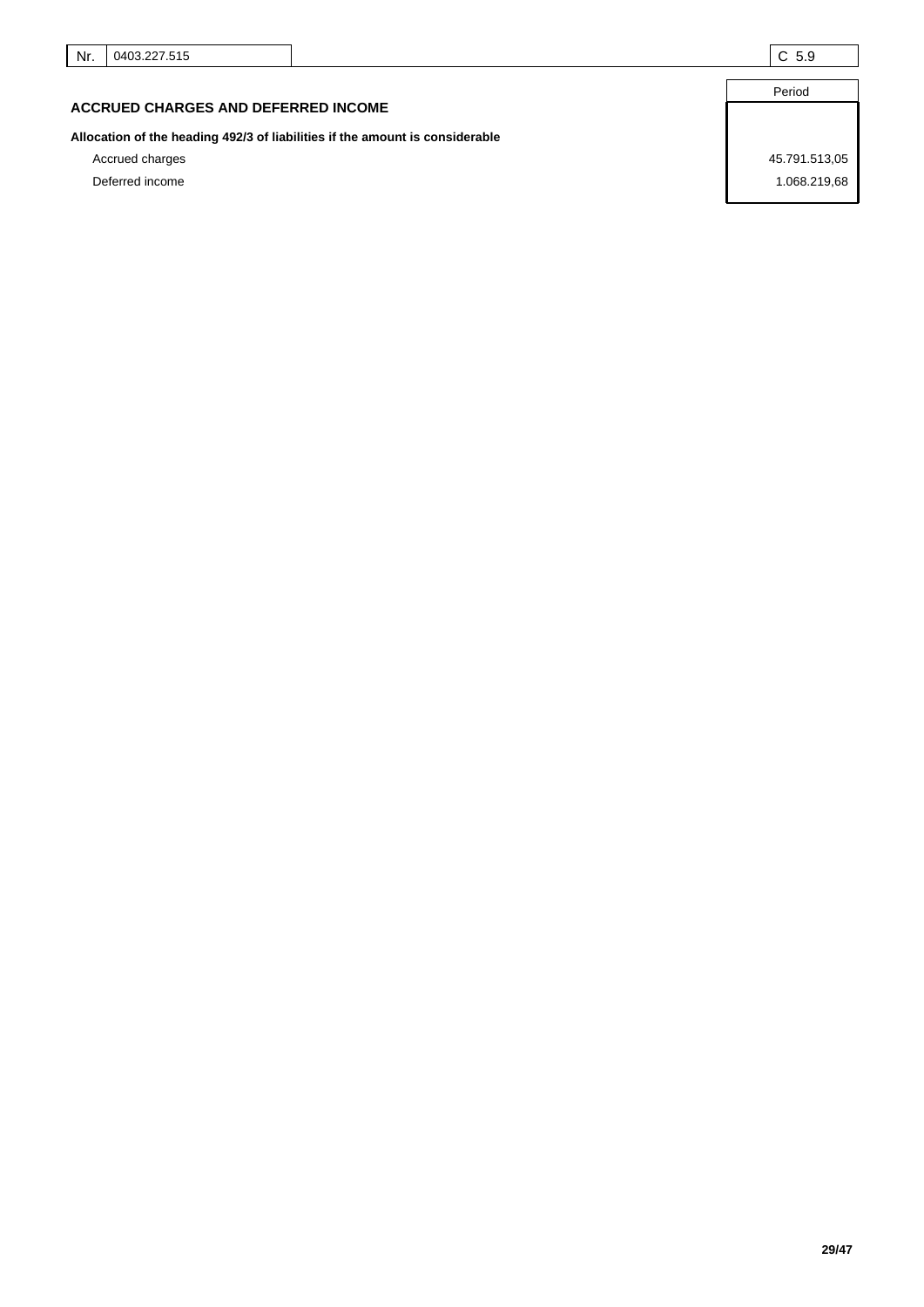# **OPERATING RESULTS**

|                                                                                                                        | Codes | Period         | Previous period |
|------------------------------------------------------------------------------------------------------------------------|-------|----------------|-----------------|
|                                                                                                                        |       |                |                 |
| <b>OPERATING INCOME</b>                                                                                                |       |                |                 |
| Net turnover                                                                                                           |       |                |                 |
| Broken down by categories of activity                                                                                  |       |                |                 |
| Allocation into geographical markets                                                                                   |       |                |                 |
| Belgian customers<br>Customers E.U.                                                                                    |       | 836.621.369,83 |                 |
| Customers outside E.U.                                                                                                 |       | 179.321.457,40 |                 |
| Other operating income                                                                                                 |       | 1.152.059,01   |                 |
|                                                                                                                        |       |                |                 |
| Total amount of subsidies and compensatory amounts obtained from public                                                | 740   |                |                 |
| <b>OPERATING COSTS</b>                                                                                                 |       |                |                 |
| Employees for whom the company has submitted a DIMONA declaration or are<br>recorded in the general personnel register |       |                |                 |
|                                                                                                                        | 9086  | 5.702          | 41              |
| Average number of employees calculated in full-time equivalents                                                        | 9087  | 5.565,5        | 40,4            |
|                                                                                                                        | 9088  | 7.785.931      | 61.787          |
| <b>Personnel costs</b>                                                                                                 |       |                |                 |
|                                                                                                                        | 620   | 323.180.178,32 | 3.864.264,02    |
|                                                                                                                        | 621   | 94.130.240,47  | 1.193.776,37    |
|                                                                                                                        | 622   | 23.356.750,54  | 383.784,69      |
|                                                                                                                        | 623   | 21.934.250,29  | 199.716,97      |
|                                                                                                                        | 624   |                |                 |
| <b>Provisions for pensions</b>                                                                                         |       |                |                 |
|                                                                                                                        | 635   | -809.990,32    |                 |
| Amounts written off                                                                                                    |       |                |                 |
| Stocks and contracts in progress                                                                                       |       |                |                 |
|                                                                                                                        | 9110  |                |                 |
| Written back ……………………………………………………………………………………                                                                          | 9111  |                |                 |
| Trade debtors                                                                                                          |       |                |                 |
|                                                                                                                        | 9112  |                |                 |
|                                                                                                                        | 9113  | 279.535,46     |                 |
| Provisions for risks and charges                                                                                       |       |                |                 |
|                                                                                                                        | 9115  | 8.344.714,92   |                 |
|                                                                                                                        | 9116  | 9.932.313,19   |                 |
| Other operating charges                                                                                                |       |                |                 |
|                                                                                                                        | 640   | 1.713.803,69   | 188.095,24      |
|                                                                                                                        | 641/8 | 23.469.181,29  | 1.537,50        |
| Hired temporary staff and persons placed at the enterprise's disposal                                                  |       |                |                 |
|                                                                                                                        | 9096  |                |                 |
|                                                                                                                        | 9097  |                |                 |
|                                                                                                                        | 9098  | 4              |                 |
|                                                                                                                        | 617   | 295,00         |                 |
|                                                                                                                        |       |                |                 |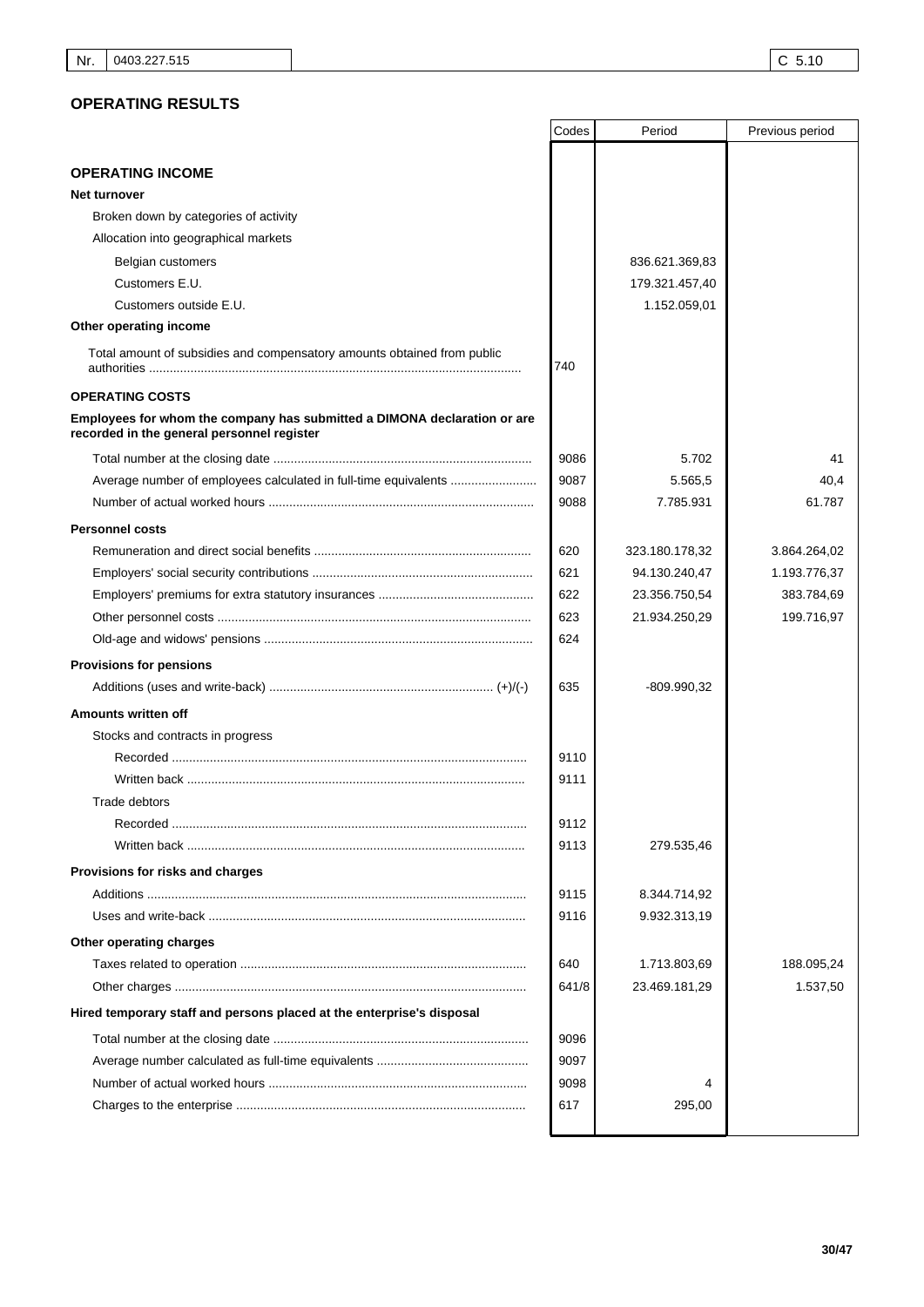# **FINANCIAL AND EXTRAORDINARY RESULTS**

|                                                                                         | Codes | Period       | Previous period |
|-----------------------------------------------------------------------------------------|-------|--------------|-----------------|
| <b>FINANCIAL RESULTS</b>                                                                |       |              |                 |
| <b>Other financial income</b>                                                           |       |              |                 |
| Amount of subsidies granted by public authorities, credited to income for the<br>period |       |              |                 |
|                                                                                         | 9125  |              |                 |
|                                                                                         | 9126  |              |                 |
| Allocation of other financial income                                                    |       |              |                 |
| Income premiums stock option                                                            |       |              | 11.395.329,30   |
| Income Credit Default Swap                                                              |       |              | 361.233,13      |
| Allowance unexercised options                                                           |       |              | 1.716.013,55    |
| Proceeds on refund bond after credit event                                              |       |              | 235.500.000,00  |
| Exchange differences                                                                    |       | 5.413.533,97 |                 |
| Other financial income                                                                  |       | 18.492,96    |                 |
| Amounts written down off loan issue expenses and repayment premiums                     | 6501  |              |                 |
|                                                                                         | 6503  |              |                 |
| Value adjustments to current assets                                                     |       |              |                 |
|                                                                                         | 6510  |              |                 |
|                                                                                         | 6511  |              | 119.827.474,99  |
| Other financial charges                                                                 |       |              |                 |
| Amount of the discount borne by the enterprise, as a result of negotiating              | 653   |              |                 |
| <b>Provisions of a financial nature</b>                                                 |       |              |                 |
|                                                                                         | 6560  |              |                 |
|                                                                                         | 6561  |              |                 |
| Allocation of other financial charges                                                   |       |              |                 |
| issue costs                                                                             |       |              | 825.000,00      |
| Exchange differences                                                                    |       |              | 1.149,93        |
| Compensation settlement on refund bond after credit event                               |       |              | 235.500.000,00  |
| Other financial charges                                                                 |       | 2.724.823,17 | 70.051,05       |
| Result from the conversion of foreign currency                                          |       | 3.321.452,12 |                 |
| Loss on the exercise of options                                                         |       | 2.932,40     |                 |
|                                                                                         |       |              |                 |

|                                        | Period   |
|----------------------------------------|----------|
| <b>EXTRAORDINARY RESULTS</b>           |          |
| Allocation other extraordinary income  |          |
| Indemnification                        | 125,31   |
| Allocation other extraordinary charges |          |
| Miscellaneous                          | 6.551,83 |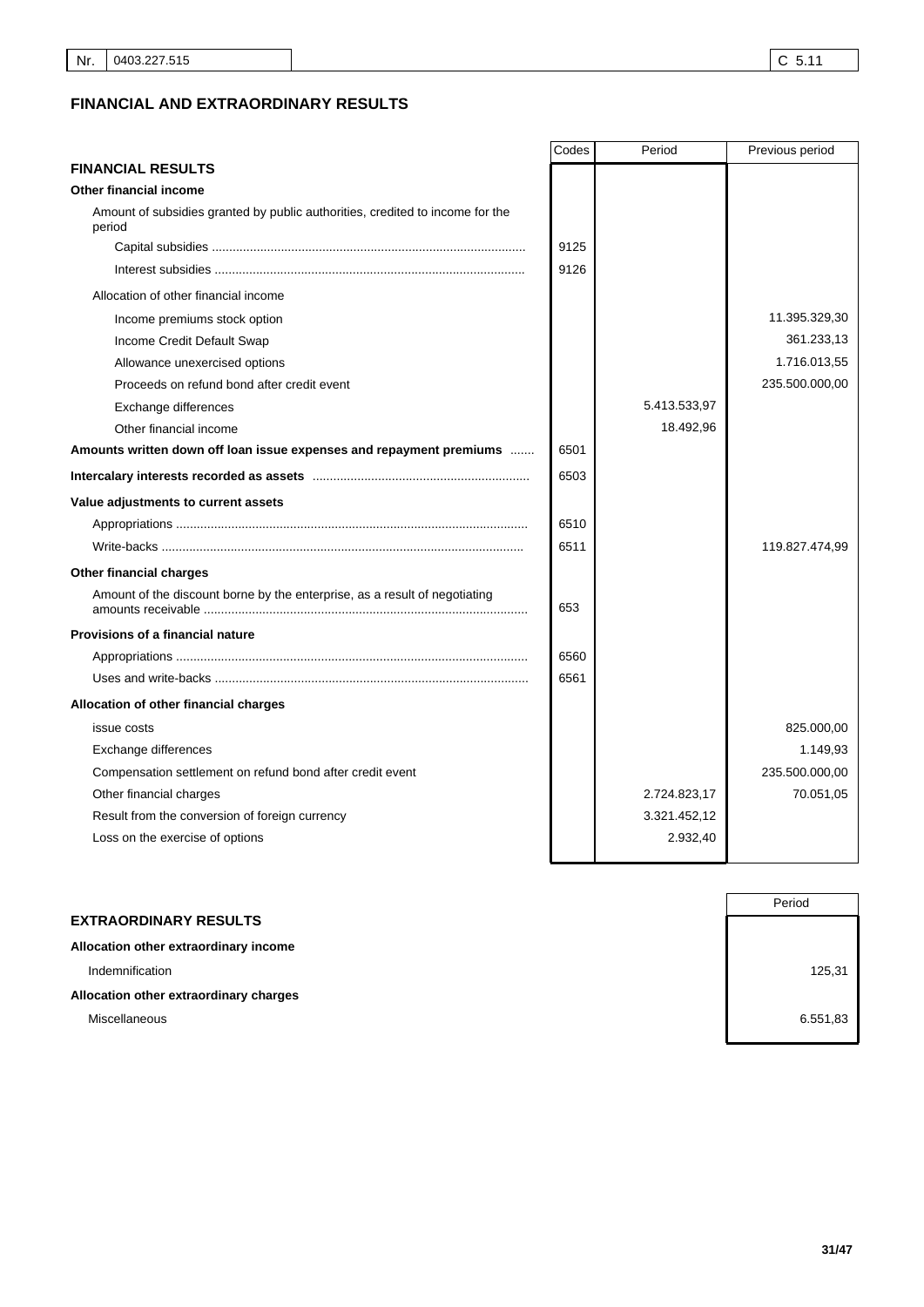# **INCOME TAXES AND OTHER TAXES**

|                                                                                                                                                                                               | Codes | Period          |
|-----------------------------------------------------------------------------------------------------------------------------------------------------------------------------------------------|-------|-----------------|
| <b>INCOME TAXE</b>                                                                                                                                                                            |       |                 |
| Income taxes on the result of the current period                                                                                                                                              | 9134  | 4.366.795,13    |
|                                                                                                                                                                                               | 9135  | 4.368.927,58    |
| Excess of income tax prepayments and withholding taxes recorded under assets                                                                                                                  | 9136  | 2.132,45        |
|                                                                                                                                                                                               | 9137  |                 |
| Income taxes on previous periods                                                                                                                                                              | 9138  |                 |
|                                                                                                                                                                                               | 9139  |                 |
|                                                                                                                                                                                               | 9140  |                 |
| In so far as income taxes of the current period are materially affected by differences between the<br>profit before taxes, as stated in the annual accounts, and the estimated taxable profit |       |                 |
| Movements in taxable reserves and provisions                                                                                                                                                  |       | 1.497.955,73    |
| The specific tax regime regarding gains and losses and valuation gains on shares                                                                                                              |       | 27.815.758,27   |
| The application of the foreign tax credit scheme on dividends received.                                                                                                                       |       | -997.228.158,94 |
| Disallowed expenses (other than write-downs, losses on shares and corporate taxes).                                                                                                           |       | 593.438.821,23  |

#### **An indication of the effect of extraordinary results on the amount of income taxes relating to the current period**

| - incurred losses on shares under financial fixed assets | -27.813.324.87 |
|----------------------------------------------------------|----------------|
| - provision for extraordinary charges                    | - 1.000.000.00 |
|                                                          | <b>Codes</b>   |

| <b>Status of deferred taxes</b>                       |      |               |
|-------------------------------------------------------|------|---------------|
|                                                       | 9141 | 45.295.629,63 |
|                                                       | 9142 | 7.475.698,66  |
| Other deferred taxes representing assets              |      |               |
| Excess foreign tax credits                            |      | 37.819.930,97 |
| Deferred taxes representing liabilities               | 9144 |               |
| Allocation of deferred taxes representing liabilities |      |               |
|                                                       |      |               |

|                                                                                | Codes | Period        | <b>Previous Period</b> |
|--------------------------------------------------------------------------------|-------|---------------|------------------------|
| THE TOTAL AMOUNT OF VALUE ADDED TAX AND TAXES BORNE BY THIRD<br><b>PARTIES</b> |       |               |                        |
| The total amount of value added tax charged                                    |       |               |                        |
|                                                                                | 9145  | 21.329.009,83 | 14.816.81              |
|                                                                                | 9146  | 30.231.097.38 | 1.885.199.56           |
| Amounts retained on behalf of third parties for                                |       |               |                        |
|                                                                                | 9147  | 87.178.045.04 | 4.492.430.84           |
|                                                                                | 9148  | 47.812.251,00 | 1.310.922.50           |

Period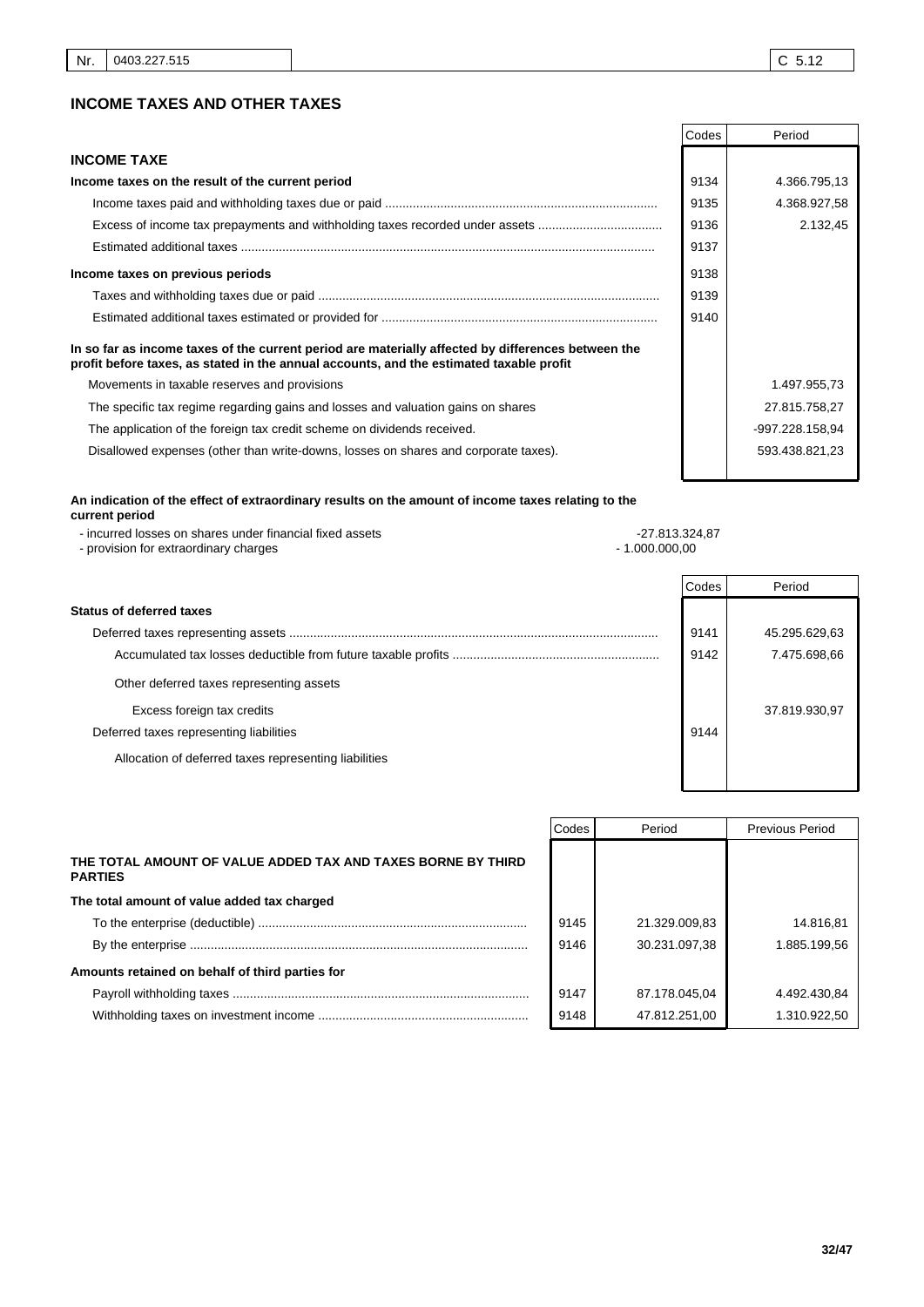#### **RIGHTS AND COMMITMENTS NOT REFLECTED IN THE BALANCE SHEET**

|                                                                                                                                                                 | Code | Period |
|-----------------------------------------------------------------------------------------------------------------------------------------------------------------|------|--------|
| PERSONAL GUARANTEES GIVEN OR IRREVOCABLY PROMISED BY THE ENTERPRISE                                                                                             | 9149 |        |
| Of which                                                                                                                                                        |      |        |
|                                                                                                                                                                 | 9150 |        |
|                                                                                                                                                                 | 9151 |        |
| Maximum amount for which other debts or commitments of third parties are guaranteed by the                                                                      | 9153 |        |
| <b>REAL GUARANTEES</b>                                                                                                                                          |      |        |
| Real guarantees given or irrevocably promised by the enterprise on its own assets as a security of<br>debts and commitments from the enterprise                 |      |        |
| Mortgages                                                                                                                                                       |      |        |
|                                                                                                                                                                 | 9161 |        |
|                                                                                                                                                                 | 9171 |        |
|                                                                                                                                                                 | 9181 |        |
|                                                                                                                                                                 | 9191 |        |
|                                                                                                                                                                 | 9201 |        |
| Real guarantees given or irrevocably promised by the enterprise on its own assets as a<br>security of debts and commitments from third parties                  |      |        |
| Mortgages                                                                                                                                                       |      |        |
|                                                                                                                                                                 | 9162 |        |
|                                                                                                                                                                 | 9172 |        |
|                                                                                                                                                                 | 9182 |        |
|                                                                                                                                                                 | 9192 |        |
|                                                                                                                                                                 | 9202 |        |
| GOODS AND VALUES, NOT DISCLOSED IN THE BALANCE SHEET, HELD BY THIRD<br>PARTIES IN THEIR OWN NAME BUT AT RISK TO AND FOR THE BENEFIT OF THE<br><b>ENTERPRISE</b> |      |        |
| SUBSTANCIAL COMMITMENTS TO ACQUIRE FIXED ASSETS                                                                                                                 |      |        |
| SUBSTANCIAL COMMITMENTS TO DISPOSE FIXED ASSETS                                                                                                                 |      |        |
| <b>FORWARD TRANSACTIONS</b>                                                                                                                                     |      |        |
|                                                                                                                                                                 | 9213 |        |
|                                                                                                                                                                 | 9214 |        |
|                                                                                                                                                                 | 9215 |        |
|                                                                                                                                                                 | 9216 |        |
|                                                                                                                                                                 |      |        |

# **INFORMATION RELATING TO TECHNICAL GUARANTEES, IN RESPECT OF SALES OR SERVICES**

## **INFORMATION CONCERNING IMPORTANT LITIGATION AND OTHER COMMITMENTS NOT MENTIONED ABOVE**

#### **IF THEREIS A SUPPLEMENTARY RETIREMENTS OR SURVIVOR'S PENSION PLAN IN FAVOUR OF THE PERSONNEL OR THE EXECUTIVES OF THE ENTERPRISE, A BRIEF DESCRIPTION OF SUCH PLAN OF THE MEASURES TAKEN BY THE ENTERPRISE TO COVER THE RESULTING CHARGES**

All members of staff are covered by a supplementary pension scheme that includes an additional death benefit, orphan's annuity and invalidity benefits. The amount covered under these schemes (which are defined benefit schemes) depends on the average final salary, number of years of service and age at the time of retirement. 

These pension schemes are financed entirely by the employer through annual contributions that are recognised in the income statement.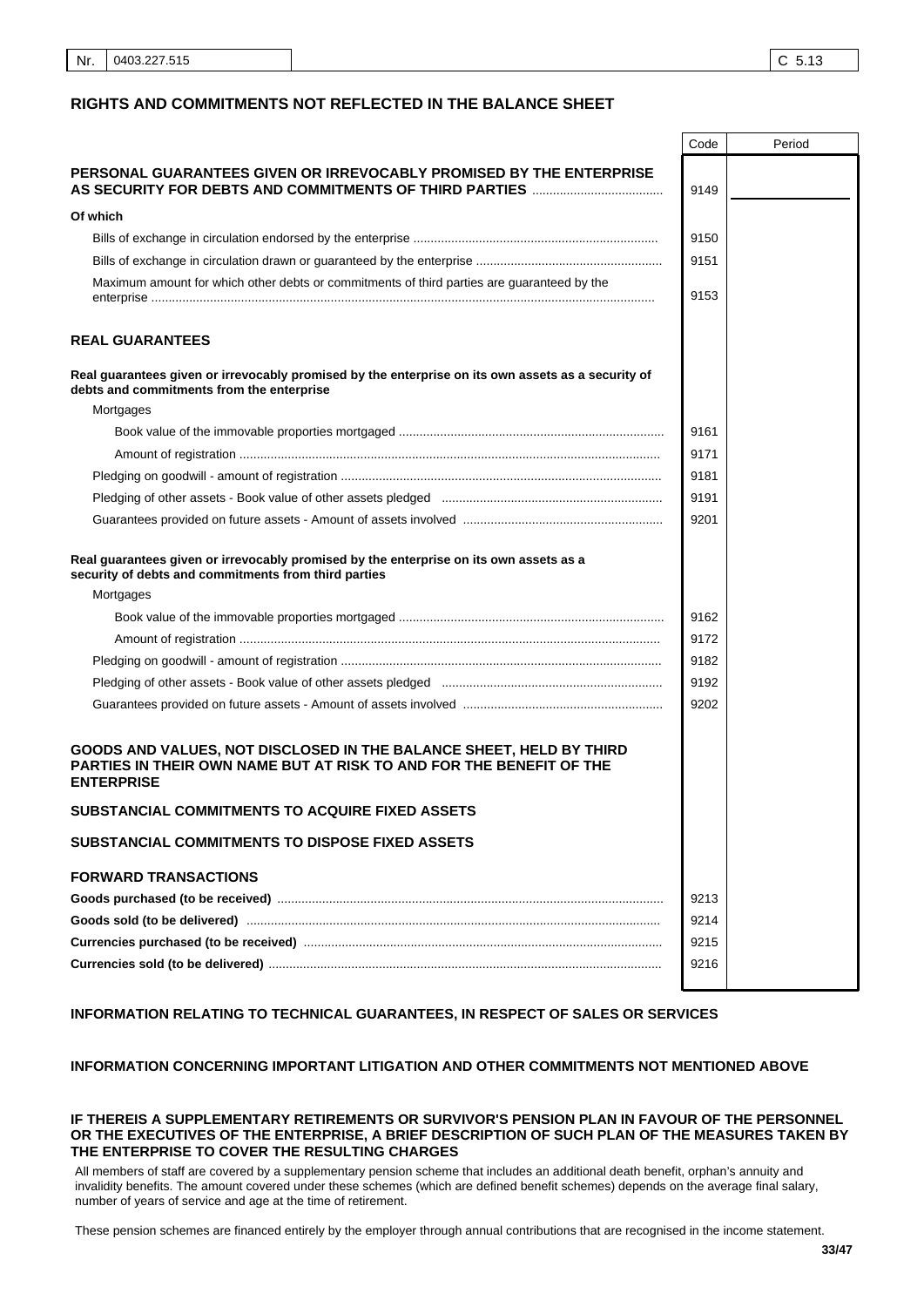#### **IF THEREIS A SUPPLEMENTARY RETIREMENTS OR SURVIVOR'S PENSION PLAN IN FAVOUR OF THE PERSONNEL OR THE EXECUTIVES OF THE ENTERPRISE, A BRIEF DESCRIPTION OF SUCH PLAN OF THE MEASURES TAKEN BY THE ENTERPRISE TO COVER THE RESULTING CHARGES**

These contributions, calculated on an actuarial basis using the aggregate cost method, are transferred to the Pensioenfonds KBC OFP (KBC pension fund for employees) and the Pensioenfonds Senior Management KBC OFP (KBC pension fund for senior management), whose specific task is to manage the accrued reserves, to pay out the supplementary pension benefit and to carry out the necessary administration. 

Members of the Executive Committee also benefit from a supplementary pension scheme that is based on similar principles. 

In addition, staff may contribute to a supplementary pension scheme (capitalisation system). It is based solely on members' personal contributions which are deducted directly from their salaries. The bank guarantees capitalisation of the amounts contributed at an interest rate of 4.75% per year for the period up to and including 30 June 1999, and a rate of 3.75% for the period from 1 July 1999, up to the time the benefit is paid out. Management of the reserves accrued in this way, their payment and associated administration is the responsibility of the Pensioenfonds KBC OFP and Pensioenfonds Senior Management KBC OFP. 

During 2012, a collective labour agreement was concluded for the introduction of a defined contribution plan on 1 January 2014 (mandatory for new employees and voluntary for existing members). For the target group in question, this plan will replace the defined benefit plan funded by the employer. No changes at all have been made to the plan funded solely by members' personal contributions. 

|                                                                                     | Code | Period |
|-------------------------------------------------------------------------------------|------|--------|
| <b>PENSIONS FUNDED BY THE ENTERPRISE</b>                                            |      |        |
| Estimated amount of the commitments resulting for the enterprise from past services | 9220 |        |

Methods of estimation

#### $\mathbf{r}$ .. **NATURE AND BUSINESS PURPOSE OF OFF-BALANCE SHEET ARRANGEMENTS**

**Provided the risks or benefits arising from such arrangements are material and where the disclosure of such risks or benefits is necessary for assessing the financial position of the company; if required, the financial impact of these arrangements have to be mentioned too:**

KBC Group NV is the representative of a VAT unit.

KBC Group NV irrevocably and unconditionally guarantees all of the liabilities - referred to in Section 5 (c) of the Irish Companies (Amendment) Act 1986 - of the following Irish companies in respect of the financial year ending on 31 December 2013 allowing these companies to be eligible for exemption from certain disclosure requirements, pursant to Section 17 of the Irish Companies (Amendment) Act 1986 :

- KBC Financial Services (Ireland) Limited.

- KBC Fund Managemend Limited.

#### **OTHER RIGHTS AND COMMITMENTS NOT REFLECTED IN THE BALANCE**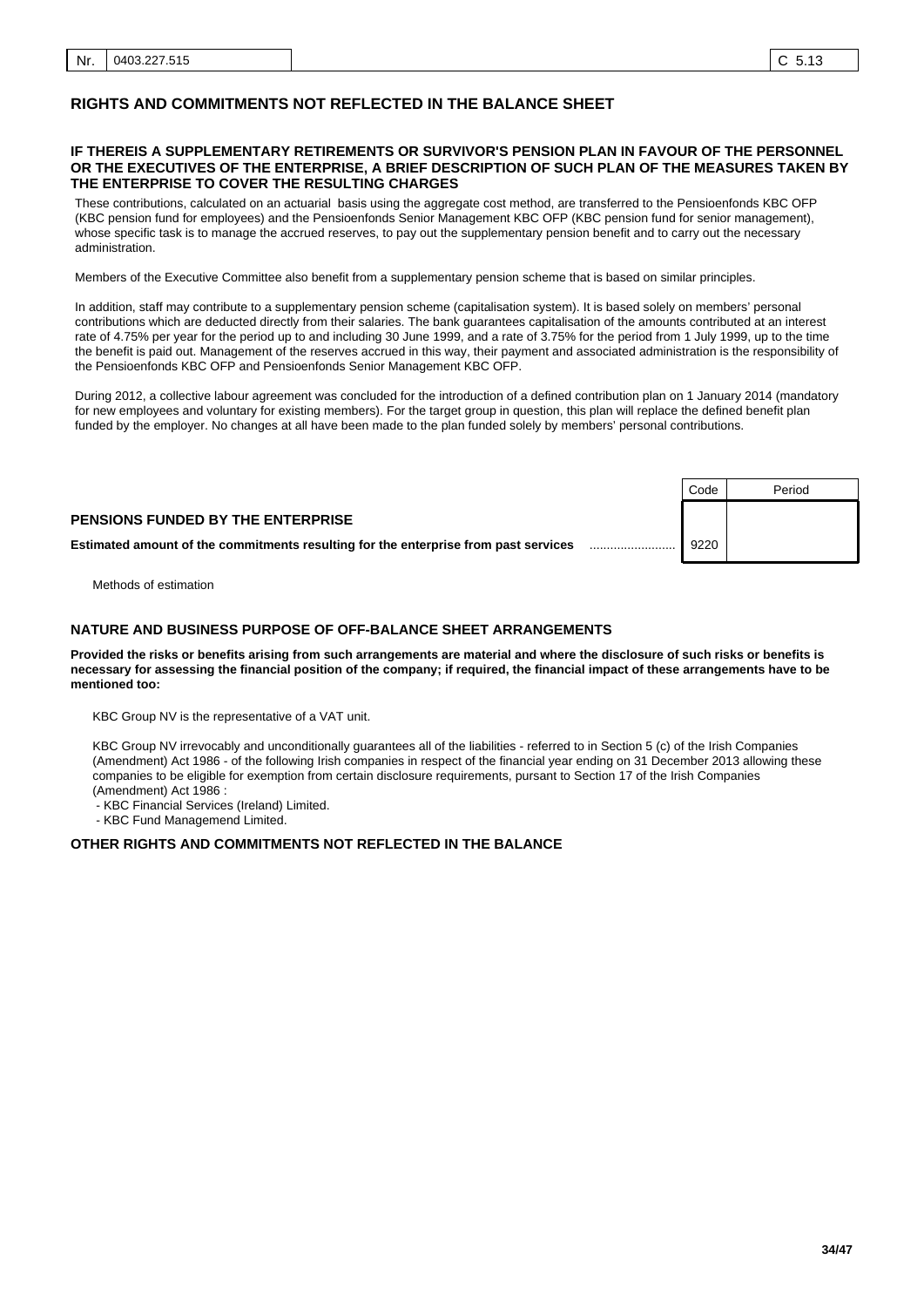# RELATIONSHIPS WITH AFFILIATED ENTERPRISES AND ENTERPRISES LINKED BY PARTICIPATING **INTERESTS**

|                                                                                     | Codes   | Period            | Previous period   |
|-------------------------------------------------------------------------------------|---------|-------------------|-------------------|
| <b>AFFILIATED ENTERPRISES</b>                                                       |         |                   |                   |
| Financial fixed assets www.communication.com/www.communical.com/www.com/www.com     | (280/1) | 14.832.034.580,22 | 15.067.582.579,78 |
|                                                                                     | (280)   | 14.582.034.559,02 | 14.817.582.558,58 |
|                                                                                     | 9271    | 250.000.021,20    | 250.000.021,20    |
|                                                                                     | 9281    |                   |                   |
|                                                                                     | 9291    | 26.609.285,44     | 116.748,99        |
|                                                                                     | 9301    |                   |                   |
| Within one year                                                                     | 9311    | 26.609.285,44     | 116.748,99        |
|                                                                                     | 9321    |                   |                   |
|                                                                                     | 9331    |                   |                   |
|                                                                                     | 9341    |                   |                   |
|                                                                                     | 9351    | 285.759.079,74    | 6.943.838,10      |
|                                                                                     | 9361    | 188.599.680,63    | 2.434.063,68      |
|                                                                                     | 9371    | 97.159.399,11     | 4.509.774,42      |
| Personal and real guarantees                                                        |         |                   |                   |
| Provided or irrevocably promised by the enterprise, as security for debts or        |         |                   |                   |
| Provided or irrevocably promised by affiliated enterprises as security for debts or | 9381    | 2.114.629.304,00  | 2.507.846.730,00  |
|                                                                                     | 9391    |                   |                   |
|                                                                                     | 9401    |                   |                   |
| <b>Financial results</b>                                                            |         |                   |                   |
|                                                                                     | 9421    | 1.092.523.312,00  | 912.519.418,12    |
|                                                                                     | 9431    | 5.155.905,76      | 9.629.598,22      |
|                                                                                     | 9441    |                   | 13.113.546,79     |
|                                                                                     | 9461    | 3.384.758,35      | 1.770.572,76      |
|                                                                                     | 9471    | 2.489.258,98      | 235.514.815,47    |
| Gains and losses on disposal of fixed assets                                        |         |                   |                   |
|                                                                                     | 9481    | 499,00            |                   |
|                                                                                     | 9491    | 27.813.324,87     | 5.500.000,00      |
| <b>ENTERPRISES LINKED BY PARTICIPATING INTERESTS</b>                                |         |                   |                   |
|                                                                                     | (282/3) | 815.657,54        | 815.657,54        |
|                                                                                     | (282)   | 815.657,54        | 815.657,54        |
|                                                                                     | 9272    |                   |                   |
|                                                                                     | 9282    |                   |                   |
|                                                                                     | 9292    |                   |                   |
|                                                                                     | 9302    |                   |                   |
| Within one year                                                                     | 9312    |                   |                   |
|                                                                                     | 9352    |                   |                   |
|                                                                                     | 9362    |                   |                   |
|                                                                                     | 9372    |                   |                   |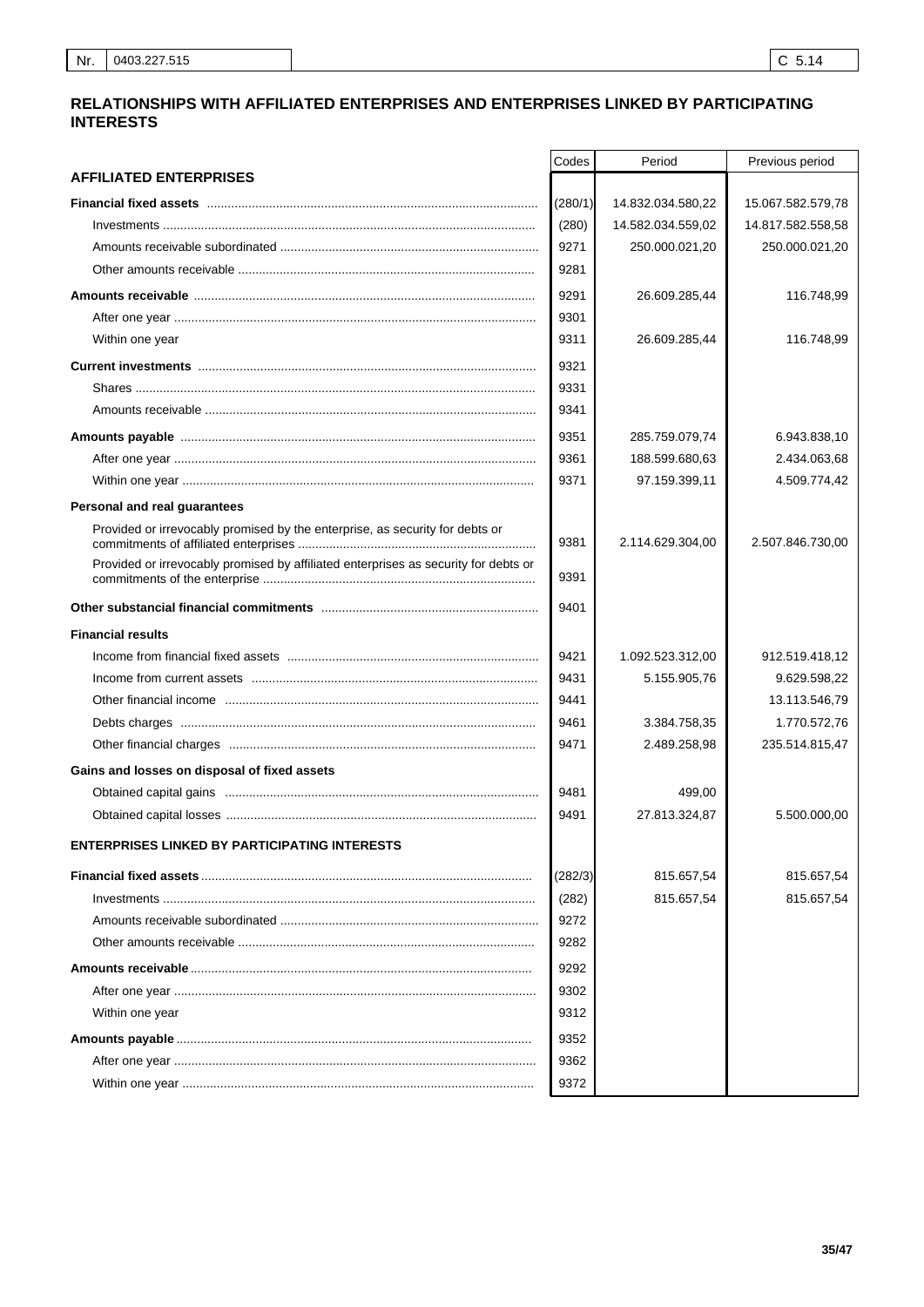#### **TRANSACTIONS WITH RELATED PARTIES OUTSIDE NORMAL MARKET CONDITIONS**

**Mention of such operations if they are material, stating the amount of these transactions, the nature of the relationship with the related party and other information about the transactions necessary for the understanding of the financial position of the company:**

Nil

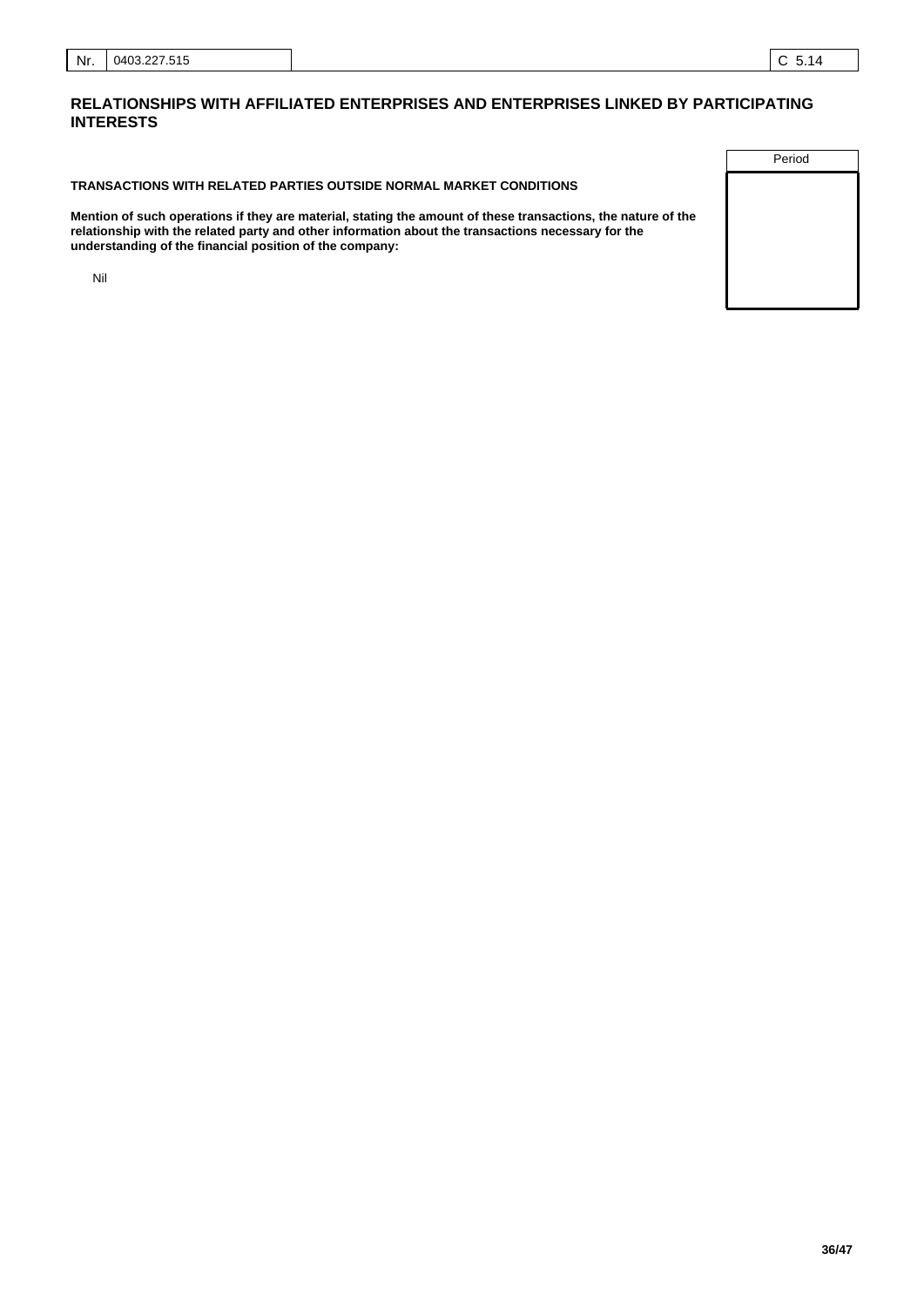|                                                                                                                                                                                                                                                                                                | Codes | Period       |
|------------------------------------------------------------------------------------------------------------------------------------------------------------------------------------------------------------------------------------------------------------------------------------------------|-------|--------------|
| DIRECTORS AND MANAGERS, INDIVIDUALS OR BODIES CORPORATE WHO CONTROL<br>THE ENTERPRISE WITHOUT BEING ASSOCIATED THEREWITH OR OTHER ENTERPRISES<br><b>CONTROLLED BY THESE PERSONS, OTHER ENTERPRISES CONTROLLED BY THE SUB</b><br><b>B. MENTIONED PERSONS WITHOUT BEING ASSOCIATED THEREWITH</b> |       |              |
| Amounts receivable from these persons                                                                                                                                                                                                                                                          | 9500  |              |
| Conditions on amounts receivable                                                                                                                                                                                                                                                               |       |              |
| Guarantees provided in their favour                                                                                                                                                                                                                                                            | 9501  |              |
| Guarantees provided in their favour - Main condition                                                                                                                                                                                                                                           |       |              |
| Other significant commitments undertaken in their favour                                                                                                                                                                                                                                       | 9502  |              |
| Other significant commitments undertaken in their favour - Main condition                                                                                                                                                                                                                      |       |              |
| Amount of direct and indirect remunerations and pensions, included in the income statement, as<br>long as this disclosure does not concern exclusively or mainly, the situation of a single identifiable<br>person                                                                             |       |              |
|                                                                                                                                                                                                                                                                                                | 9503  | 5.099.613.28 |
|                                                                                                                                                                                                                                                                                                | 9504  |              |

|                                                                                                           | Codes | Period     |
|-----------------------------------------------------------------------------------------------------------|-------|------------|
| AUDITORS OR PEOPLE THEY ARE LINKED TO                                                                     |       |            |
|                                                                                                           |       |            |
| <b>Auditor's fees</b>                                                                                     | 9505  | 162.406,00 |
|                                                                                                           |       |            |
| Fees for exceptional services or special missions executed in the company by the auditor                  |       |            |
| Other attestation missions                                                                                | 95061 | 10.035,00  |
| Tax consultancy                                                                                           | 95062 |            |
|                                                                                                           | 95063 | 114.534,00 |
| Fees for exceptional services or special missions executed in the company by people<br>they are linked to |       |            |
| Other attestation missions                                                                                | 95081 |            |
| Tax consultancy                                                                                           | 95082 |            |
| Other missions external to the audit                                                                      | 95083 |            |
|                                                                                                           |       |            |

**Mention related to article 133 paragraph 6 from the Companies Code**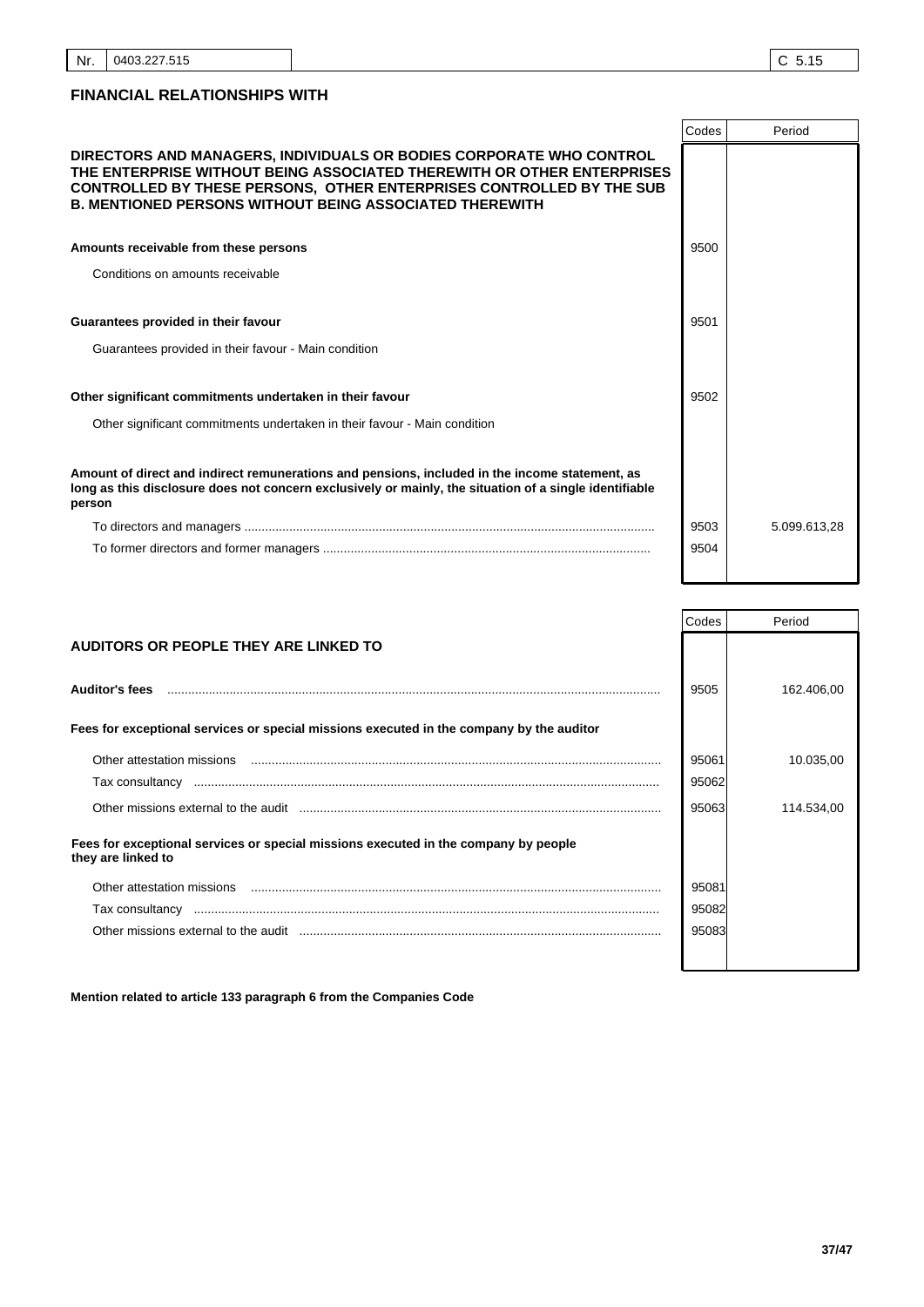#### **FAIR VALUE OF FINANCIAL DERIVATIVES NOT MEASURED AT FAIR VALUE WITH INDICATION ABOUT THE NATURE AND THE VOLUME OF THE INSTRUMENTS**

Period Interest Rate Swap 7.237.567,46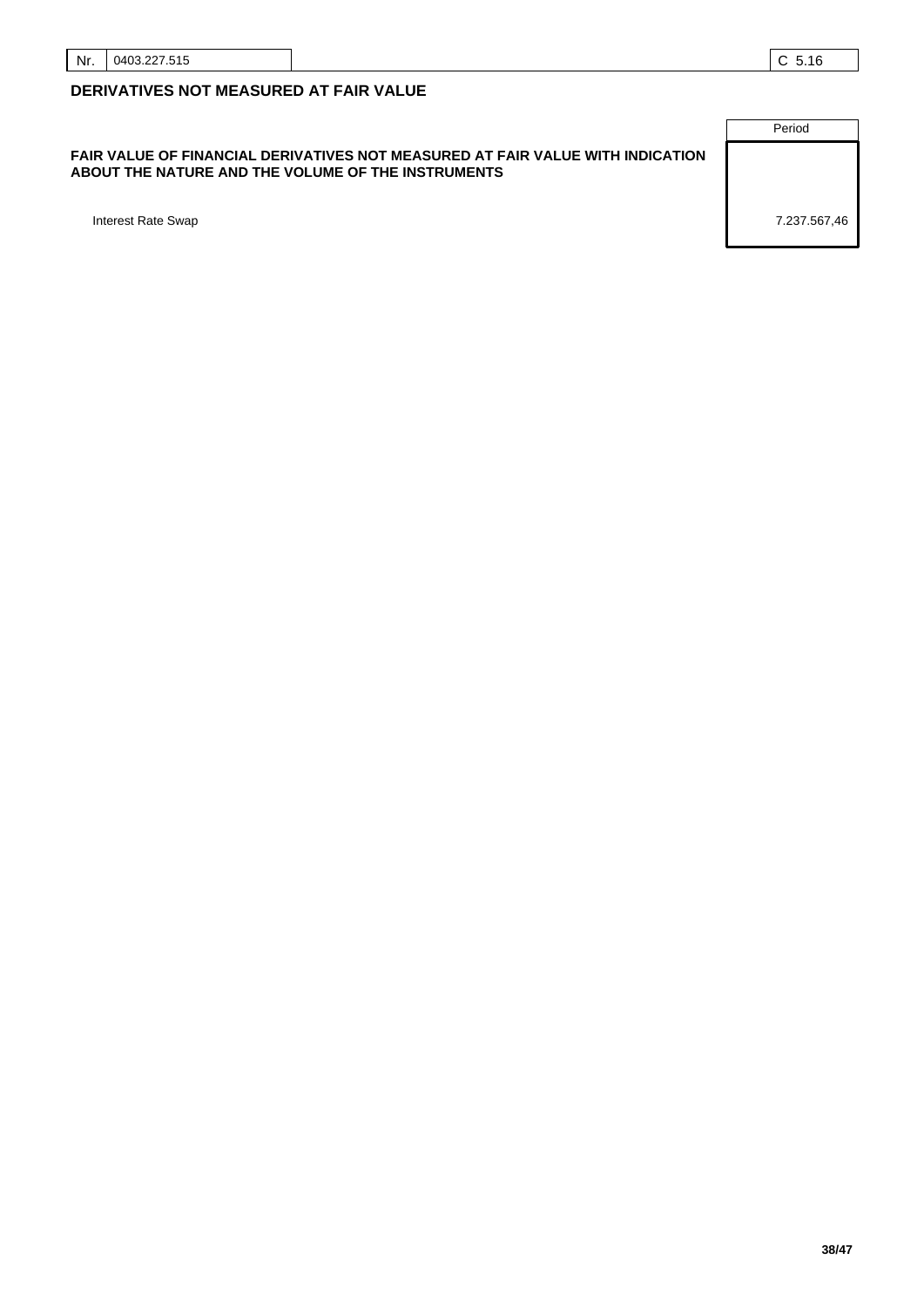#### **INFORMATION RELATING TO CONSOLIDATED ACCOUNTS**

#### **INFORMATION THAT MUST BE PROVIDED BY EACH COMPANY, THAT IS SUBJECT OF COMPANY LAW ON THE CONSOLIDATED ANNUAL ACCOUNTS OF ENTERPRISES**

**The enterprise has drawn up publiced a consolidated annual statement of accounts and a management report\***

**The enterprise has not published a consolidated annual statement of accounts and a management report, since it is exempt for this obligation for the following reason\***

The enterprise and its subsidiaries on consolidated basis exceed not more than one of the limits mentioned in art. 16 of Company Law\*

The enterprise itself is a subsidiary of an enterprise which does prepare and publish consolidated accounts, in which her yearly statement of accounts is included\*

If yes, justification of the compliance with all conditions for exemption set out in art. 113 par. 2 and 3 of Company Law:

Name, full address of the registered office and, for an enterprise governed by Belgian Law, the company number of the parent company preparing and publishing the consolidated accounts required:

#### **INFORMATION TO DISCLOSE BY THE REPORTING ENTERPRISE BEING A SUBSIDIARY OR A JOINT SUBSIDIARY**

Name, full address of the registered office and, for an enterprise governed by Belgian Law, the company number of the parent company(ies) and the specification whether the parent company(ies) prepare(s) and publish(es) consolidated annual accounts in which the annual accounts of the enterprise are included\*\*

If the parent company(ies) is (are) (an) enterprise(s) governed by foreign law disclose where the consolidated accounts can be obtained\*\*

Delete where no appropriate.

Where the accounts of the enterprise are consolidated at different levels, the information should be given for the consolidated aggregate at the highest level on the one hand and the lowest level on the other hand of which the enterprise is a subsidiary and for which consolidated accounts are prepared and published.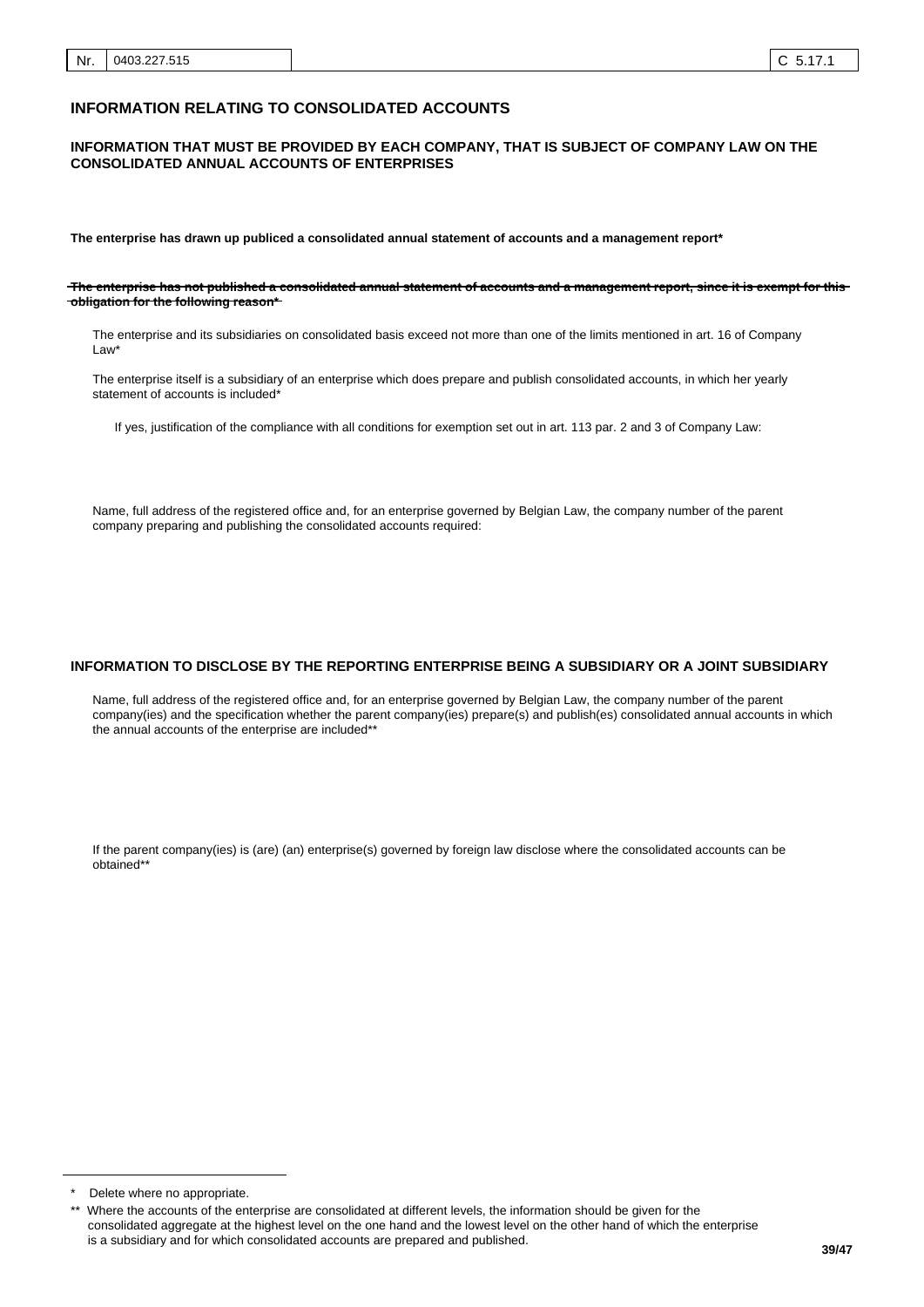## **SOCIAL REPORT**

Numbers of joint industrial committees which are competent for the enterprise: 310

# **STATEMENT OF THE PERSONS EMPLOYED**

# **EMPLOYEES FOR WHOM THE COMPANY HAS SUBMITTED A DIMONA DECLARATION OR ARE RECORDED IN THE GENERAL PERSONNEL REGISTER**

| During the period               | Codes | Total          | 1. Men         |                |
|---------------------------------|-------|----------------|----------------|----------------|
| Average number of employees     |       |                |                |                |
|                                 | 1001  | 2.983.0        | 2.226.0        | 757,0          |
|                                 | 1002  | 1.444.0        | 456.0          | 988.0          |
|                                 | 1003  | 4.026,2        | 2.546,6        | 1.479,6        |
| Number of hours actually worked |       |                |                |                |
|                                 | 1011  | 4.287.963      | 3.256.502      | 1.031.461      |
|                                 | 1012  | 1.313.301      | 390.961        | 922.340        |
|                                 | 1013  | 5.601.264      | 3.647.463      | 1.953.801      |
| <b>Personnel costs</b>          |       |                |                |                |
|                                 | 1021  | 304.753.459.13 | 235.608.778.35 | 69.144.680.78  |
|                                 | 1022  | 90.928.108,41  | 30.191.179,68  | 60.736.928,73  |
|                                 | 1023  | 395.681.567,54 | 265.799.958,03 | 129.881.609,51 |
|                                 | 1033  | 7.609.469.64   | 5.111.677,87   | 2.497.791.77   |

| During the previous period | Codes | P. Total     | 1P. Men      | 2P. Women    |
|----------------------------|-------|--------------|--------------|--------------|
|                            | 1003  | 40,4         | 26,4         | 14,0         |
|                            | 1013  | 61.787       | 40.792       | 20.995       |
|                            | 1023  | 5.519.513,00 | 3.969.871,00 | 1.549.642,00 |
|                            | 1033  | 122.029.42   | 87.768,79    | 34.260,63    |
|                            |       |              |              |              |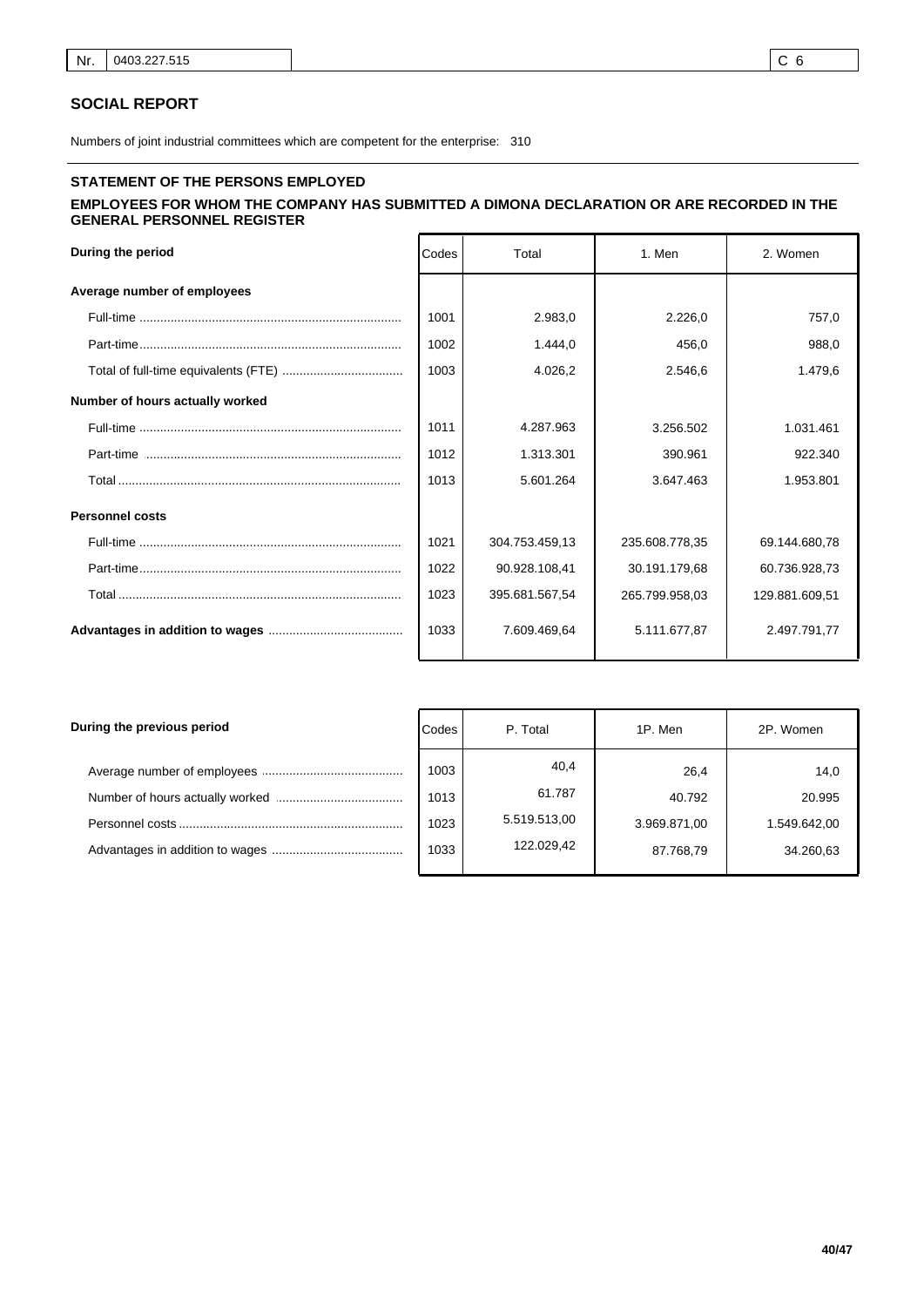| At the closing date of the period                          | Codes | 1. Full-time | 2. Part-time | 3. Total in full-time<br>equivalents |  |
|------------------------------------------------------------|-------|--------------|--------------|--------------------------------------|--|
| <b>Number of employees</b>                                 | 105   | 2.927        | 1.444        | 3.970,2                              |  |
| By nature of the employment contract                       |       |              |              |                                      |  |
|                                                            | 110   | 2.926        | 1.443        | 3.968.8                              |  |
|                                                            | 111   |              | 1            | 1,4                                  |  |
| Contract for the execution of a specifically assigned work | 112   |              |              |                                      |  |
|                                                            | 113   |              |              |                                      |  |
| According to the gender and by level of education          | 120   | 2.178        | 466          | 2.504,4                              |  |
|                                                            | 1200  |              |              |                                      |  |
|                                                            | 1201  | 251          | 185          | 373.0                                |  |
|                                                            | 1202  | 910          | 182          | 1.042,6                              |  |
|                                                            | 1203  | 1.017        | 99           | 1.088,8                              |  |
|                                                            | 121   | 749          | 978          | 1.465,8                              |  |
|                                                            | 1210  |              |              |                                      |  |
|                                                            | 1211  | 86           | 308          | 285,6                                |  |
|                                                            | 1212  | 304          | 382          | 596,6                                |  |
|                                                            | 1213  | 359          | 288          | 583,6                                |  |
| By professional category                                   |       |              |              |                                      |  |
|                                                            | 130   | 63           | 2            | 63.7                                 |  |
|                                                            | 134   | 2.864        | 1.442        | 3.906,5                              |  |
|                                                            | 132   |              |              |                                      |  |
|                                                            | 133   |              |              |                                      |  |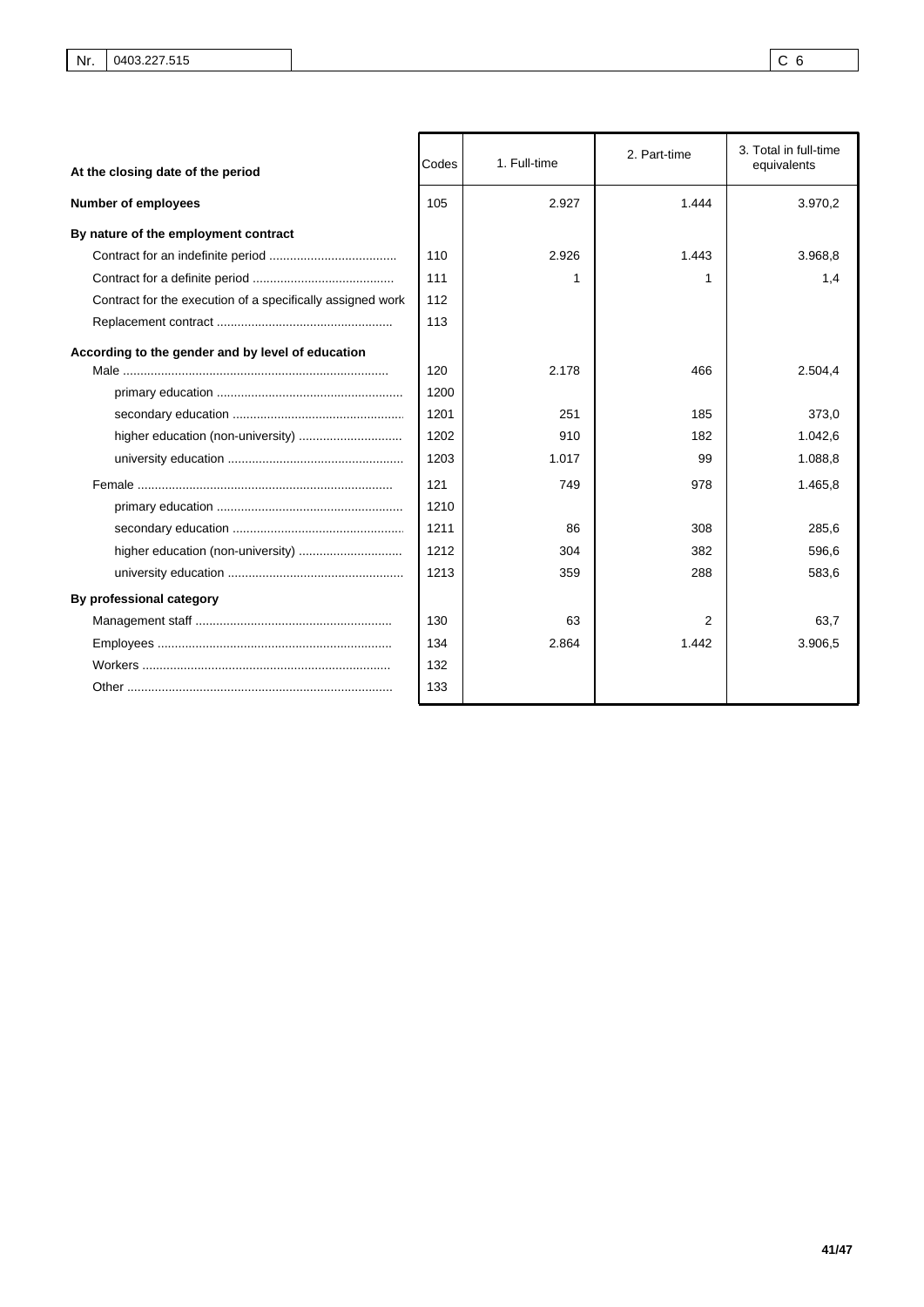# **HIRED TEMPORARY STAFF AND PERSONNEL PLACED AT THE ENTERPRISE'S DISPOSAL**

| During the period | <b>Codes</b> | 1. Temporary<br>personnel | 2. Persons placed<br>at the disposal<br>of the enterprise |
|-------------------|--------------|---------------------------|-----------------------------------------------------------|
|                   | 150          |                           |                                                           |
|                   | 151          |                           |                                                           |
|                   | 152          | 295,00                    |                                                           |

# **TABLE OF PERSONNEL CHANGES DURING THE PERIOD**

| <b>ENTRIES</b>                                                                                                                                                           | Codes | 2. Part-time<br>1. Full-time |       | 3. Total in full-time<br>equivalents |
|--------------------------------------------------------------------------------------------------------------------------------------------------------------------------|-------|------------------------------|-------|--------------------------------------|
| The number of employees for whom the company has<br>submitted a DIMONA declaration or are recorded in the<br>personnel register during the financial year in the general | 205   | 3.022                        | 1.460 | 4.080.2                              |
| By nature of the employment contract                                                                                                                                     |       |                              |       |                                      |
|                                                                                                                                                                          | 210   | 3.020                        | 1.460 | 4.078,2                              |
|                                                                                                                                                                          | 211   | 2                            |       | 2.0                                  |
| Contract for the execution of a specifically assigned work                                                                                                               | 212   |                              |       |                                      |
|                                                                                                                                                                          | 213   |                              |       |                                      |

| <b>DEPARTURES</b>                                                                                                                                                   | Codes | 1. Full-time<br>2. Part-time |    | 3. Total in full-time<br>equivalents |  |
|---------------------------------------------------------------------------------------------------------------------------------------------------------------------|-------|------------------------------|----|--------------------------------------|--|
| The number of employees with a in the DIMONA<br>declaration indicated or in the general personnel register<br>listed date of termination of the contract during the | 305   | 98                           | 54 | 134,8                                |  |
| By nature of the employment contract                                                                                                                                |       |                              |    |                                      |  |
|                                                                                                                                                                     | 310   | 98                           | 54 | 134,8                                |  |
|                                                                                                                                                                     | 311   |                              |    |                                      |  |
| Contract for the execution of a specifically assigned work.                                                                                                         | 312   |                              |    |                                      |  |
|                                                                                                                                                                     | 313   |                              |    |                                      |  |
| According to the reason for termination of the<br>employment contract                                                                                               |       |                              |    |                                      |  |
|                                                                                                                                                                     | 340   | 10                           | 24 | 23,9                                 |  |
|                                                                                                                                                                     | 341   |                              |    |                                      |  |
|                                                                                                                                                                     | 342   | 10                           | 6  | 14,5                                 |  |
|                                                                                                                                                                     | 343   | 78                           | 24 | 96,4                                 |  |
| Of which the number of persons who continue to<br>render services to the enterprise at least<br>half-time on a self-employed basis                                  | 350   |                              |    |                                      |  |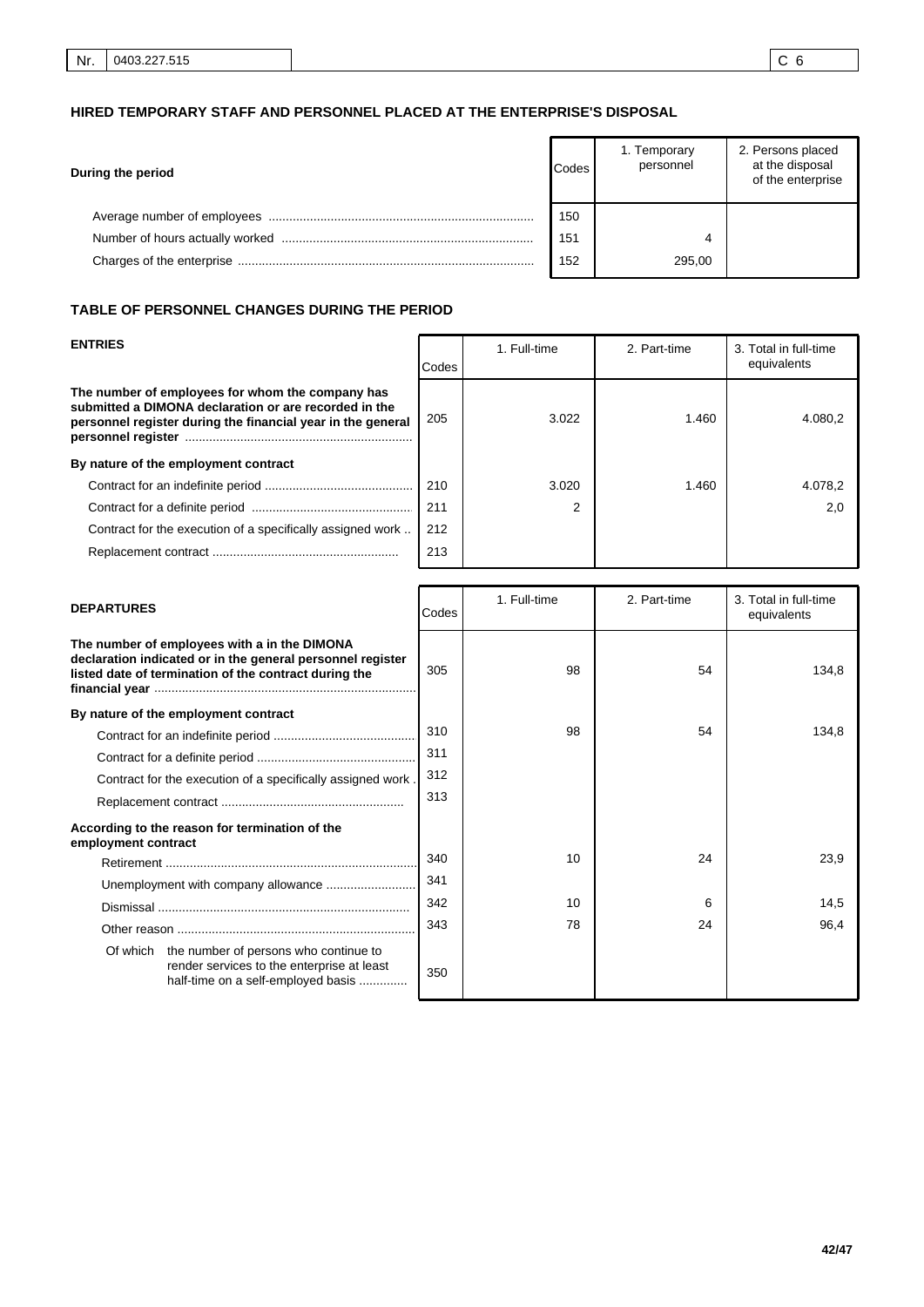# **INFORMATION WITH REGARD TO TRAINING RECEIVED BY EMPLOYEES DURING THE PERIOD**

| Total number of official advanced professional training projects at<br>company expense                    | Codes | Male         | Codes | Female       |
|-----------------------------------------------------------------------------------------------------------|-------|--------------|-------|--------------|
|                                                                                                           | 5801  | 1.835        | 5811  | 1.128        |
|                                                                                                           | 5802  | 35.063       | 5812  | 21.450       |
|                                                                                                           | 5803  | 5.450.521,00 | 5813  | 3.350.511,00 |
|                                                                                                           | 58031 | 5.450.521.00 | 58131 | 3.350.511,00 |
| of which paid contributions and deposits in collective funds                                              | 58032 |              | 58132 |              |
|                                                                                                           | 58033 |              | 58133 |              |
|                                                                                                           |       |              |       |              |
| Total number of less official and unofficial advance professional<br>training projects at company expense |       |              |       |              |
|                                                                                                           | 5821  | 828          | 5831  | 490          |
|                                                                                                           | 5822  | 4.728        | 5832  | 2.852        |
|                                                                                                           | 5823  | 567.114.00   | 5833  | 335.611.00   |
|                                                                                                           |       |              |       |              |
| Total number of initial professional training projects at company<br>expense                              |       |              |       |              |
|                                                                                                           | 5841  |              | 5851  |              |
|                                                                                                           | 5842  |              | 5852  |              |
|                                                                                                           | 5843  |              | 5853  |              |
|                                                                                                           |       |              |       |              |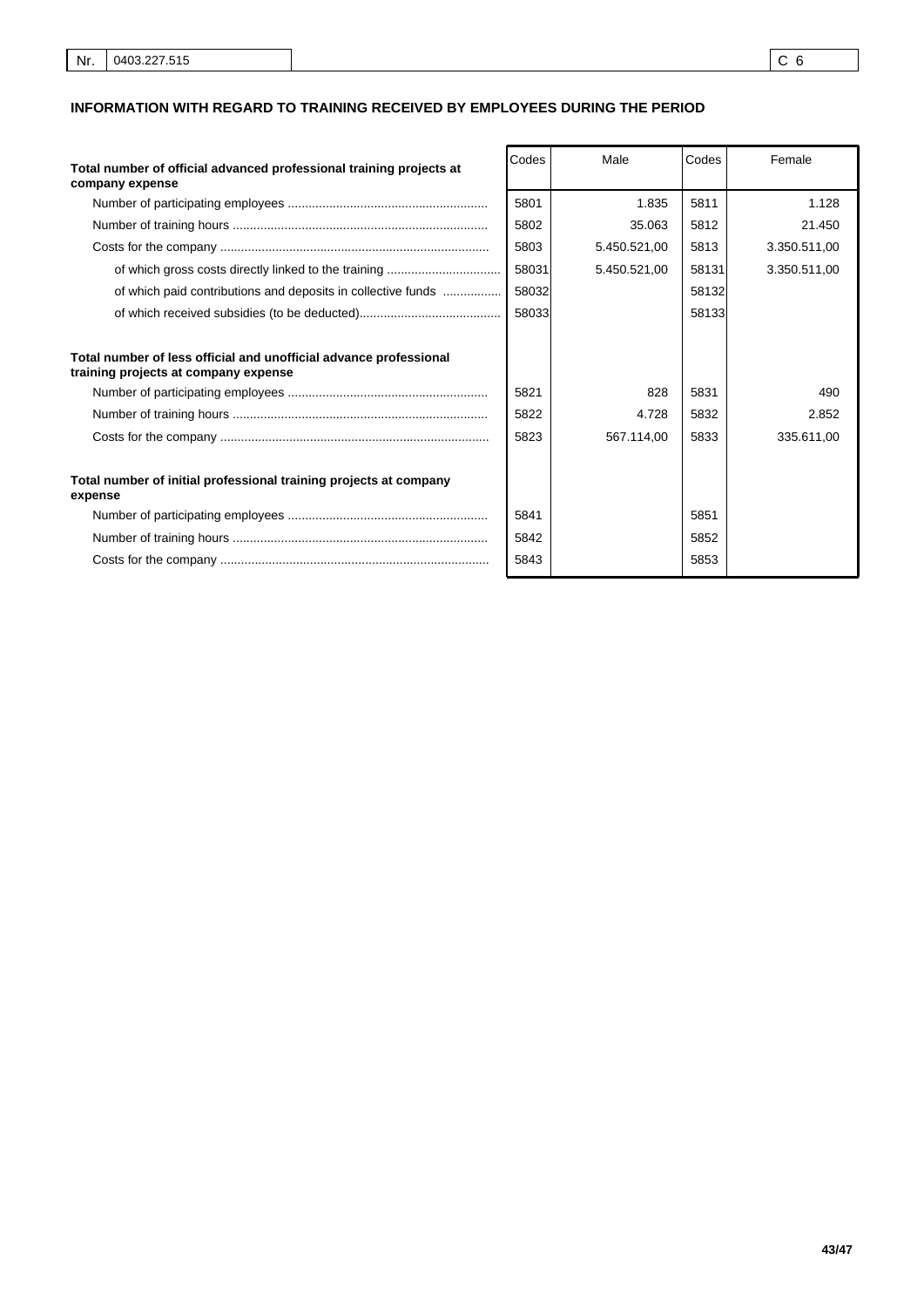#### 1. FORMATION EXPENSES

Capital increase expenses are directly recognised in full in the result of the financial year in which the capital increase takes place.

#### 2. INTANGIBLE FIXED ASSETS

#### 2.1. General

All intangible fixed assets are recorded at acquisition cost, less accumulated depreciation.They are amortised pro rata temporis on a daily basis.

Supplementary or extraordinary amortisation charges are applied if, due to changes in economic or technological circumstances, the relevant carrying value exceeds the value in use.

When intangible fixed assets are sold, realised gains or losses are taken immediately to the income statement. If these assets are destroyed, the remaining amount to be written off, is charged directly to profit or loss.

#### 2.2. Goodwill

#### 'Goodwill' means:

- the positive difference between the acquisition price and the net value of the company (or branch of activity) acquired.

- the positive difference between the contract value of the business entity transferred and its net worth.

Capitalised goodwill is written off according to the straight-line method over a period of five years, unless the Board of Directors decides otherwise.

#### 2.3. Software

In order to optimise the synergy effect of the KBC merger in Belgium, in principle (and apart from possible exceptions), all software in that company is capitalised, with the costs of using the software being charged on to users according to actual use and on a 'cost-sharing' basis.

Since financial year 2004, all acquisitions of software have been capitalised in full, where the conditions for capitalisation are satisfied. Other expenditure relating to the acquisition of software is also capitalised and amortised over the software's economic life.

The following distinctions are drawn as regards software:

#### - System software

'System software' is the initial software linked to the acquisition of hardware, whose installation is needed for the hardware to function. It is software that governs internal operation of the computer and ensures communication with the configuration or the network, and thus includes operating systems, support software and compilers. By purchasing the hardware, KBC generally acquires a lifetime user's licence.

System software is amortised at the same rate as hardware, i.e. over three years, according to the straight-line method.

#### - Standard software

'Standard software' means software purchased from third parties, more particularly the 'applications software' referred to by the Commission for Accounting Standards (CAS), which includes product-linked software, management software, database software, communications software, infrastructure software, security software and development software, in other words, all software that is not operating software and that has a useful life of several years. Standard software is capitalised and amortised over five years according to the straight-line method.

#### - Customised and tailor-made software

Some purchased software programmes and/or software models are customised before being delivered or put into use. This type of software, developed on a bespoke basis as an addition to existing standard software, is referred to in its entirety as 'customised software'. 'Tailor-made software' means customised software that has been developed from scratch at the request of the KBC group and to its specifications, and has not therefore been added to existing software.

All charges relating to continuity projects, as well as research expenses for investments, are recorded directly in the income statement. Development expenses (both internal and external) for investments are capitalised as an intangible fixed asset and written off over a period of five years. The product department is responsible for interpreting these accounting principles.

#### In this framework, KBC proposes the following rules:

In the following instances, the cost of software developed externally is capitalised and amortised over five years according to the straight-line method:

- Customised software developed by a third party. A further requirement is that this customisation and delivery of the basic software be accepted as a whole.

Subsequent changes and/or additions to customised software are recorded as an expense, even if the additional development occurs with external help.

- Tailor-made software that is developed by a third party in accordance with the specifications of the KBC group, provided that the entire project is entrusted to that third party.

- The 'implementation' of standard software, tailor-made software and customised software by third parties, if this is clearly an investment in nature (see conditions in terms of the CAS's opinion, all of which must be met). The KBC staff charges for implementation are not capitalised, however.

Up to and including financial year 2004, only software licences and fixed time/fixed price contracts were capitalised under Bel GAAP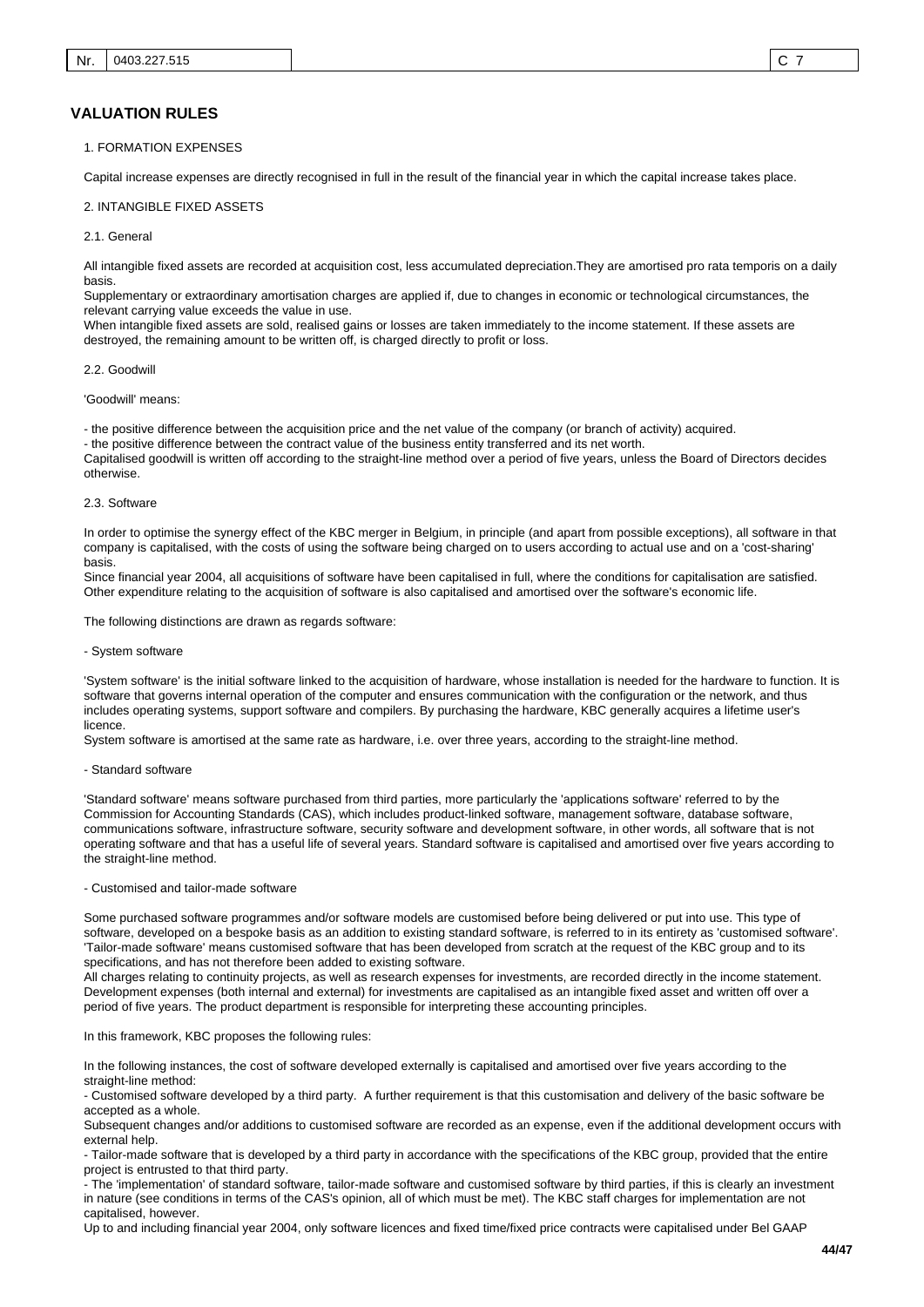(hence not time-recorders). Since 2005, external development costs for investment projects based on time recorded (subcontractors who charge for 'time and material') have also been capitalised.

Since financial year 2008, internal development costs of new investments have also been capitalised on a time-recorded basis at fixed man-day prices (including overheads).

Amortisation is not recognised until such time as the asset is available for use.

### 3. TANGIBLE FIXED ASSETS

#### 3.1. General

All tangible fixed assets are recorded at acquisition cost, less accumulated depreciation. Tangible fixed assets are depreciated pro rata temporis on a daily basis.

All tangible fixed assets are recorded at acquisition cost, including ancillary, directly allocable costs (acquisition costs, non-deductible VAT, demolition expenses, etc.). These additional costs are also written off over the life of the asset.

Supplementary or extraordinary depreciation charges are applied if, due to changes in economic or technological circumstances, the relevant carrying value exceeds the value in use.

When tangible fixed assets are sold, realised gains or losses are taken immediately to the income statement.

If these assets are destroyed, the remaining amount to be written off is charged directly to profit or loss.

Tangible fixed assets that exhibit an incontestable and lasting capital gain compared to their carrying value may be revalued. This capital gain is written off over the average residual useful life of the asset in question.

#### 3.2. Movable property

#### 3.2.1. Difference between charges and investments

Items of property and equipment listed on the SAP list of moveable property with description codes are capitalised. An item of property or equipment not on the list with description codes is capitalised if it costs more than 250 euros (excl. VAT). For works of art, the limit is 2 500 euros (excluding VAT). If the cost is between 250 and 2 500 euros, however, the item is considered as 'decoration' and capitalised and written off over ten years according to the straight-line method as in the case of furniture. 'Decorative items' costing less than 250 euros are recorded as charges.

#### 3.2.2. Furniture and vehicles

Since financial year 2006, moveable property (mainly furniture) used on administrative premises of KBC Bank and KBC Insurance have been centrally purchased, capitalised and managed. Furniture is depreciated at 10% over ten years according to the straight-line method. Since financial year 2007, vehicles have also been capitalised. Vehicles are depreciated at 25%, including non-deductible VAT, on a straight-line basis over four years.

#### 3.2.3. Plant, machinery and equipment

A distinction is made between various types of installations, each being depreciated at a specific rate (in line with customary practice). It is standard practice to depreciate installations, machinery and equipment designated as hardware according to the straight-line method over a period of three years, such as in the case of personal computers, printers and servers. Machinery that is leased is also depreciated over three years.

Exceptions to this rule:

- Alarm installations: ten years
- Telephone switchboards: five years
- Cabling: five years
- Industrial plant: ten years

- ATMs: five years

#### 4. FINANCIAL FIXED ASSETS AND CURRENT INVESTMENTS

#### 4.1. Participating interests and other portfolio securities

Participating interests and shares are valued at acquisition cost, per set identified. The securities sold are valued using the method of separating out the price of each component. Additional costs incurred on acquisition of securities are charged immediately to the results for the financial year.

If, when the securities are valued at the end of the financial year, it is established that they have fallen in value and that this decline is considered real and lasting in nature, an amount equal to the decline in value identified will be written down for the securities in question. To establish the real and lasting nature of the decline in value, the Board of Directors may take the following as a basis. For listed securities:

- the trend in the share price;

- changes in net worth according to the annual accounts;

- the performance of and outlook with regard to profitability.

For unlisted securities:

- changes in net worth according to the annual accounts;

- the performance of and outlook with regard to profitability.

If a security on which such a write-down had already been posted exhibits a lasting increase in value, the write-down will be reversed in whole or in part.

Participating interests, shares and share certificates classified as financial fixed assets may be revalued if, in light of their usefulness to the company, they exhibit an incontestable and lasting increase in value.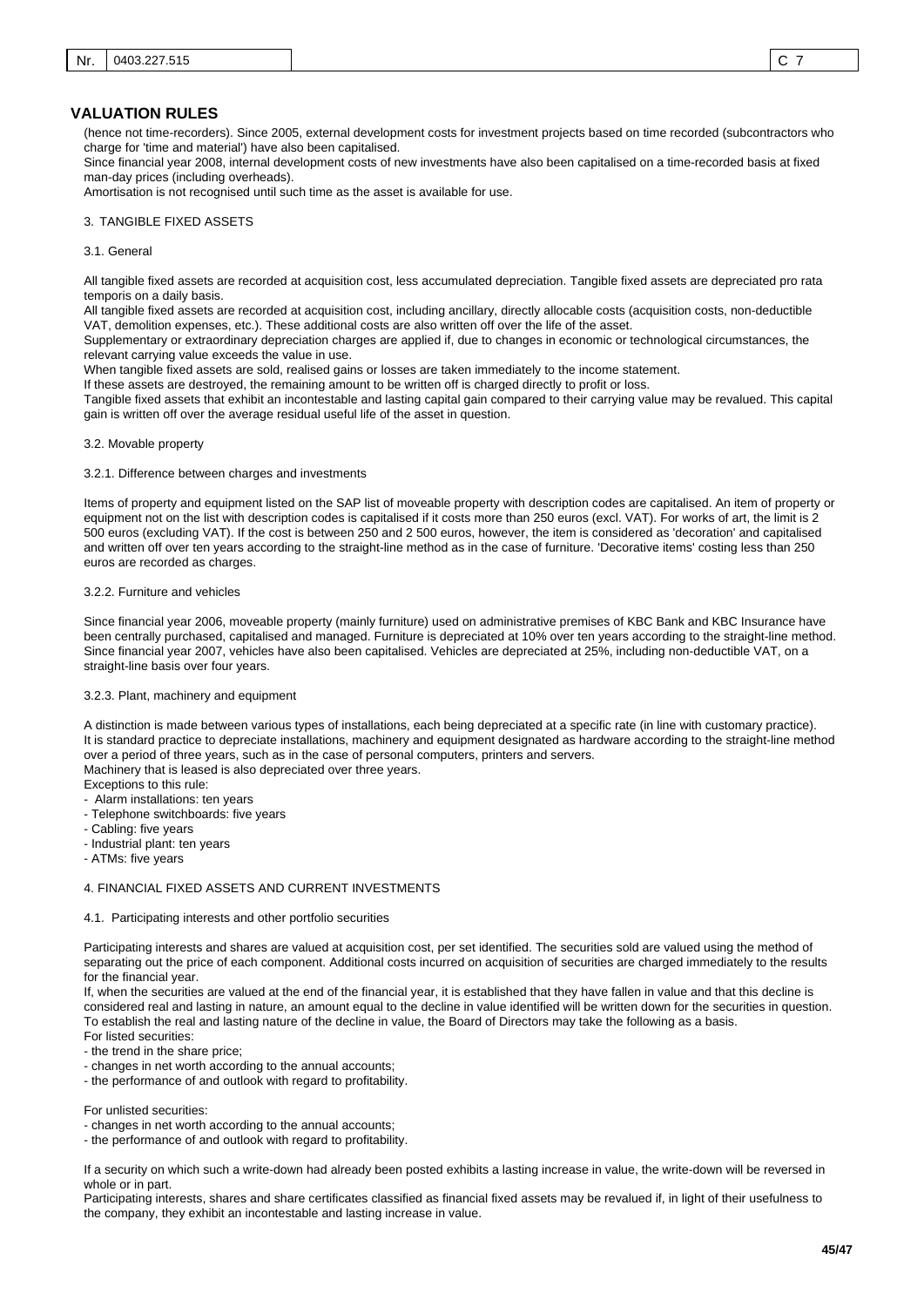Listed shares and other variable-yield securities are valued at the lower of their acquisition cost and market value at balance sheet date. Other securities are valued at least once a year, based on the annual accounts for the past year. File administrators are responsible for ensuring that any significant negative changes during the course of the year are also dealt with.

4.2. Own shares (Treasury shares)

The treasury shares KBC Group has in portfolio, are made up of two types of shares that must be valued and monitored separately:

- treasury shares held for the purpose of employee stock option plans are valued at their acquisition cost. If the options are not exercised on the expiry date (because the share price is too low), the shares in question will be cancelled, without having any impact on the result. If there is a legal obstacle blocking cancellation of the shares in question, these shares will be valued as shares that were purchased under the KBC share buyback programme (see below).

When the share options are exercised (the first time was in 2004), the treasury shares repurchased for this purpose are sold. They are removed from the accounts according to the First In, First Out (FIFO) method (at the acquisition cost of the first shares repurchased).

- treasury shares that are purchased under the KBC share buyback programme are valued per set identified at the lower of their acquisition value and market value at balance sheet date. When they are sold, they are valued (just like shares in the investment portfolio) according to the method of separating out the price of each component.

As long as both types of treasury share are recorded as on-balance-sheet assets, a reserve not available for distribution has to be set aside. When the shares are cancelled, the reserve not available for distribution is reversed. If amounts are written down on the type 2 treasury shares, this amount is transferred directly from the reserve not available for distribution to the reserve available for distribution.

#### 4.3. Amounts receivable

These are recognised at nominal value. However, amounts receivable represented by fixed-income securities are valued at acquisition cost, plus or less the accrued portion of the premium or discount. The premium or discount is recognised pro rata temporis, on a discounted basis, in the income statement over the remaining term to maturity.

Amounts receivable in foreign currency are recognised at their equivalent euro value using the fixed exchange rate applying at the end of the preceding month. For the purposes of valuation at the end of the financial year, the carrying value is adjusted according to the fixed exchange rate on 31 December.

The positive and negative translation differences are recognised in profit or loss.

If, at the close of the financial year, the realisation value of a receivable is lower than its carrying value, and if this decline in value can be considered real and lasting in nature, a write-down is applied in the amount of the decline identified. Security paid in cash by way of guarantee to public authorities or utilities is recorded in its nominal amount.

4.4. Security paid in cash

Security paid in cash by way of guarantee to public authorities or utilities is recorded in its nominal amount.

#### 5. AMOUNTS RECEIVABLE AFTER MORE THAN ONE YEAR AND AMOUNTS RECEIVABLE WITHIN ONE YEAR

These are recognised at nominal value. However, amounts receivable represented by fixed-income securities are valued at acquisition cost. The rules set out in 4.3 apply to amounts receivable in foreign currency and to write-downs on receivables.

#### 6. OTHER ASSETS

#### 6.1. Stocks of warehoused items

Warehoused items comprise requisites for Print and Post-processing assignments. All items recognised under 'stocks of warehoused items' are valued for accounting purposes at the moving average price, calculated on the basis of the items' purchase price.

#### 6.2. Orders in progress

Specific software developed by KBC for third parties is recognised under 'orders in progress'. This concerns the marketing of tailor-made software (i.e. software developed on a contractual basis and built entirely to the client's specifications). This software may have been developed from scratch by KBC or using purchased basic software.

The manufacturing price includes all costs that can be allocated directly to the project (e.g., third-party development costs, infrastructure, implementation of software). Maintenance and after-sales service is considered as a period expense.

#### 6.3. Sundry other assets

All other asset items are recorded at nominal value. Amounts receivable in foreign currency are recognised at their equivalent euro value using the fixed exchange rate applying at the end of the preceding month. For the purposes of valuation at the end of the financial year, the carrying value is adjusted according to the fixed exchange rate on 31 December. The positive and negative translation differences are recognised in profit or loss.

6.4. Accrued charges, deferred income, deferred charges and accrued income

These items allow income and expenditure to be allocated to the proper accounting period. The option premiums received with regard to the issued stock option plans are recognised in the profit and loss account as and when, and to the extent that, the stock options expire or are exercised.

The option premiums set aside by the employer are recognised pro rata in the income statement as personnel expenses during the performance period (period between subscription and opportunity to exercise).

If employees who hold options transfer between KBC-group entities, the option premium paid (the part that has not yet been taken to the